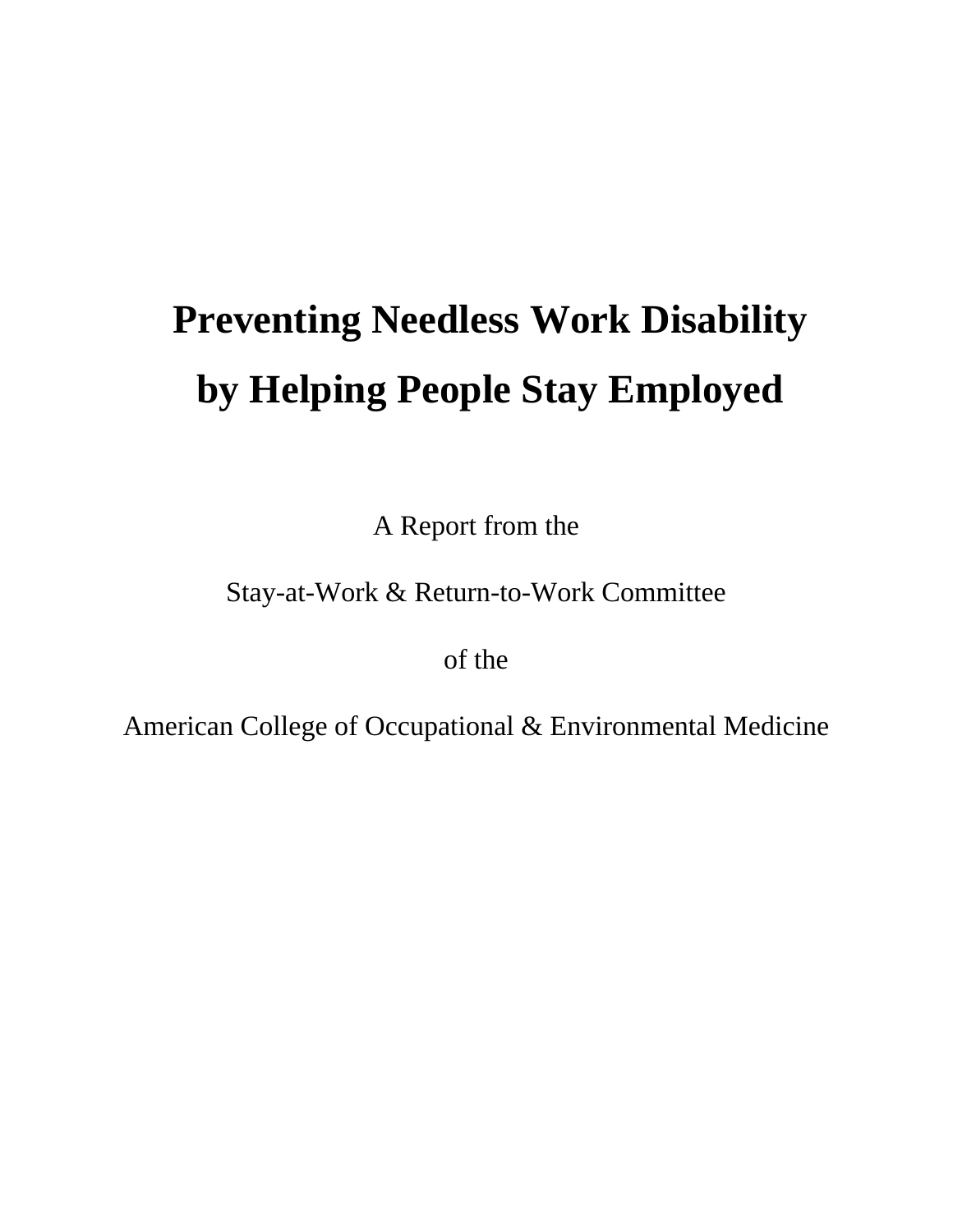# **TABLE OF CONTENTS**

**Executive Summary** 

#### **Overview of the Report**

#### **Introduction**

#### **Background**

#### **What is the SAW/RTW Process?**

*Table 1 – The SAW/RTW Process Begins Simply But Can Become Very Complex* 

*Table 2 – Examples of the Variability of Medical Conditions and Their Impact on Work* 

*Table 3 – Five Parallel Processes Triggered by a Health event That Affects Ability to Function* 

#### **Observations and Recommendations**

#### **I.** *Adopt a Disability Prevention Model*

- 1. Need to Increase Awareness of How Rarely Work Disability is Medically REQUIRED *Table 4 – When is Disability Medically Required, Medically Discretionary, and Medically Unnecessary?*
- 2. Urgency is Required Because Prolonged Time Away From Work is Harmful

#### **II.** *Address Behavioral and Circumstantial Realities that Create and Prolong Work Disability*

- 3. People's Normal Human Reactions Need to Be Acknowledged & Dealt With
- 4. Investigate and Address Social and Workplace Realities
- 5. Find a Way to Address Psychiatric Conditions Effectively

# **III.** *Acknowledge the Powerful Contribution that Motivation Makes to Outcomes and Make changes that Improve Incentive Alignment*

- 6. Pay Doctors for Disability Prevention Work to Increase Their Professional Commitment to It
- 7. Support Appropriate Patient Advocacy by Getting Doctors out of a Loyalties Bind
- 8. Increase availability of On-The-Job Recovery or Transitional Work Programs
- 9. Reduce Distortion of the Medical Treatment Process by Hidden Financial Agendas
- 10. Be Rigorous, Fair and Kind to Reduce Minor Abuses and Cynicism
- 11. Devise Better Strategies to Deal with Bad Faith Behavior

#### **IV.** *Invest in System and Infrastructure Improvements*

- 12. Educate Physicians on How to Play Their Role in Preventing Disability
- 13. Disseminate Evidence on the Benefits for Recovery of Staying Active and At Work
- 14. Improve/Standardize Methods of Information Exchange Between Employers/Payers & Medical Offices
- 15. Improve and Standardize the Methods and Tools that Provide Data for SAW/RTW Decision-Making *Table 5 – Examples of Methods Currently Used By Physicians*
- 16. Increase the Study of and Knowledge About SAW/RTW

#### **Summary and Final Comments**

**Appendix A**: List of Members, ACOEM Stay at Work and Return to Work Process Improvement Committee **Appendix B**: References and Bibliography

To contact ACOEM, e-mail prinfo@acoem.org or call 847/818-1800. To contact the authors, e-mail jennifer.christian@webility.md or call 508/358-5218.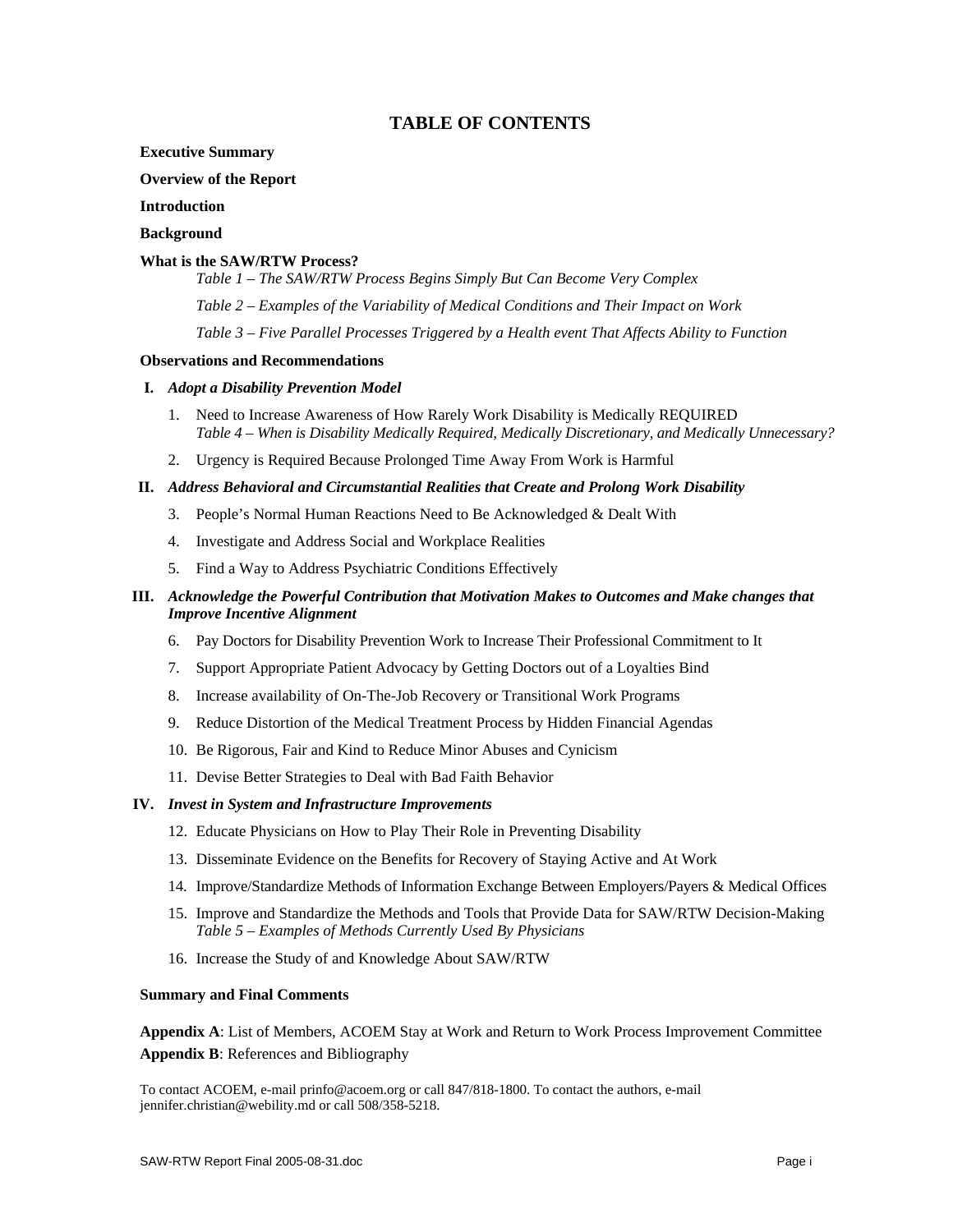# **Preventing Needless Work Disability by Helping People Stay Employed**

# **A Report from the Stay-at-Work and Return-to-Work Committee of the American College of Occupational & Environmental Medicine**

# **EXECUTIVE SUMMARY**

As physicians our fundamental precept is "first, do no harm." However, we see daily the contrast between well- and poorly managed health-related employment situations and the harm that results. Identical medical problems end up having very different impacts on people's lives. The differences in impact cannot be explained by the biology alone. We know that much work disability is not required from a strictly medical point of view. We see devastating psychological, medical, social, and economic effects caused by unnecessarily prolonged work disability and loss of employability. We also see wasted human and financial resources and lost productivity.

Finding better ways of handling key non-medical aspects of the process that determines if an injured or ill person will stay at work or return to work will improve outcomes. Until now, the distinct nature and importance of the stay at work and return to work process (SAW/RTW) has been overlooked. Improvements to that process will support optimal health and function for more individuals, encourage their continuing contribution to society, help control the growth of disability program costs, and protect the competitive vitality of the North American economy.

The first half of our Committee's report provides the groundwork for readers to understand the second half. Most importantly, the first half describes the SAW/RTW process, how it works and how it parallels other related processes. The second half discusses factors that lead to needless work disability and what can be done about them. Sixteen sections with our observations and specific recommendations are grouped under these four general recommendations:

- 1. Adopt a disability prevention model.
- 2. Address behavioral and circumstantial realities that create and prolong work disability.
- 3. Acknowledge the powerful contribution that motivation makes to outcomes and make changes that improve incentive alignment.
- 4. Invest in system and infrastructure improvements.

A committee of 21 physicians prepared this report because we feel compelled to speak. $\pm$  The insights we have gleaned about the preventable nature of much work disability must be shared. Our primary goals at this time are to draw attention to the SAW/RTW process and shift the way many people think. Our intent is to open a dialogue between the American College of Occupational and Environmental Medicine (ACOEM) and other stakeholders in the workers' compensation and non-workrelated disability benefits systems: employers, unions, working people, the insurance industry, policymakers, the healthcare industry, lawyers, and healthcare professionals, especially all physicians. We invite you to work with us towards solutions.

<sup>&</sup>lt;sup>1</sup> We are all members of the American College of Occupational and Environmental Medicine, and are specialists in emergency medicine, family practice, internal medicine, occupational medicine, orthopedics, physiatry, and psychiatry. We are in private medical practice, government, academia, heavy industry, as well as workers' compensation and disability insurance companies. We work in Canada and 15 of the United States.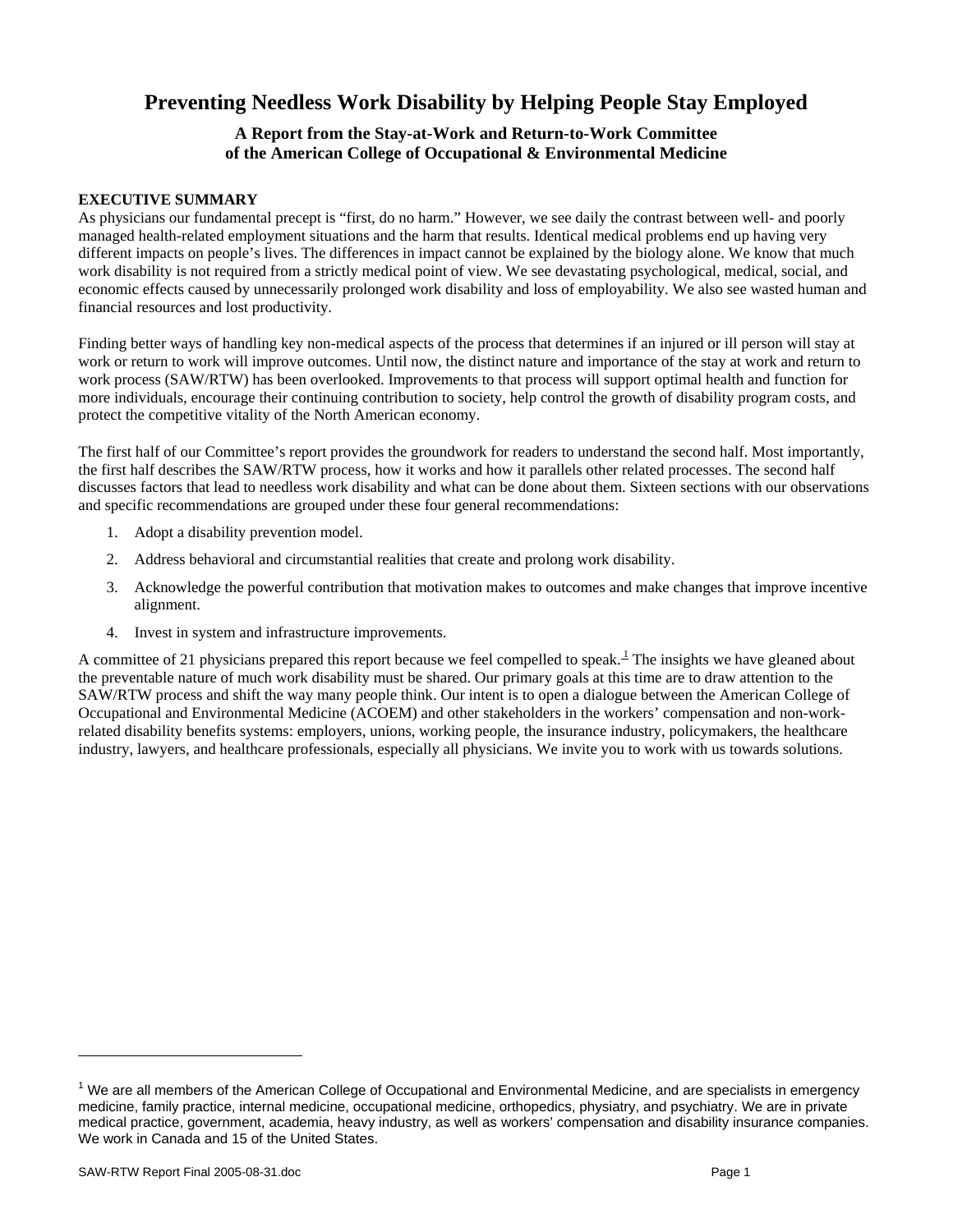# **OVERVIEW OF THE REPORT**

The fundamental questions this paper is designed to answer are these:

- 1. Why do some people who develop common everyday problems like backache, wrist pain, depression, fatigue, and aging have trouble staying at work or returning to work?
- 2. How can employers and insurers work more effectively with healthcare providers to reduce the disruptive impact of injury, illness and age on people's daily lives and work, and help them remain fully engaged in society as long as possible?

This report is the end product of extensive and vigorous deliberation by the 21 physician members of the ACOEM Stay at Work and Return to Work Committee. The Committee used a collaborative and consensus-seeking process to develop the observations and recommendations.. The report has been approved by ACOEM.

In order to build a more profound awareness among all stakeholders that collaboration is required to make the SAW/RTW process work better, we request that you read our report in its entirety. Every stakeholder will be more familiar with some parts than others, so we suggest that you focus on the portions with which you are less familiar.

The report begins with an introduction that describes the growing pressures in North America caused by an aging workforce, rising medical costs and lengthening periods of disability. It also describes the Committee that produced the report and the American College of Occupational and Environmental Medicine's growing commitment to help meet the needs of workers, employers and insurers in the twenty-first century by working collaboratively with all parties to keep the workforce healthy and productive.

Next comes the background section that defines key terms like "disability" and "disability benefits systems" and the SAW/ RTW process, and describes in very broad terms how malfunction of the SAW/RTW process is causing harm to the health and well-being of the same people that these systems were designed to protect – and harm to their families, employers, communities, and society as a whole. Lastly, the background materials explain why the Committee chose to develop this report.

The third section describes in detail how the SAW/RTW process works by using a simple case example. There are two tables: one that shows how the process can escalate and increase in complexity through a series of iterations due to circumstances; and a second one with examples of different kinds of medical conditions that have very different impacts on function and work over time. Next the relationship of the SAW/RTW process to four other parallel processes is described. Three are much more well-known and studied; the other has been studied in academia but largely ignored by disability benefits programs. The failure to distinguish among these separate processes underlies much current system dysfunction. These four other processes are:

- The ill or injured individual's personal adjustment (coping) process.
- The medical care process.
- The benefits administration process.
- The reasonable accommodation process under the ADA.

The second half of the paper consists of observations and recommendations about the current status of and potential improvements to the SAW/RTW process in North America today. Sixteen specific recommendations are described in groups under the four general recommendations. Each of the16 specific recommendation sections:

- Identifies specific challenges and non-medical factors that now combine to create needless disability and its negative consequences.
- Recommends ways that many of the issues can be addressed.
- Points out initiatives underway and best practices in preventing needless disability among working people who are faced with injury or illness.

The major points and recommendations made in this report are:

- I. Adopt a disability prevention model.
	- Legislators, regulators, policymakers, and benefits program designers should address the reality that much work disability is preventable, and that successful SAW/RTW requires collaboration among several parties.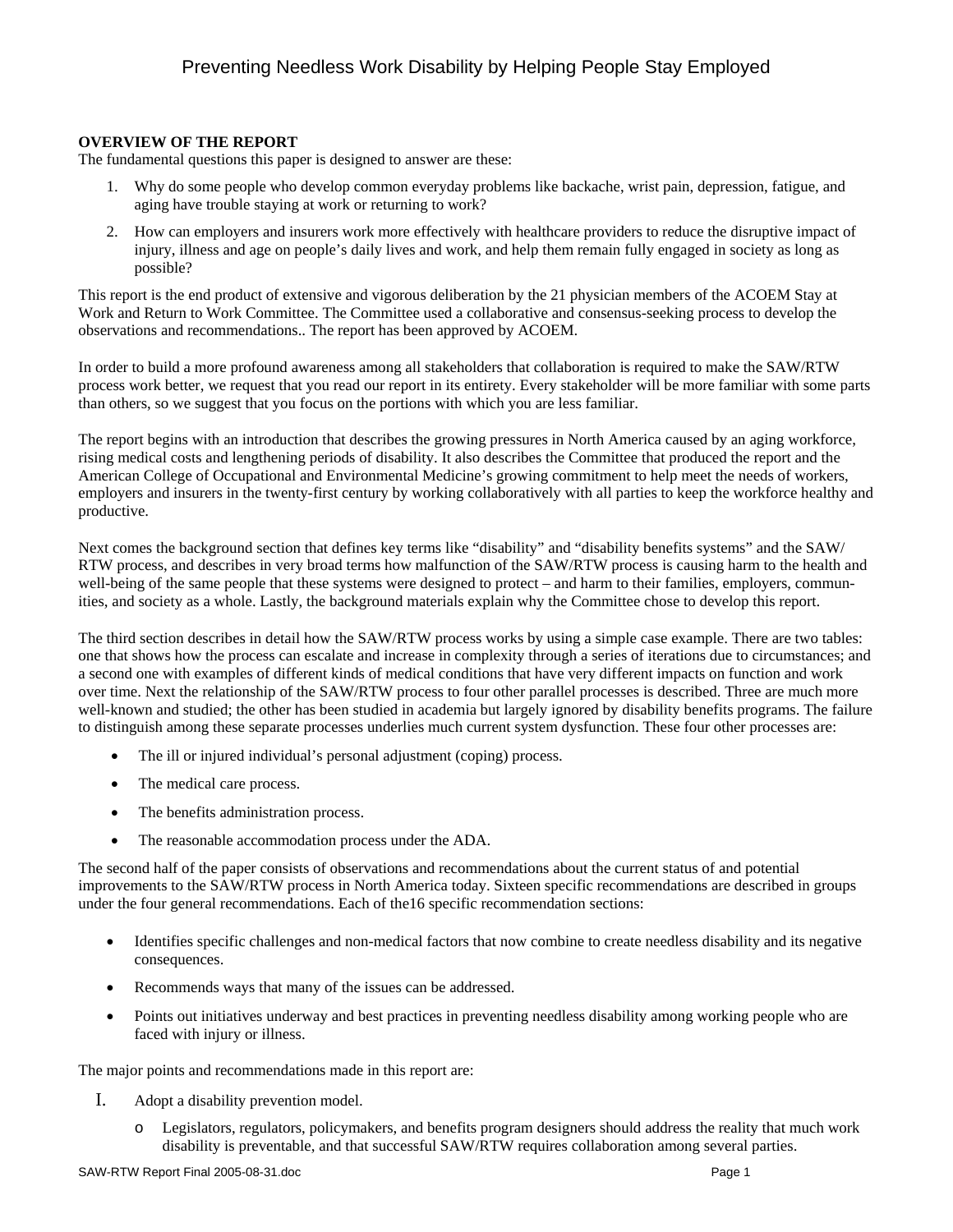- o Shift the focus of the SAW/RTW process away from certifying or evaluating work disability towards preventing it. Unless complete work avoidance is medically-required for healing or for protection of the worker, co-workers or the public, we should be looking for ways to prevent or reduce absence from work. Expecting and allowing people to contribute what they can at work and keeping them active as productive members of society is good for them -- and for us all.
- o Instill a sense of urgency to normalize daily routine because prolonged time away from work is often harmful. In only a few weeks, most people make adjustments and adopt a new view of themselves and their situation. Some people begin to think they are permanently disabled regardless of the medical facts. Once that idea is implanted, it is hard to shake.
- o Employers, unions, and insurance carriers should devote more attention and resources to preventing disability by focusing on the "front end" of disability episodes while the window of opportunity to make the most difference is still open. In practice, this means ensuring that the right things happen during the first few days and weeks of work absence. Injured/ill workers should routinely receive the support and services they need to get their daily lives back to normal as soon as possible.
- II. Address behavioral and circumstantial realities that create and prolong work disability.
	- Acknowledge and address people's normal human reactions to illness and injury. Life disruption may be significant and hard for some to cope with. Failure to acknowledge this distress or offer help breeds trouble. Common courtesy may be all that is needed.
	- o Rather than ignore them, investigate and address social and workplace realities. Scientific research shows that workplace factors like job dissatisfaction or poor job fit have a powerful effect on disability outcomes. Despite reluctance to intervene, some issues can be readily resolved once brought to the surface.
	- o Reduce distortion of the medical treatment process by hidden financial and legal agendas. A physician who is kept in the dark is not necessarily more independent, and is vulnerable to manipulation.
	- o Find a way to effectively reduce disability due to psychiatric conditions, whether occurring in isolation or in combination with physical ailments. Do so in a manner that avoids creating more harm and pouring resources into ineffective physical or mental health treatment.
- III. Acknowledge the powerful contribution that motivation makes to outcomes and make changes that improve incentive alignment.
	- o Pay doctors for disability prevention work in order to increase their commitment to it.
	- o Support appropriate patient advocacy by getting treating doctors out of a loyalties bind Stop asking treating doctors to "certify" disability or to set a return to work date. Instead ask them about functional ability (unless there is a clear reason why it would be medically-inappropriate for the worker to do all work of any kind.)
	- o Increase availability of on-the-job recovery and transitional work programs. Make it faster and easier to arrange permanent job modifications since workers who stay active during recovery have better outcomes. Requirements or incentives for employer participation will be required.
	- o Good faith efforts should be required of the patient / employee, the doctor, and the employer to prevent or mitigate disability.
	- o Reduce cynicism and improve customer service to injured and ill employees by being more rigorous, more authentic and helpful, fairer, and kinder.
	- o Restore integrity to programs rife with minor abuse. Make people aware how minor benefits abuse breeds still more abuse and cynicism that in turn leads to negative and prejudicial treatment of innocent people.
	- o Devise better strategies to deal with bad faith behavior/exploitation/fraud. In particular, provide workers who believe they need help with alternatives to lawyers.
- IV. Invest in system and infrastructure improvements.
	- o Programs are needed that will provide basic training to practicing clinicians on why and how to prevent disability, as well as why and when to disqualify patients from work. This education should encourage physicians and other healthcare professionals to broaden the focus of their care to include disability prevention and to develop clinical skills in this arena.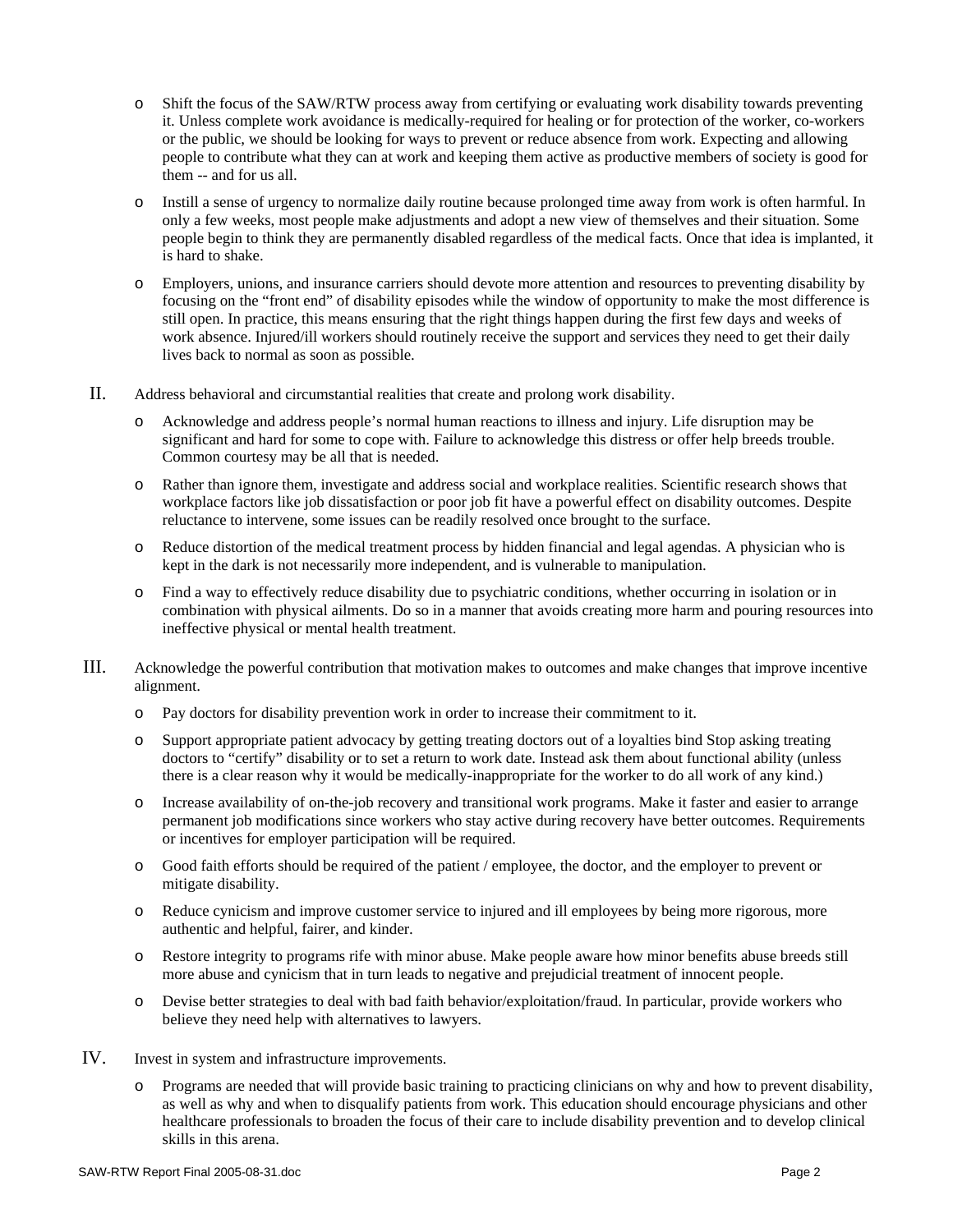- o Disseminate the scientific evidence regarding the benefit of staying at work and being active on recovery and preserving function. Doctors, patients and employers all need to know this.
- o Improve information exchange between employers/payers and medical offices.
- o Improve and standardize the methods and tools that provide data for SAW/RTW decision-making.
- o Increase the study of and knowledge about the SAW / RTW process. Policymakers, government agencies, labor organizations, employers, insurance carriers, and interested citizens should underwrite efforts to learn more about how the SAW/RTW process works and to understand its outcomes, and should support research to develop methods that prevent disability more often or more effectively.

The basis for each recommendation, along with suggestions for how to implement it, is described in the full report that follows. The bibliography of literature references is arranged in groups that correspond to the sixteen specific recommendation sections. Full implementation of many recommendations will require collaboration among all system participants, but forward progress can and is already being made by committed individuals and companies on their own.

This report is the latest in a series of initiatives launched by ACOEM (www.acoem.org) to better meet the needs of patients, employers and insurers in the twenty-first century. We are doing what we can to help keep the workforce as healthy and productive as possible.

#### **INTRODUCTION**

The North American workforce has been aging. The burden of chronic disease in the population and its resulting impact on function has been rising. Episodes of prolonged disability due to common conditions such as depression and low back pain are becoming more common. As the population is aging, the fraction of the US population now receiving social security disability payments is also rising. Although the incidence of work-related injuries and illnesses has been falling steadily for the last several decades, the length of disability following work-related injury has been climbing, as have the number of medical services and their costs. Paradoxically, employers are paying for more -- and more expensive -- medical services but people are nevertheless losing more time from work for medical reasons.

Until now, mitigating the impact of illness and injury on everyday life and work – with the goal of preventing needless disability, preserving function, and protecting quality of life – has not been within the traditional purview of medicine. We think it is time to broaden the scope.

We believe that this report is the first ever description of the workings (and failings) of the SAW/RTW process. Our Committee is well-qualified to address these matters from an informed and fact-based perspective because of the unusual breadth and depth of our cumulative experience:

- o All of us have practiced medicine and have seen the SAW/RTW process in action first hand, since all of the disability benefit programs require a doctor's participation and signature at one point or another.
- o As physicians involved in occupational medicine, the members of our Committee deal every day with work concerns that people have because of their health, as well as health concerns caused by their work.
- o As physicians, we have all been trained to distinguish what is medical from what is not.
- o We come at the SAW/RTW process from multiple vantage points. We are specialists in emergency medicine, family practice, internal medicine, occupational medicine, orthopedics, physiatry, and psychiatry. We are in private medical practice, government, academia, heavy industry, as well as workers' compensation and disability insurance companies. We are hands-on clinicians, executives, thought leaders, and consultants. We work in Canada and 15 of the United States.

The development of this report is one concrete example of ACOEM's commitment to meet the needs of workers, employers and insurers in the twenty-first century. Our members have begun moving beyond our specialty's traditional role in preventing and treating work-related health problems. Increasingly, we will be working collaboratively with all parties to keep the workforce healthy and productive. That means taking on a broader role in preventing, treating, and mitigating the impact of all types of health conditions on function, particularly on occupations.

This particular document is intended to begin an on-going dialogue between ACOEM and employers, payers (insurers, third party claims administrators and self-insured employers), and regulators of the work-related and non-work-related disability benefits systems. Given that there are so few of us available (occupational medicine is among the smallest of medical specialties), we are interested in exploring how ACOEM can best demonstrate leadership and its members can best assist the nation's workers, employers, and insurers in preventing needless disability.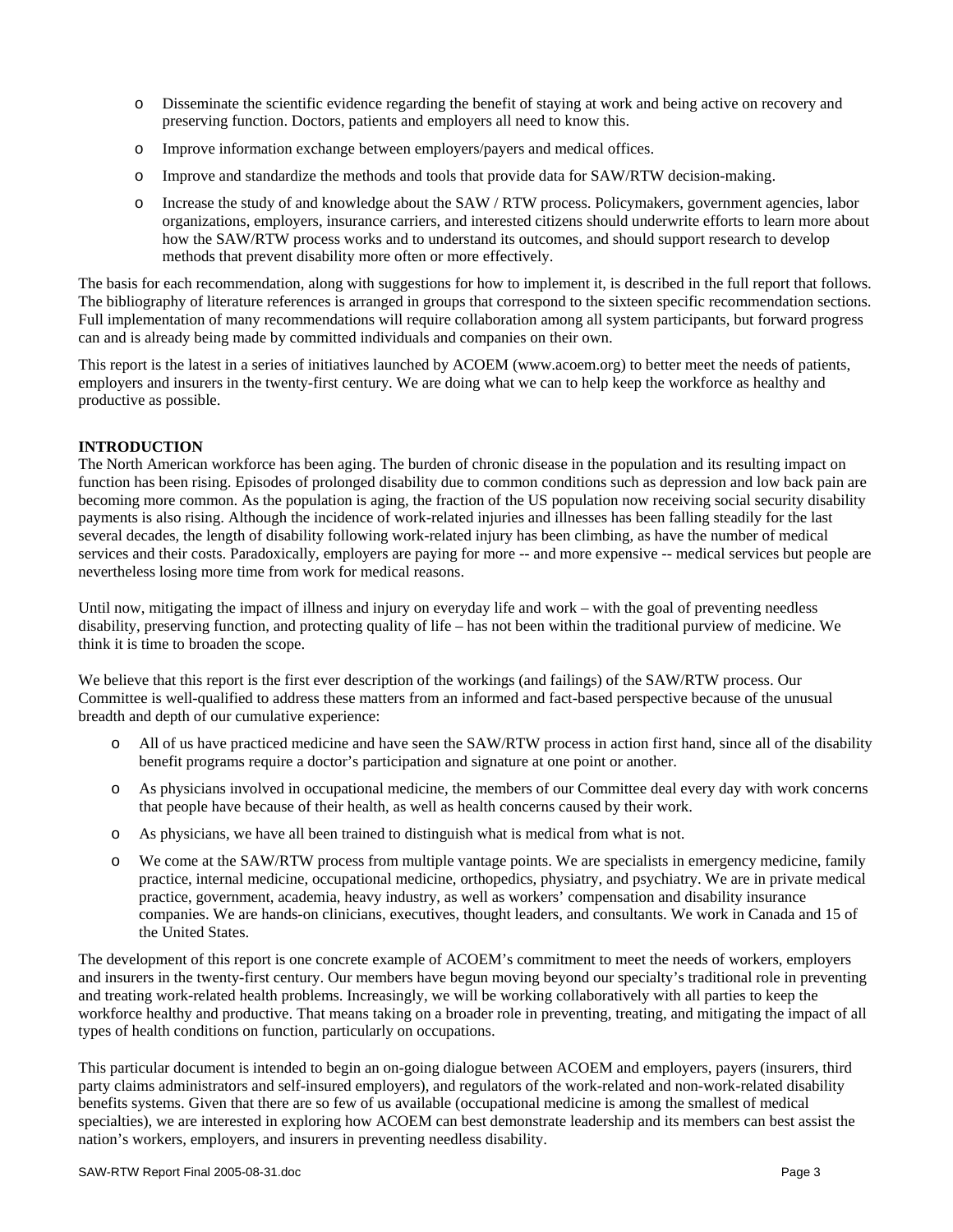For more discussion of the implications of the SAW/RTW process for the hands-on practice of medicine, please see:

- ACOEM's "Consensus Opinion on the Attending Physician's Role in Helping Patients Return to Work After an Illness or Injury" (www.acoem.org/guidelines/article.asp?ID=55
- The 2<sup>nd</sup> edition of the ACOEM Practice Guidelines, Chapter 5 entitled "Cornerstones of Disability Prevention and Management" (www.acoem.org/education/tools/pracguide.asp).
- The American Medical Association's new book "A Physician's Guide to Return to Work" edited by Drs. James Talmage and Mark Melhorn who are ACOEM members as well as members of our Committee.

#### **BACKGROUND**

Each year, millions of American workers develop health problems that have the potential to temporarily or permanently prevent them from working. In the large majority of cases, these employees are either able to stay at work in spite of the condition, or return to productive work after a brief recovery period. For the balance, roughly a tenth, significant work absence and life disruption occurs, sometimes leading to prolonged or permanent withdrawal from work. During the period while they are not working, these individuals are described as "disabled" and many of them become involved with one or more disability benefits systems.

The disability benefits systems we refer to include all the programs that protect workers when they become unable to work for medical reasons – especially those that provide financial support – such as sick leave, workers' compensation, short-term disability (STD), long-term disability (LTD), and Social Security Disability Income (SSDI). Other closely related programs include the Family Medical Leave Act (FMLA) and ADA (in the US) and their Canadian counterparts, though they do not pay benefits per se. The estimated total annual cost of disability benefits paid under all these systems in the US exceeds \$100 billion.

Every disability benefit program usually requires a physician's signature on a letter, note, or form of some kind before benefits can be awarded or denied. Other than that one similarity, disability benefit programs and the processes for administering them are better characterized by their many differences. Each has its own complex rules and processes for eligibility determination and for administration of benefits. Experts in one system often do not know much about the others. Each of the programs has generally received significant study and attention on process improvements and benefit program design, but each one has been considered in isolation. The programs are not knit together into a coherent, coordinated whole, and the whole has not received similar attention to potential improvements.

In this paper, we use the word "disability" the same way that employers use it in their benefits programs and employment policies, and the same way that insurance laws, regulations, and policies do. We use "disabled" to mean someone who is absent from work or not working at full productive capacity for reasons related to a medical condition. Please note that confusion is common regarding the word "disability" since it is sometimes used to describe physical or functional impairments. For example, a person who has an impairment that affects one or more life functions is considered a to have a disability under the Americans with Disabilities Act (ADA). However, people with ADA-qualifying impairments who are working at full productive capacity would NOT be considered disabled according to our definition, because they are at work.

The focus of this paper is on the surprisingly large number of people who end up with prolonged or permanent withdrawal from work due to medical conditions that normally would cause only a few days of work absence. Many of those who end up receiving long-term disability benefits of one sort or another have conditions that began as common everyday problems like sprains and strains of the low back, neck, shoulder, knee and wrist, or depression and anxiety. As we will discuss below, prolonged work withdrawal (disability absence) by itself can produce unfortunate consequences, and this is one of our major concerns.

On the other hand, many of the people who receive disability benefits have severe illnesses like a major cancer or schizophrenia or have suffered catastrophic injuries such as amputations, blinding, major burns, or spinal cord injuries, or have had major surgery. These people, too, are susceptible to the influences described in this paper, although the effects may be overshadowed by the obvious difficulties of coping with medical problems of this magnitude, and the need to learn skills and methods to deal with any resulting impairments. In these cases, a prolonged period of work absence is often unavoidable. The traditional rehabilitation approach delivered by an array of professionals was designed to meet the needs of these people. The question still sometimes arises: what amount of this work disability could be prevented?

We contend that a considerable amount of the work disability due to common everyday conditions (and an unknown fraction of the disability that follows more serious conditions) is avoidable, as are its social and economic consequences. We believe that a lot of work disability can be prevented or reduced by finding new ways of handling important non-medical factors that are fueling its growth.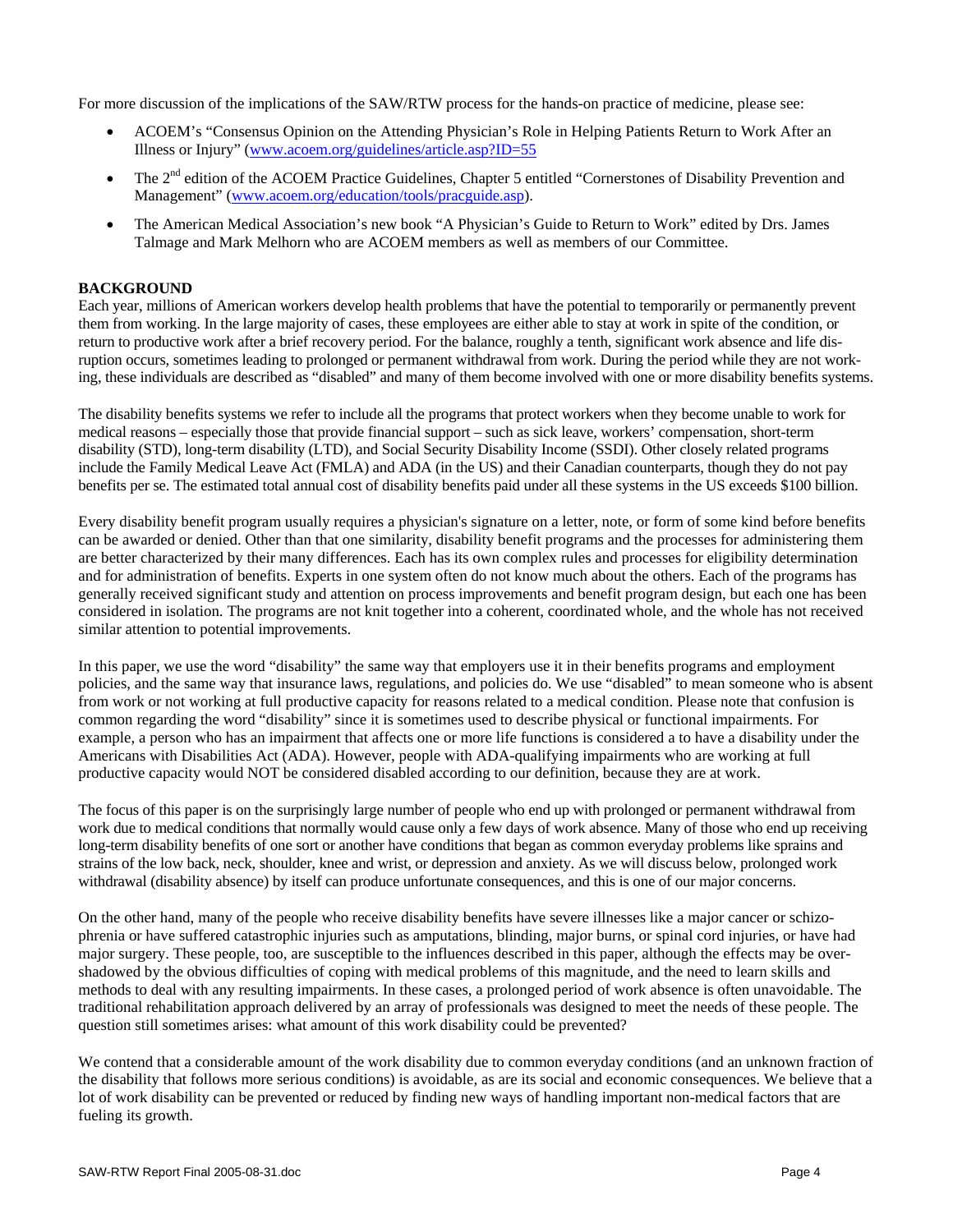In particular, we want to draw attention to a little-known but fundamental process shared by all the disability benefits systems in the US and Canada today – what we call the Stay at Work and Return to Work (SAW/RTW) process. It is a fundamental underlying set of actions and decisions that determines whether a worker will stay at work in spite of a medical condition, and if not, determines whether, when, and how the worker will return to work during or after recovery. This SAW/RTW process is the topic of this paper. We abbreviate this process as SAW/RTW and will define and describe it fully later in this paper.

Some non-medical aspects of the SAW/RTW process are causing harm to the health and well-being of the same people that these systems were designed to protect – and harm to their families, employers, communities, and society as a whole. We see how often participation in the disability benefits system is counterproductive in our patients' lives, some of whom are particularly susceptible. The disability system typically turns an impersonal face towards a person whose life has been disrupted and who may need guidance in managing a new life situation. We also see how often the SAW/RTW process is both openly and surreptitiously distorted by other interests. As a result, the disability benefits system too often:

- fails to provide non-financial support to people who need help because their life has been disrupted by illness or injury
- fails to help people adapt or understand the course of their illness and their future life options, and defeats what would otherwise be a successful medical result
- wastes resources on people who do not need them
- causes people to refocus their lives and adopt a new identity as a disabled person, resulting in society's loss of potentially productive members.

As physicians our fundamental precept is "first, do no harm." Because we see harm occurring in this arena, with physicians as unwilling or unwitting participants, we feel compelled to speak. We also see how disability programs affect costs, productivity, and the competitive viability of companies and states as well as national economies. An ineffective SAW/RTW process causes damage at many levels.

We are in agreement that the word needs to be spread: work disability is potentially preventable, there are good ways to prevent it, and collaboration across professional boundaries is part of the solution. In this paper we are speaking to policymakers, legislators, and regulators, to business and industry, to insurers and other payers, to lawyers, organized labor and working people directly, in addition to all our colleagues in medicine and the other healthcare professions. As more and more people come to see things from this perspective, creative efforts to address the major issues will become possible.

Some employers, insurers, healthcare providers and employees achieve better-than-expected outcomes under difficult circumstances, and some deliver better-than-usual program or system results. Their success stories are the proof that much disability is preventable. They can serve as models for others to follow. In most instances, a simple formula of kindness, straightforward communication, common sense practicality, and good management is all that is required to make the system work better and achieve better outcomes for all.

In summary, the results produced by the SAW/RTW process have a profound impact on the overall health and well-being of our patients, and also their families, employers, communities, and ultimately society as a whole. It determines whether people stay engaged in or withdraw from work and all the consequences that derive from that decision. However, the SAW/RTW process has been hidden amidst all the complex technical, financial, and legal details of multiple disability benefit programs. This little-studied and under-resourced process has enormous personal and economic consequences for the lives of millions and for American society, and deserves attention in its own right.

# **WHAT IS THE SAW/RTW PROCESS?**

At its heart, the stay-at-work/return-to-work process is a very common, everyday process. Every working person who wakes up with a cold or a backache has to decide whether to go to work, and if the answer is yes, how to get through the day. Let's walk through the usual steps in this process by considering the simple case of a worker named Tom.

- 1. The SAW/RTW process is triggered whenever a medical condition arises or another precipitating event occurs, and the question arises whether the worker can or should do his usual job today. *In Tom's case, he woke up with a badly infected cut on his foot.*
- 2. The worker's current ability to work is assessed on three important dimensions, either formally or informally: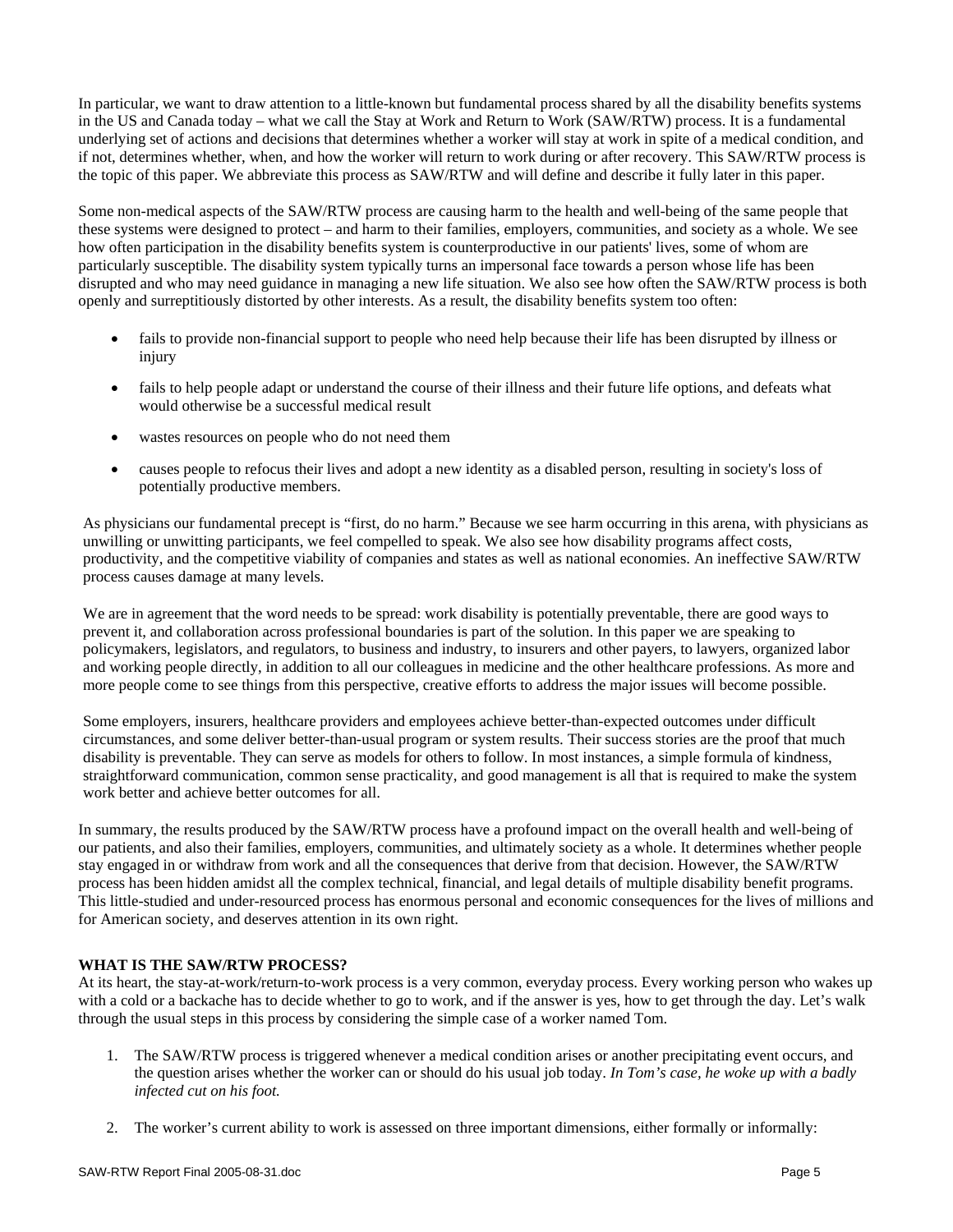- Functional capacity what can he do today? *Has Tom's infection made him so sick he simply can't function at all and has to be in bed? If not, what can he do in his current condition?*
- Functional impairments or limitations what can't the worker do now that he normally can? *In Tom's case, the acute pain he is experiencing means he is too uncomfortable to wear his normal shoes and do any activities that require him to be on his feet – prolonged standing, walking, jumping, etc.*
- Medically-based restrictions what he should not do lest specific medical harm occur? *In Tom's case, would walking, standing, and being on his feet all day actually worsen the infection or delay healing?*
- 3. The next question is whether the worker's temporarily-altered capacities, limitations, and restrictions are sufficient to perform the tasks required by his job.
	- In order to answer this question, the functional demands of the job must be known. Functional demands include the knowledge, skills, and abilities – physical, cognitive and social – required to perform a job. *In our case example, Tom already knows what it takes to do his usual job.*
- 4. The last question is what must occur in order for the situation to be resolved and the worker actually go to work?
	- If it is clear that the worker can be safe and comfortable doing his usual job, or if he can make any necessary modifications himself, he simply goes to work. *In Tom's case, that is what he decided to do, since he works at a desk all day and can keep his foot elevated on a chair.*
	- However, there may be legal requirements, company policies, or concerns about the safety of co-workers, the public, or the business that will affect what happens. Examples of medical qualification standards include those for airline pilots, truck drivers, school bus drivers, crane operators, scuba divers, and the like. Examples of company policies include performance standards especially for those with customer or public contact, fiduciary responsibilities, or executive authority.
	- If a temporary alternative task or job is possible but would require the cooperation of others, it has to be arranged and implemented.
		- If a satisfactory temporary arrangement is made available, the worker goes to work.
		- If not, the worker remains out of work until something changes: his condition (and thus his functional capacities, restrictions, and limitations), the available options for working under those conditions, or the motivation to find a solution to achieve return-to-work.

Usually all these steps are completed in an instant because most medical conditions are minor, the job doesn't put too much demands on the impaired body part or function, and the worker is willing to go to work. But sometimes the situation cannot be acceptably resolved on the first pass, and additional steps are required. At this stage, the SAW/RTW process evolves into a de facto negotiation between the employee (and his advisors) and the employer (and its advisors) about whether the employee will be able to come back to work.

The SAW/RTW process is often *iterative* – meaning that finding a solution may take more than one try, and may even require going over the same ground several times as the situation escalates. Steps 2 through 4 above may need to be repeated at each level. During each repetition, more participants tend to become involved, and progressively more opinions, data, resources and time are required in order to figure out what to do.

- Escalation Level #0: Tom goes through the process in his mind in an informal way. It will simply seem like he is deciding whether he should go to work or not. He will take cues from those around him – his doctor, supervisors, and friends – and will be influenced by his own realistic and unrealistic fears, motives, and life history. His thinking will also be constrained by his current personal life situation.
- Escalation Level #1: If Tom decides he can't work or is unsure what to do, his supervisor, the claims adjuster and/or his doctor get involved. The employer may be asked to send the doctor a job description or list of tasks. The doctor may be asked to provide information about Tom's medical restrictions or his work capacity. The employer then decides whether or not it is able to (or will) provide transitional work that matches what Tom can do.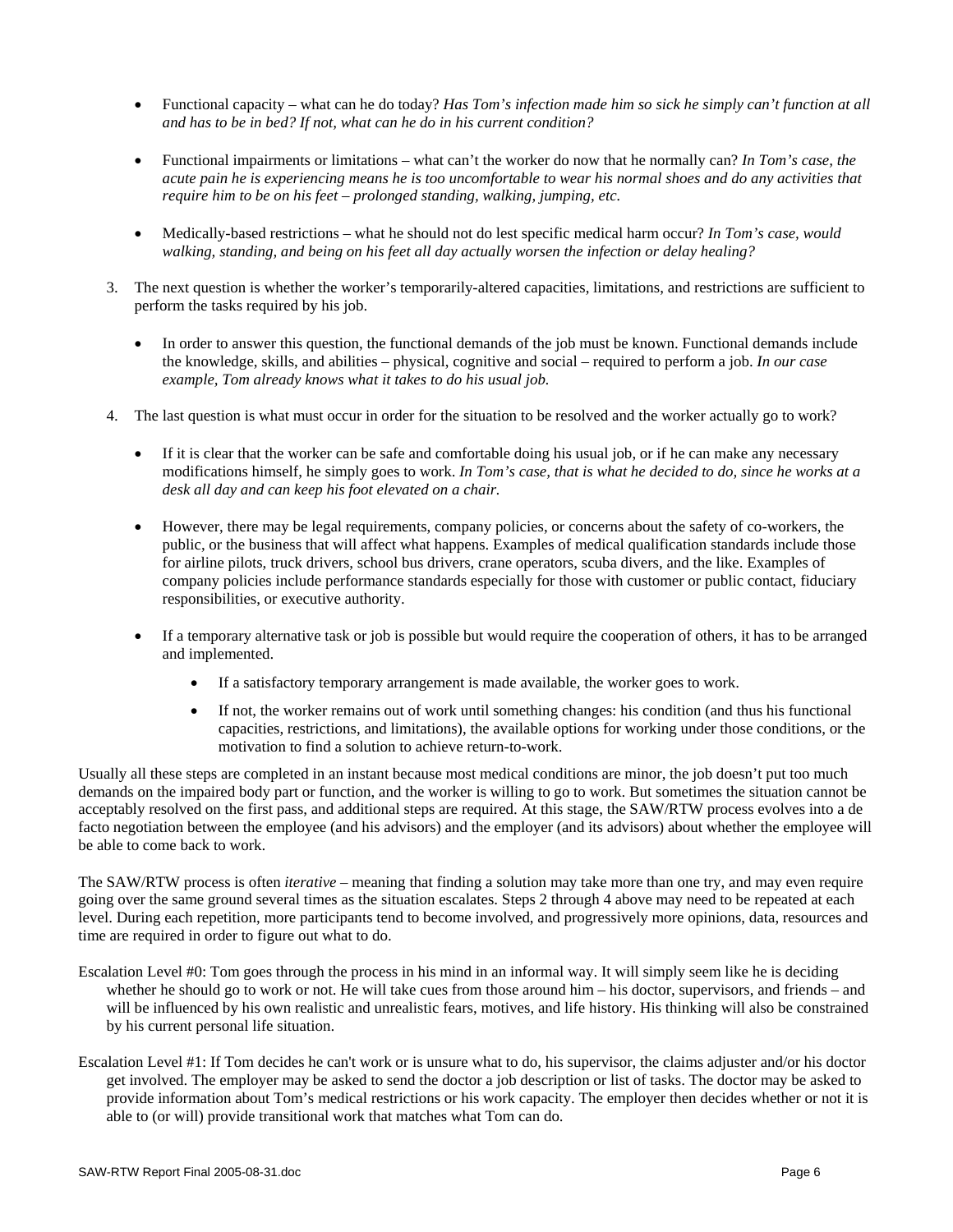Escalation Levels #2 and 3: In more difficult situations, successive passes add progressively more participants and more specialized assistance: a nurse case manager, a physical therapist, the employer or insurer's medical consultant, an occupational medicine physician, an independent medical examiner, a vocational rehabilitation consultant, union representatives, lawyers, and/or other experts. Functional capacity evaluations may be done to document work capacity. Job analyses including ergonomic measurements and even video photography may be done to document the nature of the job demands. With each pass, the time and money consumed increases along with the amount of information assembled. Because there is usually no one in charge and the participants have not agreed on the goal of finding an optimal resolution to the situation, the additional effort and resources often have a paradoxical effect: clouding the situation rather than clarifying it, obscuring basic issues, causing confusion, hardening positions and polarizing the participants.

Table 1 displays the escalation levels of the SAW/RTW process, moving from simplest to most complex. In reality, the process often occurs as a ragged continuum rather than a structured series of rounds. As soon as there is a definitive answer – the worker returns to work or it becomes clear that will never happen – the process stops. Every time the process reaches the end without a definitive answer, we go back to the beginning – but the complexity goes up: the number of participants increases, more detailed data is used as the basis for decision-making, and the formality of the resolution process increases dramatically. However, the three basic issues that need factual answers always remain the same:

- What are the worker's current work capacity, medical restrictions, and functional limitations?
- What are the functional demands of the intended job?
- If the workers' functional capacity is adequate to meet the functional demands, what is required to make an actual return to work happen?

|                              |                                                                                                                                                                                                                                               | <b>Table 1</b>                                                                                         | The Stay at Work / Return to Work Process Begins Simply But Can Become Very Complex         |                                                                                                      |  |
|------------------------------|-----------------------------------------------------------------------------------------------------------------------------------------------------------------------------------------------------------------------------------------------|--------------------------------------------------------------------------------------------------------|---------------------------------------------------------------------------------------------|------------------------------------------------------------------------------------------------------|--|
|                              | The SAW/RTW process is triggered whenever a precipitating event, usually health-related,<br>raises the question whether a worker can or should remain at work.                                                                                |                                                                                                        |                                                                                             |                                                                                                      |  |
| <b>Escalation</b><br>Level # | Who is involved?                                                                                                                                                                                                                              | How is current work<br>capacity determined?                                                            | How are job demands<br>determined (both usual job<br>and alternatives)?                     | What triggers<br>the actual<br>return to work?                                                       |  |
| $\Omega$                     | • Worker                                                                                                                                                                                                                                      | Personal knowledge<br>$\bullet$                                                                        | Personal knowledge<br>$\bullet$                                                             | Personal decision                                                                                    |  |
|                              | Worker and Supervisor                                                                                                                                                                                                                         | <b>Discussion</b>                                                                                      | Discussion<br>$\bullet$                                                                     | Discussion                                                                                           |  |
| 1                            | Worker and Doctor<br>$\bullet$                                                                                                                                                                                                                | Discussion<br>$\bullet$<br>• RTW note by MD                                                            | Verbal description of usual<br>$\bullet$<br>job                                             | Discussion<br>$\bullet$                                                                              |  |
| 2                            | Worker<br>Doctor<br>Claims Adjuster / Case<br>Manager                                                                                                                                                                                         | Formal inquiry<br>٠<br>Simple physical<br>capacities form<br>completed by MD                           | List of functional demands<br>for job                                                       | Discussion                                                                                           |  |
| 3                            | Worker<br>$\bullet$<br>Doctor<br>٠<br>Claims Adjuster/Case<br>٠<br>Manager<br><b>Physical Therapist</b><br>٠<br>Ergonomist or<br>٠<br><b>Vocational Consultant</b><br><b>IME</b> Examiner<br>٠<br><b>Union Steward</b><br>Lawyer<br>$\bullet$ | Objective testing<br><b>Functional Capacity</b><br>Evaluation<br><b>Independent Medical</b><br>Opinion | Video of job<br>٠<br>Ergonomic analysis of job<br>٠<br>On-site workplace visit<br>$\bullet$ | Written offer of<br>employment<br>Formal return to work plan<br>$\bullet$<br>Sign-off by all parties |  |

There is a lot of variability in medical conditions, and also a lot of variability in their impact on work. Table 2 below shows examples of the wide range of circumstances under which the SAW / RTW process is taking place.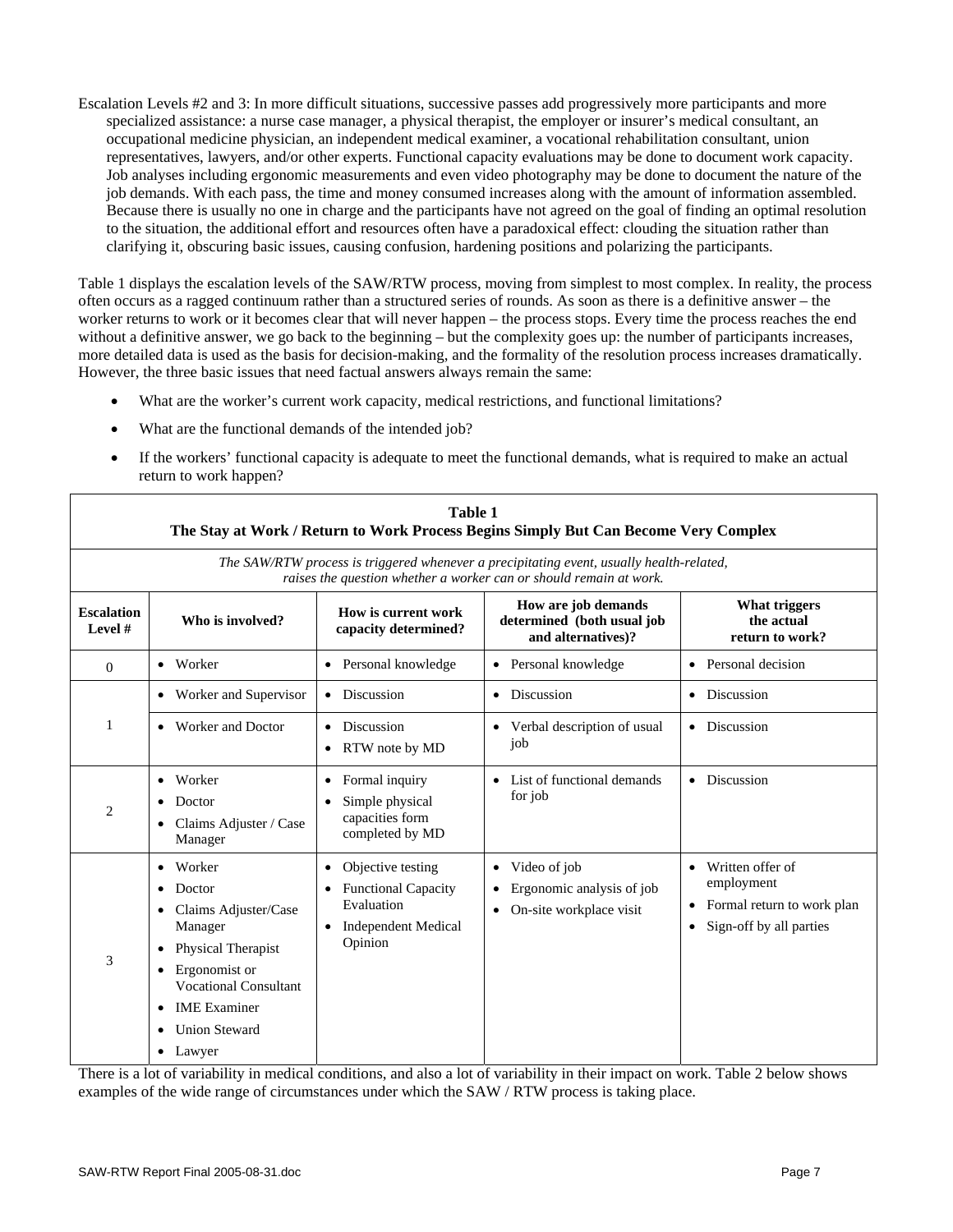| Table 2<br>Examples of the Variability of Medical Conditions and Their Impact on Work |                                                  |                                                             |                                                                                                                                        |                                                                                                     |
|---------------------------------------------------------------------------------------|--------------------------------------------------|-------------------------------------------------------------|----------------------------------------------------------------------------------------------------------------------------------------|-----------------------------------------------------------------------------------------------------|
| <b>Medical Condition</b>                                                              | "A Cold"<br><b>or</b><br>Acute Food<br>Poisoning | Sprained Ankle or<br>Influenza<br>$\alpha$<br>Asthma Attack | <b>Femur Fracture</b><br>$\alpha$ r<br><b>Abdominal Surgery</b><br>$\alpha$<br><b>Treatable Cancer</b><br>$\alpha$<br>Major Depression | <b>Bipolar Disorder</b><br><b>or</b><br>Multiple Sclerosis<br>or<br><b>Congestive Heart Failure</b> |
| Length of time<br>away from work                                                      | None/Days                                        | Days                                                        | Weeks                                                                                                                                  | Weeks/Months                                                                                        |
| Biological<br>Impairment                                                              | Trivial<br>Isolated episodes                     | Minor<br>Isolated episode                                   | Moderate<br>Isolated episode<br>May recur                                                                                              | Moderate /Severe<br>Chronic/Recurring<br>May be progressive                                         |
| Medical care<br>required                                                              | None                                             | Single provider<br>1-2 visits                               | Several providers<br>Several curative visits/service<br>Relapse prevention may be necessary s                                          | Multiple providers<br>On-going services<br>Relapse prevention is required                           |
| Likelihood of full<br>resolution                                                      | Always                                           | Always                                                      | Usually<br>Some residual impairment is possible                                                                                        | Unlikely<br>Fluctuation in functional ability is<br>common                                          |
| Time course of the<br>illness/condition                                               | Days                                             | Days                                                        | Weeks                                                                                                                                  | Months/Years                                                                                        |
| Career Impact                                                                         | None                                             | Irrelevant                                                  | Significant temporary impact<br>(Residual but stable permanent<br>impairment may affect ability to<br>perform essential job functions) | Progressive impairment often<br>affects ability to perform essential<br>job functions long term     |
| Number of other<br>professionals<br>involved                                          | $0-1$                                            | $0 - 2$                                                     | $0 - 3$                                                                                                                                | Multiple                                                                                            |
| SAW/RTW<br>information<br>exchanges required                                          | $0-1$                                            | $0 - 1$                                                     | $0 - 3$                                                                                                                                | Multiple                                                                                            |

The SAW/RTW process does not occur in isolation. It is closely tied to, but distinct from, four other important, related processes:

- Perhaps most importantly, the injured or ill worker is engaged in a **personal adjustment process**, dealing with the disrupted life situation around the illness or injury**.** Getting sick or hurt suddenly disturbs the equilibrium that life was in before the change occurred. Often workers are dealing simultaneously with a mixture of things in different dimensions: physical, logistical, financial, emotional, social, and psychological. Virtually everyone has to cope with at least some transient disruption even though some medical conditions are so minor there is little objective impact to cope with. However, not everyone has the same resilience and level of coping skill, so some people find it hard to adjust to things that others barely notice.
- If the medical situation calls for treatment, the SAW/RTW process occurs in parallel with the **medical care process** that consists of diagnosis and treatment.
- If the initial SAW/RTW process results in the worker staying at home and if there is a possibility of coverage under one or more disability benefit programs (sometimes there is not), the **benefits administration process** will begin, and will operate in parallel with SAW/RTW. Benefits administration may include initial and ongoing eligibility and compensability investigation and determination, benefit calculations and payments, and benefit termination, among other activities.
- If a permanent or long-lasting alteration of work capacity occurs, the **ADA "reasonable accommodation" process**  will probably be triggered. It will operate in parallel with SAW/RTW, and if ADA is determined to apply, will heavily influence what occurs in SAW/RTW.

These four other processes (summarized in Table 3 below) involve many of the same participants as SAW/RTW, but exist to address different questions, employ different activities, and have different end-points.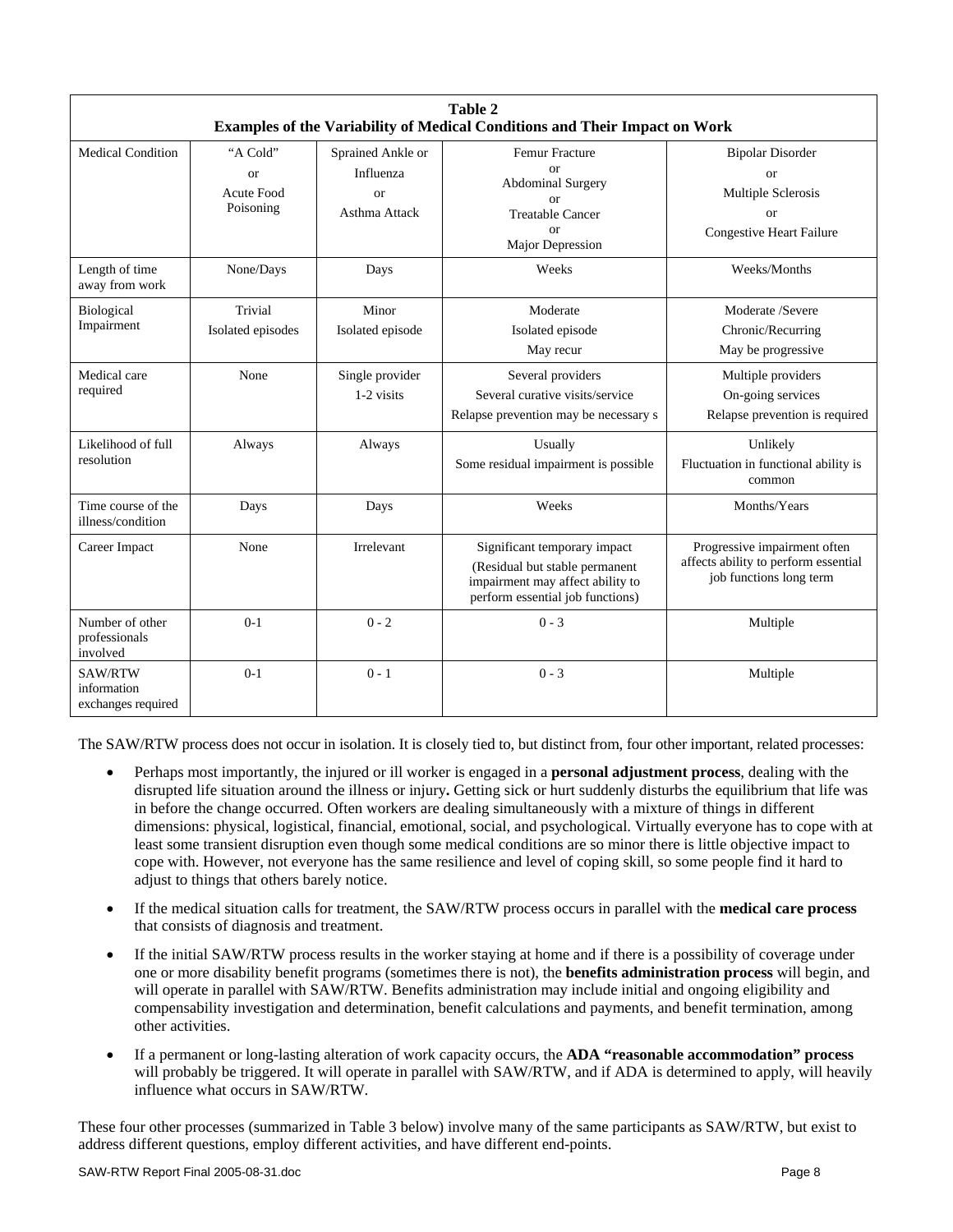The first process – personal adjustment, which is the natural human response to injury and illness – is neither explicitly acknowledged nor addressed in any of the other processes. Ironically, unresolved issues in the poorly-known personal adjustment process often foul up all four of the other processes. The failure to attend to the human needs of people who are normal but lack the resilience and coping skills required by their circumstances probably accounts for much of the system dysfunction we are discussing.

The other three processes – medical treatment, benefit administration, and ADA reasonable accommodation – have each received much more attention than SAW/RTW. Each has a coherent body of strong advocates with an interest in improving their process and advancing their agendas. The SAW/RTW process has been overlooked because so much attention is focused on the other well-known processes, and because of a longstanding but incorrect assumption that if the medical condition is promptly and properly treated, the worker will naturally return to work.

The SAW/RTW process deserves more attention in its own right. Those whose interest centers in another process need to become more attuned to and supportive of the SAW/RTW process because of its potential impact on their area.

| Table 3<br>Five Parallel Processes Triggered By A Health Event That Affects Ability To Function |                                                                                                                                                                                                                                                                                   |                                                                                                                                                                                                                                                                            |                                                                                                                          |                                                                                                                                                                                                                  |                                                                                                                                                                                                                                           |
|-------------------------------------------------------------------------------------------------|-----------------------------------------------------------------------------------------------------------------------------------------------------------------------------------------------------------------------------------------------------------------------------------|----------------------------------------------------------------------------------------------------------------------------------------------------------------------------------------------------------------------------------------------------------------------------|--------------------------------------------------------------------------------------------------------------------------|------------------------------------------------------------------------------------------------------------------------------------------------------------------------------------------------------------------|-------------------------------------------------------------------------------------------------------------------------------------------------------------------------------------------------------------------------------------------|
|                                                                                                 | <b>Personal Adjustment</b><br><b>Process</b>                                                                                                                                                                                                                                      | <b>SAW/RTW Process</b>                                                                                                                                                                                                                                                     | <b>Medical Care</b><br><b>Process</b>                                                                                    | <b>Disability Benefits</b><br><b>Administration</b><br><b>Process</b>                                                                                                                                            | <b>ADA Reasonable</b><br><b>Accommodations</b><br><b>Process</b>                                                                                                                                                                          |
| <b>Fundamenta</b><br>l Issues                                                                   | • Dealing with life<br>disruption:<br>• physical<br>• logistical<br>• financial<br>emotional<br>social<br>$\bullet$<br>• psychological<br>• Can I cope with this<br>life challenge?<br>• Am I healthy or sick?<br>• Am I in charge here?<br>What does this mean for<br>my future? | • Will this person<br>recover on the job?<br>• When is it<br>medically safe to<br>resume normal<br>activity?<br>• What adjustments to<br>the usual job will be<br>required & for how<br>long?<br>Will this person<br>ever return to the<br>same job/employer/<br>vocation? | • What is the<br>diagnosis $\&$<br>prognosis?<br>• Is this curable or<br>treatable?<br>• What treatment is<br>warranted? | • Does this episode<br>qualify under the<br>rules of our plan?<br>$\bullet$ Is this person<br>eligible for benefits?<br>• How much benefit<br>is due?<br>$\bullet$ Is there any<br>evidence of benefit<br>fraud? | • Will this change in<br>work capacity be<br>longstanding?<br>• Does this person<br>qualify for protection<br>under the ADA law?<br>• Is there an<br>accommodation that<br>can make full<br>productivity possible?<br>Is it "reasonable"? |
| <b>Participants</b><br>(Leader is in<br><i>italics</i> )                                        | $\bullet$ Employee                                                                                                                                                                                                                                                                | • Employer<br>• Employee<br>• Treating Clinician<br>• Benefit or claims<br>agent                                                                                                                                                                                           | • Treating<br><b>Clinician</b><br>$\bullet$ Employee                                                                     | • Benefit or claims<br>agent<br>$\bullet$ Employee<br>• Healthcare provider                                                                                                                                      | • Employee<br>$\bullet$ Employer                                                                                                                                                                                                          |
| <b>Activities</b>                                                                               | • Thinking<br>• Feeling<br>• Reacting<br>Talking<br>$\bullet$<br>$\bullet$ Coping<br>• Adapting                                                                                                                                                                                   | (See Table I)<br>Fact-finding<br>Negotiation<br>Making<br>arrangements                                                                                                                                                                                                     | • Delivery of<br>medical care<br>services                                                                                | • Fact-finding<br>• Data-gathering<br>• Claim processing<br>• Calculation                                                                                                                                        | • Fact-finding<br>Data-gathering<br>• Negotiations                                                                                                                                                                                        |
| <b>Results</b>                                                                                  | • Interpretation<br>• Decisions/ strategies<br>• Possible change in<br>self-concept (identity)                                                                                                                                                                                    | • Staying home<br>• Staying at work<br>• Going back to work<br>• New job                                                                                                                                                                                                   | • Healing<br>• Resolution of<br>symptoms<br>• Failure to<br>improve<br>• Monitoring                                      | • Benefit decisions<br>and exchange of<br>money<br>• Claim closure                                                                                                                                               | • Employment decision                                                                                                                                                                                                                     |

Below is an example that illustrates the circumstances that lead to optimal versus sub-optimal outcomes, using the cases of two fictitious but typical men with identical medical conditions and treatment. Mr. A. and Mr. B. both had back problems severe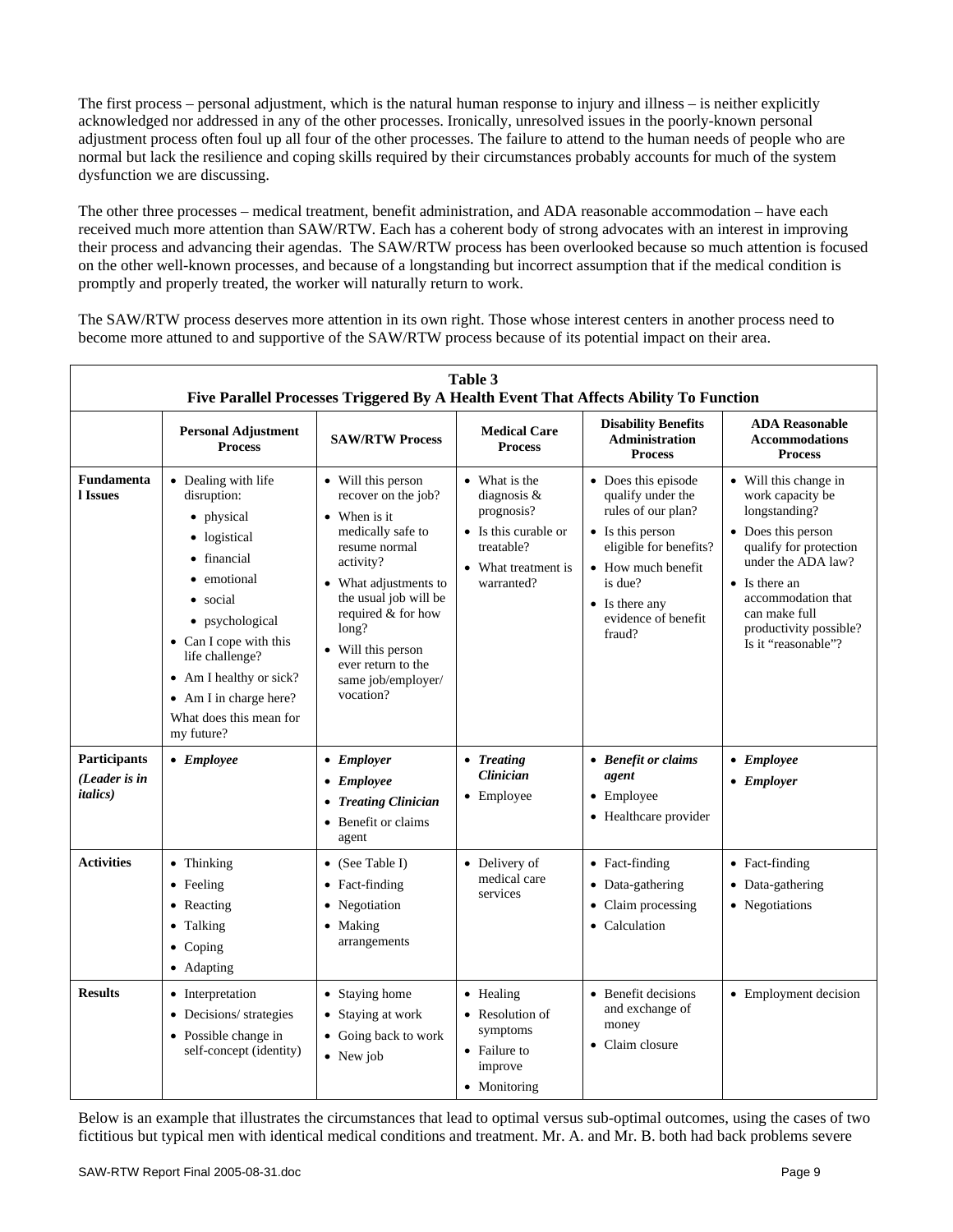enough to require surgery, but Mr. B. returns to work in 6 weeks while Mr. A. ends up on permanent disability. Mr. A. was not supported through his personal adjustment process and the workplace environment did not support functional recovery.

| MR. A                                                       | MR. B                                               |  |  |
|-------------------------------------------------------------|-----------------------------------------------------|--|--|
| Mediocre work history                                       | Mediocre work history                               |  |  |
| Bad back, herniated disc                                    | Bad back, herniated disc                            |  |  |
| Treatment: surgery                                          | Treatment: surgery                                  |  |  |
| Supervisor never called: "Let George do it"                 | Supervisor kept in touch: "We need you"             |  |  |
| Weak supervisor                                             | Good supervisor                                     |  |  |
| Teasing by co-workers                                       | Support from co-workers                             |  |  |
| Naïve doctor: "Stay home until you're able to do your job." | Function-oriented MD: "Stay as active as possible." |  |  |
| PERMANENT DISABILITY                                        | On-the-job recovery; adaptive equipment             |  |  |
|                                                             | <b>BACK TO WORK IN 6 WEEKS</b>                      |  |  |

#### **OBSERVATIONS AND RECOMMENDATIONS**

The first half of this report described the SAW/RTW process, how it works, and how it is related to the other processes that often are running in parallel with it. The second half of the report describes our Committee's observations and recommendations, which are divided into 16 sections. Each section begins with a specific recommendation concerning a single feature or aspect of the process. The 16 sections are grouped under four general recommendations:

- I. Adopt a disability prevention model.
- II. Address behavioral and circumstantial realities that create and prolong work disability.
- III. Acknowledge the powerful contribution that motivation makes to outcomes and make changes that improve incentive alignment.
- IV. Invest in system and infrastructure improvements.

For each of the 16 specific recommendations, we describe how the status quo currently interferes with achieving optimal outcomes, discuss the reasoning for our recommendation, and make suggestions for ways to implement the recommendations. Where available and as space permits, we give concrete examples of improvement initiatives underway or programs getting better-than-average results by using best practices. Note that many of the issues and suggested solutions are interrelated, so there is some duplication and overlap in the text.

In the extensive deliberations of our committee, a number of the issues raised were agreed to be important but applicable only to specific sub-segments of the overall disability benefits system – e.g. particular industries, benefit programs, labor arrangements, medical conditions, patient types, job types. We decided to exclude those narrower issues from this report, and only include those aspects of the SAW/RTW process that are pervasive, applying across most or all of the various disability systems. The deferred issues are still important and should be discussed and addressed at some future time.

# **I. ADOPT A DISABILITY PREVENTION MODEL**

#### **1. Increase Awareness of How Rarely Disability is Medically-REQUIRED**

At least one formal survey and numerous informal polls of treating physicians consistently estimate that only a small fraction of medically excused days off work are medically *required* – meaning that all work of any kind is medically contraindicated. The rest of the days off work are caused by a variety of non-medical factors such as administrative delays of treatment and specialty referral, lack of transitional work, ineffective communications, lax management, logistical problems, and so on. These days off work are discretionary – the result of decisions that are fundamentally non-medical – or just plain unnecessary.

Participants in the disability benefits system seem largely unaware that so much disability is not medically required. Absence from work is "excused" and benefits are generally awarded based on a doctor's signature on a letter or form confirming that a medical condition exists, implying that a diagnosis creates disability. However, from a strictly medical point of view, people can generally work at something productive as soon as there is no specific medical contraindication to them being out of bed and back out in the "real" world (see Table 4).

The key question is: work doing what? Many obstacles that look like they are medical are really situation-specific. For example, an employee with a cast on the right foot cannot drive a forklift, but that worker could do a lot of other potentially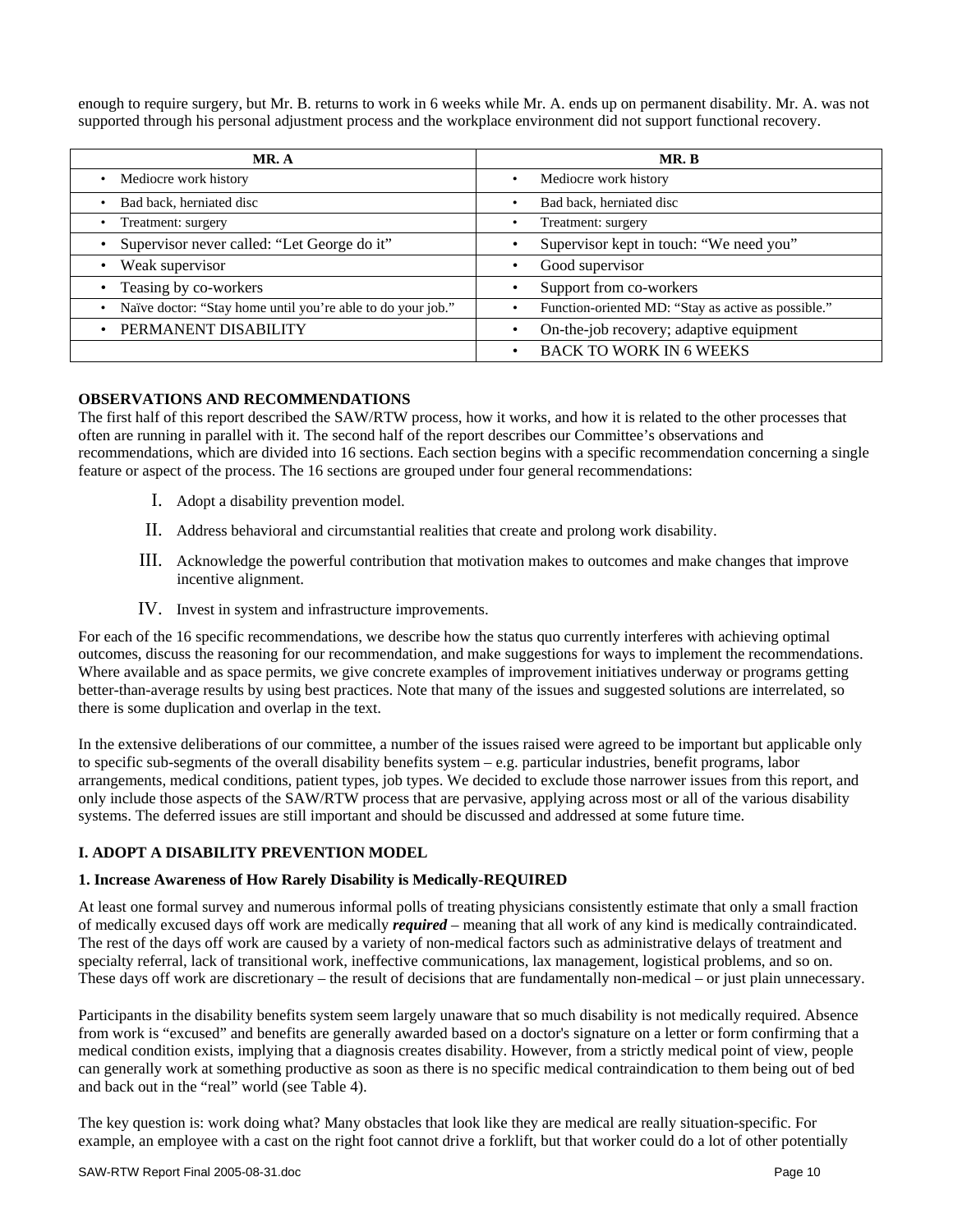useful tasks until the cast comes off. Someone who has had recent surgery may not be able to work a full day in the office yet, but could come back half days or do some work at home.

In fact, people often end up sitting at home collecting benefits because their employers have made the discretionary business decision not to take advantage of their available work capacity. Today, these decisions are generally misclassified as "medical" and so are not examined. Sometimes those discretionary decisions make good business sense, but often they do not for reasons that will be discussed in more detail later in this report.



As shown in the figure above, there is much more opportunity to reduce medically-discretionary and medically-unnecessary disability than there is to prevent medically-required disability. Although it is unlikely that all of the discretionary and unnecessary disability can be prevented, substantial reductions are possible.

Recommendation: Stop assuming that absence from work is medically-required, and that correct medical diagnosis and treatment are the only ways to reduce disability. Pay attention to the non-medical causes that underlie discretionary and unnecessary disability. Reduce discretionary disability by increasing the likelihood that employers will provide on-the-job recovery. Reduce unnecessary disability by removing administrative delays and bureaucratic obstacles, strengthening flabby management, and by following other recommendations in this report. Participants should be educated about the nature and extent of preventable disability. Employers in particular should be educated about their powerful role in determining SAW/RTW results.

Current Initiatives and Best Practices: Clinicians, employers, and insurers can all now use the criteria in Table 4 below to determine whether disability is medically-required, discretionary or unnecessary. The definitions in Table 4 come from Chapter 5, the disability prevention and management chapter, in the  $2<sup>nd</sup>$  edition of the ACOEM Practice Guidelines. If all parties begin using these definitions, clearer communication and better decision-making will result. In particular, physicians will no longer be asked to make employment decisions, and employers will stop misclassifying business decisions as medical ones.

| Table 4                                                                                                                                    |                                                                                                                                    |                                                                                                                               |  |  |
|--------------------------------------------------------------------------------------------------------------------------------------------|------------------------------------------------------------------------------------------------------------------------------------|-------------------------------------------------------------------------------------------------------------------------------|--|--|
| When is Disability Medically-Required, Medically-Discretionary and Medically-Unnecessary?                                                  |                                                                                                                                    |                                                                                                                               |  |  |
| (Source: ACOEM Practice Guidelines, 2 <sup>nd</sup> edition, Chapter 5,<br>Cornerstones of Disability Prevention and Management, pp 80-82) |                                                                                                                                    |                                                                                                                               |  |  |
| <b>Medically-Required</b>                                                                                                                  | <b>Medically-Discretionary</b>                                                                                                     | <b>Medically-Unnecessary</b>                                                                                                  |  |  |
| Typically, absence is medically required<br>when:                                                                                          | Medically-discretionary disability is time<br>away from work at the discretion of a<br>patient or employer that is:                | Medically-unnecessary disability occurs<br>whenever a person stays away from work<br>because of non-medical issues such as:   |  |  |
| Attendance is required at a place of<br>care (hospital, doctor's office,<br>physical therapy).                                             | Associated with a diagnosable medical<br>$\bullet$<br>condition that may have created some<br>functional impairment but left other | The perception that a diagnosis alone<br>$\bullet$<br>(without demonstrable functional<br>impairment) justifies work absence. |  |  |
| Recovery (or quarantine) requires                                                                                                          |                                                                                                                                    |                                                                                                                               |  |  |

SAW-RTW Report Final 2005-08-31.doc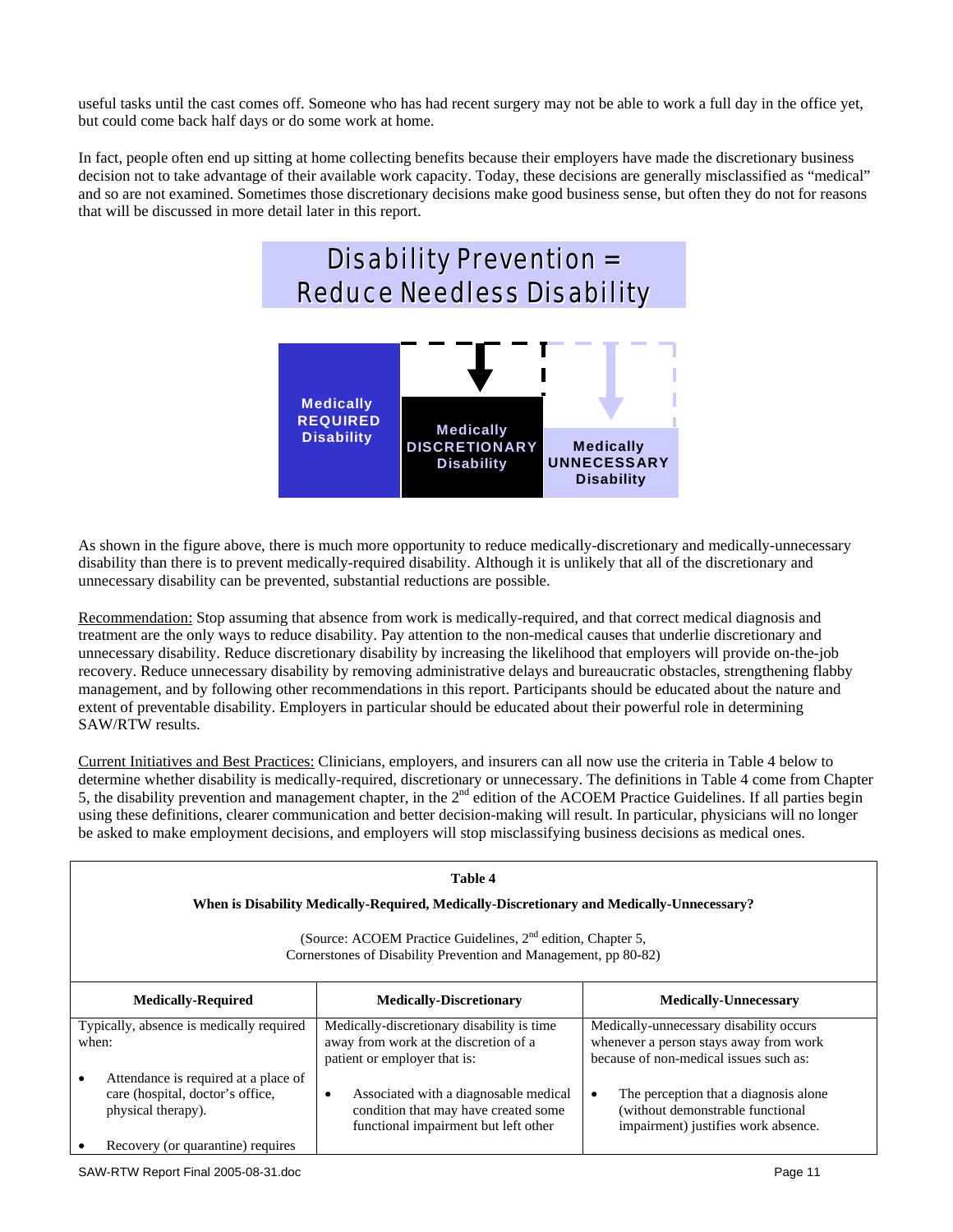|           | confinement to bed or home.                                                                                                                                                                                                    | functional abilities still intact.                                                                                                                                                  |   | Other problems that masquerade as medical<br>issues, e.g., job dissatisfaction, anger, fear,                                    |
|-----------|--------------------------------------------------------------------------------------------------------------------------------------------------------------------------------------------------------------------------------|-------------------------------------------------------------------------------------------------------------------------------------------------------------------------------------|---|---------------------------------------------------------------------------------------------------------------------------------|
| $\bullet$ | Being in the workplace or traveling<br>to work is medically contra-<br>indicated (poses a specific hazard<br>to the public, coworkers, or to the<br>worker personally, i.e., risks<br>damage to tissues or delays<br>healing). | Most commonly due to a patient's or<br>employer's decision not to make the<br>extra effort required to find a way for<br>the patient to stay at work during<br>illness or recovery. | ٠ | or other psychosocial factors.<br>Poor information flow or inadequate<br>communications.<br>Administrative or procedural delay. |

# **2. Urgency Required Because Prolonged Time Away From Work is Harmful**

Unnecessary prolonged absence from work can cause needless but significant harm to well-being. While on extended disability, many patients lose their footing in three major dimensions: they lose social relationships with co-workers, lose the self-respect that comes from earning a living, and lose a major identity component for most people – what they do for a living.

As treating physicians, we have often seen patients voluntarily and unnecessarily take on a new identity as a disabled person. This is sad for us to watch, since our patients' quality of life deteriorates significantly as a result.

Taking a few days off work may seem harmless enough, and most of us occasionally take advantage of a cold or a sore back to get a needed break from stressful or boring work. The problem is that for some people, a few days off stretches out and becomes needlessly extended disability and leads to significant harm. The quandary is how to tell in advance whose life will go that way and whose will not. Experienced disability claims handlers report that more than three-quarters of their most problematic cases started out as seemingly-minor problems.

Some may argue that it is not worth trying to prevent unnecessary disability in all cases because it will only lead to harm in some. However, there are good examples where as a society we endorse universal prevention activities under similar circumstances. Not every smoker will get lung cancer, not every driver who fails to wear a seatbelt will be injured as a result, and not every worker who flaunts safety rules will get hurt. But, we still tell everyone to stop smoking, wear seatbelts, and follow safety rules. Needless disability should be treated in the same way.

Many of the key players in the SAW/RTW process (patients/workers, their employers, physicians and claims administrators) are not sufficiently aware of the potential harmful effects of prolonged medically excused time away from work. Many think that being away from work reduces stress or allows healing. Many think getting disability benefits is just an administrative or financial issue, and they simply don't consider the fact that the worker's daily life has been disrupted. With these attitudes, iatrogenic or system-induced disability becomes a significant risk.

A recent article by Harris et al in the Journal of the American Medical Association has confirmed again what we doctors have known for years: people who are receiving disability benefits of some kind recover less quickly and have poorer clinical outcomes than those with the same medical conditions but who are not receiving disability benefits. The Harris study was a meta-analysis of all studies with data on surgical outcomes by compensation status. The researchers reported that 175 out of the 211 studies that met their inclusion criteria reported worse surgical outcomes for the patients on workers' compensation or in litigation. (Only one study reported better outcomes in compensated patients, and 35 studies reported no difference.) In the 86 studies where patients in litigation were excluded, the odds of an unsatisfactory outcome were more than three and a half times higher for the patients on workers' compensation than for those not receiving compensation. These are similar to findings of multiple other studies, including two previous meta-analyses of studies of outcomes, one for workers with chronic pain and the other for closed-head injuries.

The current practice of focusing disability management effort on those who have already been out of work a long time is rarely successful. After months of providing "proof of disability" and regular doctor's notes to justify their on-going compensation, these individuals have usually revised their view of themselves and taken on a new identity as disabled. This new identity justifies their life style and protects their financial security. In the meantime, the employer has moved on and filled that person's job slot, and no longer sees the individual as one of their workers.

The key to preventing disability is intervening while the situation is still fresh and fluid. Research has confirmed that people who never lose time from work have better outcomes than people who lose some time from work. Several studies confirm that the odds of returning to work drop with every passing day not at work. Some studies have shown that the odds for return to work to full employment drop to 50-50 by the time 6 months of absence has occurred. Even less encouraging is the study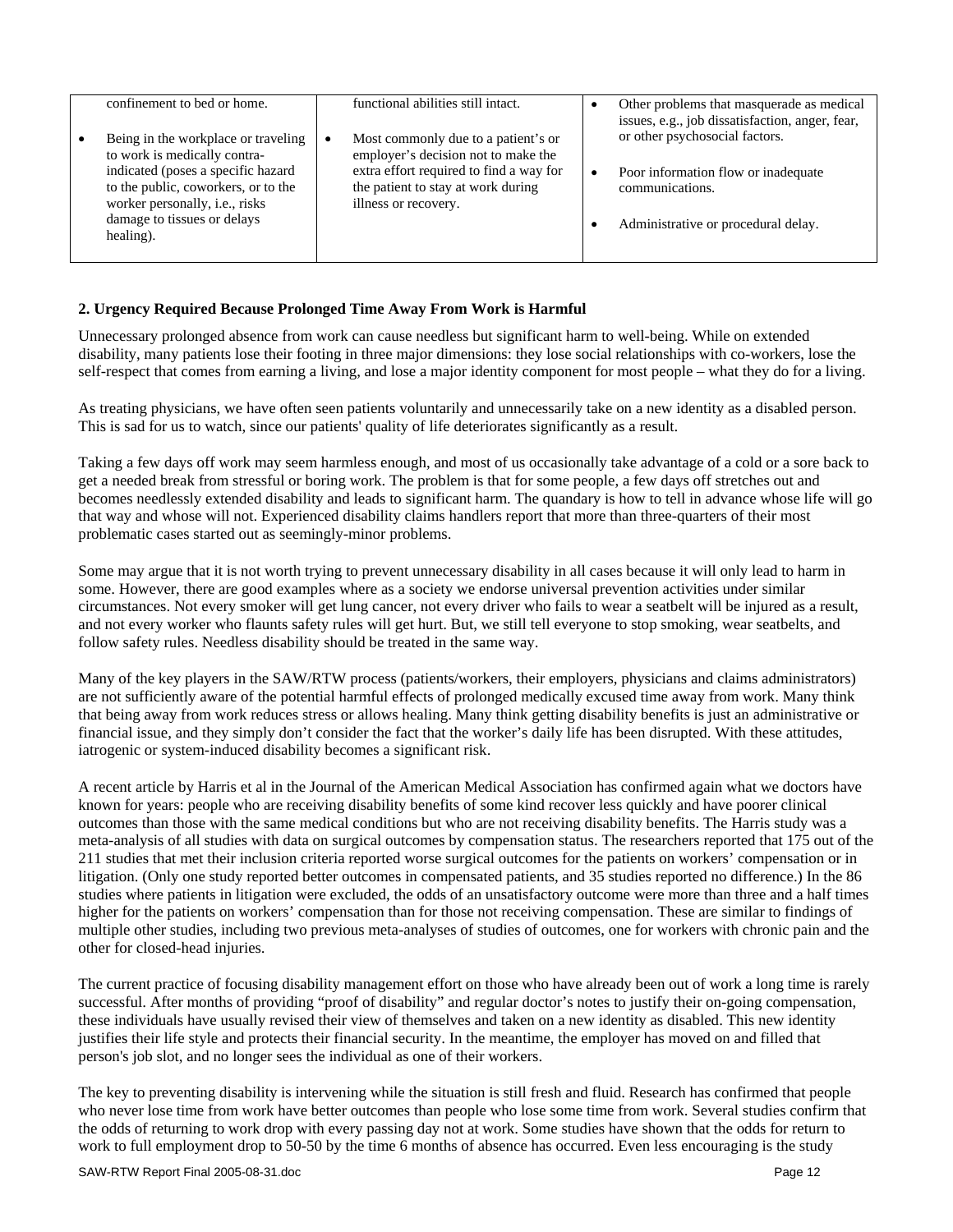behind Figure 1, showing the decay curve for workers' compensation cases at a major US manufacturer. In this population, the odds of a worker ever returning to work had dropped to 50% by just the 12<sup>th</sup> week. The author of a recent meta-analysis of research on the factors that predict prolonged disability reported that the window of opportunity for successful intervention may be as short as 6 weeks.



*Recommendations*: Shift the focus and shorten the response time. The way that all of us think about disability needs to shift from "managing" it to "preventing" it. Disability benefits systems need to be revamped to reflect the reality that resolving disability episodes is an urgent matter because the window of opportunity to re-normalize life is short. Emphasis needs to be placed on preventing or immediately ending unnecessary time away from work for everyone, because that will prevent the development of the disabled mindset. An educational campaign supporting this position needs to be formulated and widely disseminated. The SAW/RTW process needs to incorporate mechanisms to ensure withdrawal from work is prevented whenever possible, and its effects minimized when not.

On the individual level, all treating physicians, along with the other healthcare professionals on the healthcare team, should keep all of their patients' lives as normal as possible during illness and recovery, and establish as a universal goal of treatment the fastest possible return to function and resumption of the fullest possible participation in life.

*Current Initiatives and Best Practices:* Many employers and some insurers now begin return to work efforts within 72 hours and some now begin on the day of injury -- rather than the more traditional approach of waiting to intervene until after 90 days of work disability. One large workers' compensation insurer has a group of "pre-injury consultants" who work with employers to set up plans and systems beforehand so that they are prepared to respond promptly to avert needless lost work days from the moment of injury.

Attempts are also underway in several quarters to detect workers with pre-existing risk factors for prolonged disability and then manage those cases more intensively right from the onset. Dr. Alan Colledge (a member of this Committee) and some colleagues developed and published a Disability Apgar test, in which a few features of a situation are evaluated and then a risk score can be assigned. The State Fund of California has recently completed a pilot of a program that assesses risk factors at claim intake and makes suggestions for claim management. A workers' compensation insurer in the Australian Northern Territory uses a situation assessment tool at claim intake and revisits it at intervals, in order to speed detection (and intervention) on claims that have signs of delayed recovery.

# **II. ADDRESS BEHAVIORAL & CIRCUMSTANTIAL REALITIES THAT CREATE & PROLONG WORK DISABILITY**

# **3. People's Normal Human Reactions Need to Be Acknowledged and Dealt With**

In order to return to work, an injured or ill worker must navigate the Personal Adjustment Process described earlier in this paper. Most people accomplish this without problems. But for those who have difficulty handling that process on their own – coming up with a strategy for coping and adapting and reaching the decision to try to return to work – the other processes in the disability management system do a very poor job of providing assistance. (Some of the issues to be addressed in the Personal Adjustment Process are practical or logistical – how to get to work, who will mow the lawn. The need for better assistance in resolving such problems is discussed in the next section.)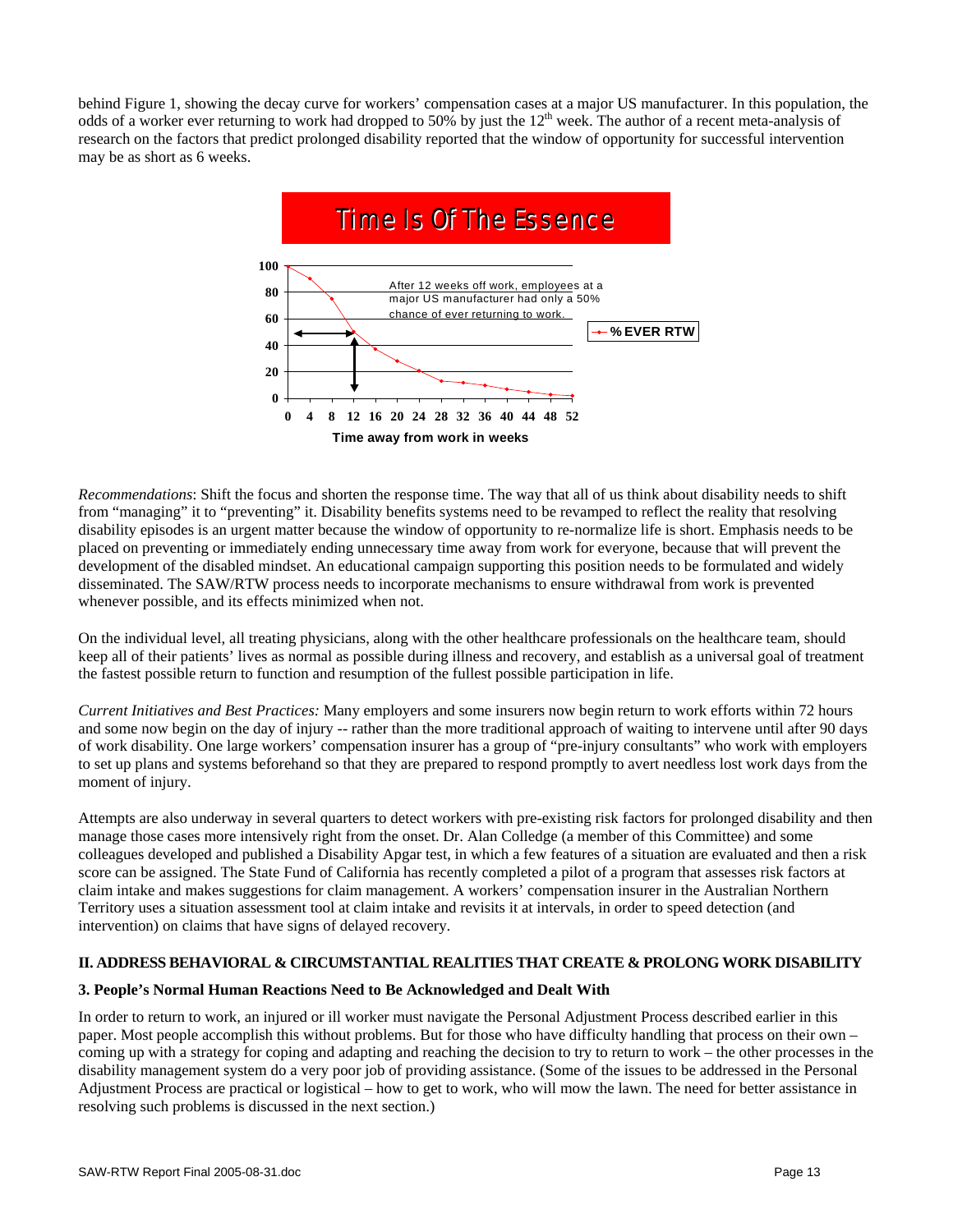In this section, we focus on a different critical issue – the normal human response to upset and change, and the variability in our ability to cope and adapt. We are not talking about mental illnesses here, such as depression – though psychiatric conditions will be addressed in a later section. We are talking about normal human emotional reactions that are experienced to a greater or lesser degree by every person in these circumstances.

People who have been injured or become ill have had their life disrupted. Even a minor injury may seem like a big event to the person who is injured because it is out of the ordinary. People may suddenly find themselves in pain, upset, worried, dependent on strangers. They may suddenly feel uncertain or uneasy because they don't know where to turn for help, or what doctor to go to. They may be angry at the person who caused their injury, or embarrassed and mad at themselves for being careless or breaking a safety rule. They may be afraid that they will get in trouble, may need surgery, or may never be able to walk again, or that this will mean the end of their career. They may be worried about who is going to pick the kids up from the sitter. Most of the time, they also have to figure out how to deal with an unfamiliar bureaucracy and set of rules – the workers' comp or disability benefits system.

Other parties often contribute to the uncertainty involved. Employers and insurers often neglect to tell or intentionally choose not to tell injured or ill employees very much about how their disability benefit programs work, what to expect, and what they can do to make the process work smoothly. Doctors often do not tell their patients much about their condition – how it will affect their daily life and work, what the eventual outcome and options are likely to be, the expected timeline for treatment and recovery, and what they can do to achieve the best possible result.

These issues and uncertainties can be a lot to cope with, and many workers with a significant illness or injury experience it as a stressful predicament. According to the Holmes Stress Scale, most human beings would find it quite stressful to get sick or be injured, and also stressful to change jobs or work responsibilities. People who are absent from work due to illness or injury are contending with both kinds of stress simultaneously. Of course, the amount of stress felt by a specific individual in a specific situation will vary widely based on factors like the magnitude of the medical problem, the personal and family situation at the time, and the job situation.

According to the view of medical anthropologists, the patient takes on the Sick Role and the Dependent Patient Role after becoming ill or injured. In order to recover, these roles must be relinquished. Since the Sick Role carries with it exemption from normal responsibilities, the right to receive care from others, and freedom from fault, it is a seductive role. Those who have trouble coping with their circumstances are very likely to resist relinquishing those roles, using them instead to feel good about themselves and ensure their future security.

A person's native ability to function and deal with life's problems varies from individual to individual, even without injury or illness involved. People under stress are less able to function well and have been shown to be more prone to illness or injury than those not under stress. If the demands of a situation exceed the individual's ability to cope under those circumstances and no assistance is provided, the Personal Adjustment Process will get stalled. Recovery and return to work will be delayed, needless loss of function occur, or permanent disability created.

In our experience, the current processes do not acknowledge these emotional realities. The medical care, benefit administration, and SAW/RTW processes do not powerfully and openly acknowledge the existence of these issues. Workers are typically left alone to cope regardless of their situation and their coping skills. Little empathy is provided to help bolster their strength and resilience. Little effort has been devoted to reducing uncertainty and other sources of stress. Individuals who are caught up in stress and complexity that they cannot handle by themselves are not identified. This is unfortunate because emotional adjustment has a profound effect on the largely discretionary effort at recovery made by the worker in the Personal Adjustment Process.

Even when emotional factors are recognized by today's participants in SAW/RTW, effective assistance is not usually available. In non-occupational disability, since medical treatment costs are not covered by the benefit program, there is generally no thought given to paying for supportive services that will aid recovery and return-to-work. In workers' compensation, claims adjusters are reluctant to acknowledge these issues and authorize care in the form of mental health services out of concern that it will lead to a claim for a psychological illness and drastically increased claim cost. In fact, though, most of these sick or injured people do not really need psychiatric care. They need the kind of simple education, minor supportive counseling, and reassurance that would normally be provided by a wise friend, a caring family member, a pro-active customer service department, a social worker, an employee assistance program, an ombudsman, or so on. Also, much uncertainty and stress would be removed if treating physicians were pragmatic and clear in pointing out the functional aspects of medical conditions, options, and time frames over the course of treatment, and actively empowered people to cope on their own.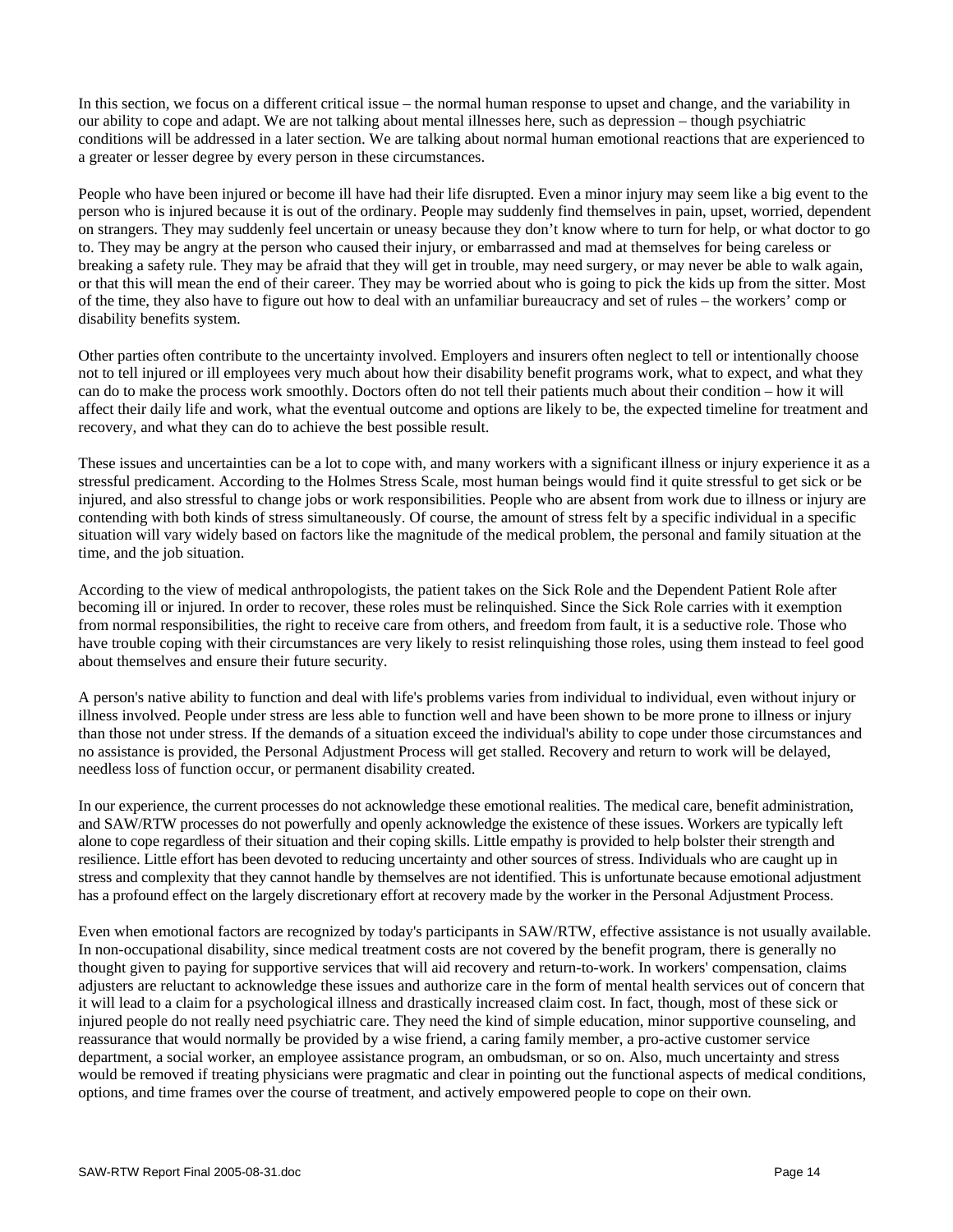*Recommendations:* All participants need to expand their model of SAW/RTW to include appropriate handling of the normal human emotional reactions that accompany temporary disability in order to prevent it becoming permanent. Payers need to devise methods to provide these services themselves or pay for reasonable aids to recovery along these lines.

*Current Initiatives and Best Practices:* Some US employers are creating linkages between their disability benefit programs (workers' compensation, short- and long-term disability) and their employee assistance programs (EAPs) and/or their disease management programs in order to assure that employees are made aware of the option to tap into existing support services. An insurance agency in New Jersey makes immediate solicitous inquiries after a work-related injury occurs to ensure that injured workers feel cared for and all their questions are answered.

#### **4. Investigate and Address Social and Workplace Realities**

Research is steadily accumulating showing that the social realities of an individual's connection to the workplace provide powerful predictors for the occurrence of injury and illness as well as for the outcome of the SAW/RTW process. Does the worker like his job? How much pressure and how much decision latitude does the employee have at work? Does the worker get along with her supervisor? Is he perceived as a good employee? Does the employer want her back? Do co-workers respect him, or instead cause him distress? Has she had performance or discipline problems? Is the workplace a hostile or unsafe environment? These factors can have a major impact on the parties' willingness to work towards SAW/RTW, especially when coupled with the emotional adjustment issues raised in the section above. The fact that job dissatisfaction has been shown to be one of the strongest statistical predictors of disability underlines this point.

Home and family life may also pose problems for the worker entering the SAW/RTW process – such as the need to care for aging parents or children, or logistical problems getting to and from work. The worker may be tempted to resolve such problems by prolonging disability benefits. A similar but 180° opposite situation occurs when the family or personal situation leads workers to insist on remaining at work when they medically should not. They may be desperate for money, workaholic, or so identified with their work role that they want to hide illness or incapacity and keep working even though it may harm them, pose a danger to co-workers or the public, or put their employer in violation of the law.

Still another dimension of unacknowledged workplace realities is that employers are often unwilling to admit they are unsure or ignorant of what to do. For example, it is much easier for a supervisor to flatly refuse to provide temporary transitional work than to ask for help because he doesn't know how to interpret the doctor's note, figure out appropriate tasks, and manage the worker who will be performing that assignment.

Though many players in the SAW/RTW process acknowledge the importance of these factors, little has been done to effectively address them in the SAW/RTW process. In fact, a significant problem for SAW/RTW is that employers and workers alike often use the disability benefit system as a way to sidestep difficult workplace issues. Typically these issues are obvious to the employer and/or employee but not disclosed to the outside parties – the doctor, the insurance adjuster – unless they exert significant effort to discover the underlying truths. As a result, these facts are seldom acknowledged or discussed so interventions to address the real issues are seldom attempted.

When key parties to the SAW/RTW process do not know what is really going on because they are not privy to this "inside" information," their effort expended on SAW/RTW will often be misguided or futile. Resources and time are wasted.

*Recommendations:* The SAW/RTW process should routinely involve inquiry into and articulation of workplace and social realities, since hidden issues rarely resolve themselves. The bio-psycho-social model of disease currently on the ascendant in medicine takes into account these issues. Better communication pathways between SAW/RTW parties should be established. Screening instruments that flag situations where workplace and social issues should be investigated or addressed should be developed and disseminated. Pilot programs that explore the effectiveness of various interventions should be conducted.

*Current Initiatives and Best Practices:* An innovative program developed by David Brown, a member of our Committee, is now being used successfully by several employers and insurers, particularly in Canada. It has as its centerpiece face-to-face conversations between the employee and the first line supervisor in structured sessions conducted by a trained facilitator. The focus of each session is "what part of your job can you do today?" All other parties (human resources and benefits staff, doctors, unions, etc.) become resources and advisors for the two key participants as they work towards a resolution of the situation. Among the many other positive outcomes of this process have been substantial increases in both employee and supervisor satisfaction with how potentially-disabling situations are being handled – and a near-total demedicalization of the SAW/RTW process.

Pilot studies are underway or complete in British Columbia and Alberta, Scotland, and Victoria (Australia) to intervene early in cases that are showing signs of delayed recovery. Both the evaluation and the intervention consider dimensions other than the medical. Initial results are very promising.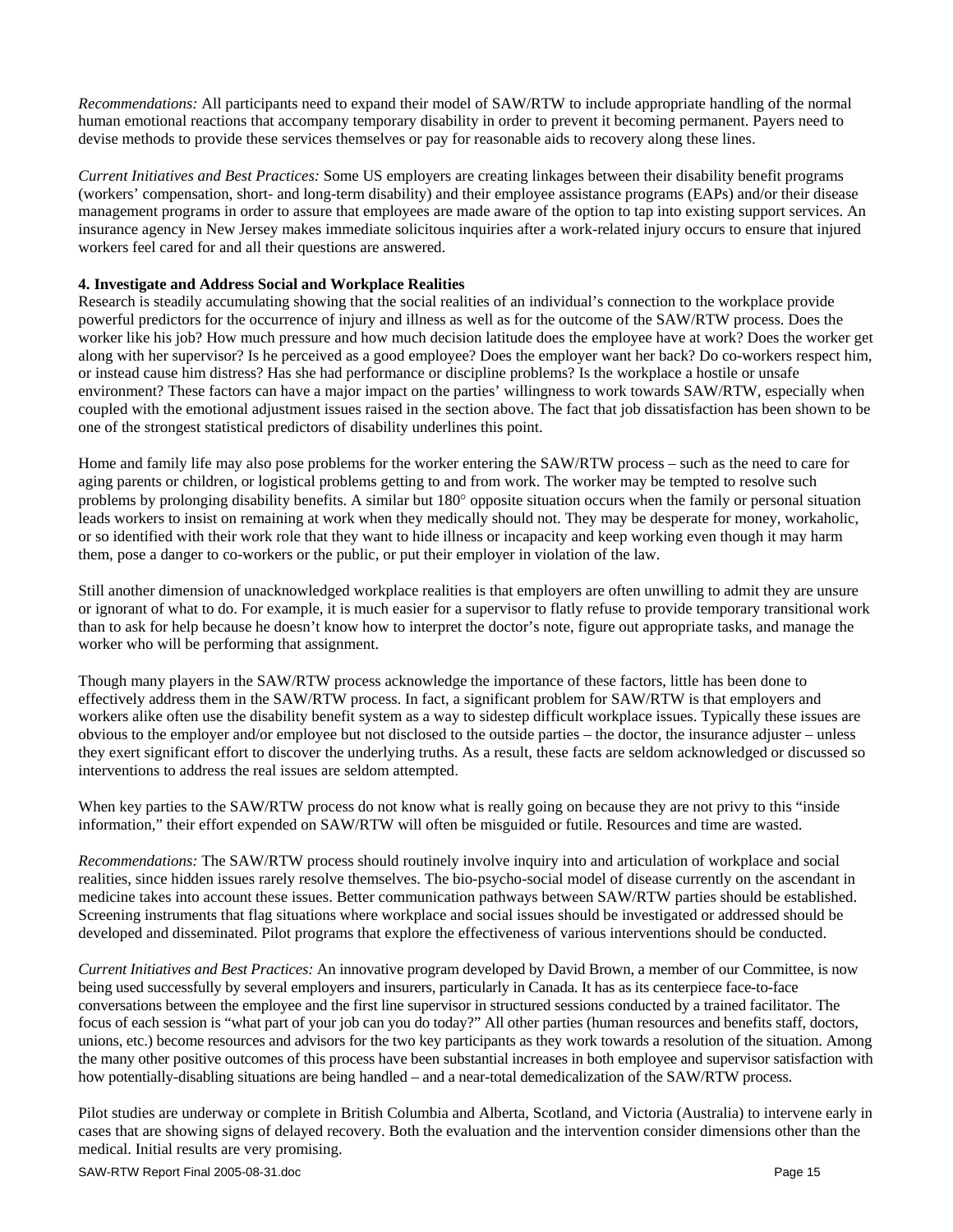# **5. Find a Way to Address Psychiatric Conditions Effectively**

A substantial minority of the population has undiagnosed / untreated psychiatric illness. When a potentially disabling physical illness or injury occurs to a person with underlying psychiatric illness, the risk of permanent disability increases unless the psychiatric problem is treated. A clinically significant psychiatric disorder becomes symptomatic during a period of serious medical illness in over 50% of cases, especially in those with a prior history of a major psychiatric disorder. In addition, many more previously-undiagnosed workers are vulnerable to developing their first frank episode of anxiety or depression when sick or injured. In these cases, the physical illness or injury precipitates the psychiatric episode.

Mental health treatment is required for these cases because the mental condition significantly affects the patient's reaction to the illness, adherence to medical treatment, the course of illness, its impact on function, and functional recovery from the physical condition. For example, symptoms of depression often include pain, fatigue, poor sleep and apathy. Poor sleep in turn increases sensitivity to pain. In short, psychiatric factors make a significant contribution to the risk of permanent disability unless there is active and effective treatment.

Psychiatric issues are usually undetected, ignored, or ineffectively addressed in the current SAW/RTW process. As a result, many people "stuck" in the disability benefit system have undiagnosed / untreated psychiatric conditions, experiencing the poor outcomes predicted in the paragraphs above.

The reluctance of treating physicians to make a psychiatric diagnosis comes primarily from lack of awareness and stigma. Patients often do not want these diagnoses.

Even when a psychiatric diagnosis is made, whether for a primary mental condition or one that is accompanied by a physical ailment, treatment is often inadequate or inappropriate. Limited benefits coverage and shortages of skilled mental health professionals often mean that expert treatment is unavailable. And, although all healthcare professionals understand the need to protect and foster role functioning in personal relationships, the similar importance of role functioning at work is often overlooked. Faced with a patient who talks about marital stress, few therapists would suggest a separation as the first step, but when a patient describes stress due to difficulties at work, leaving work is often seen as the solution rather than good faith attempts at conflict resolution and preservation of relationships.

There have been dramatic improvements in psychiatric diagnosis and the effectiveness of treatment over the past 15 years. Some employers are well aware of the potential cost-effectiveness of psychiatric treatments, but they also have spent considerable sums on ineffective and expensive therapy. They correctly feel that many mental health providers do not focus on functional recovery and continue overlong with treatments that have no apparent objective benefit. Payers for their part have not conditioned access and payment on providers' adherence to current treatment principles. Like other chronic conditions, psychiatric disorders may intermittently require intensive early treatment of new episodes as well as long-term low-level treatment for prevention of recurrence.

*Recommendations:* Effective means of acknowledging and treating psychiatric co-morbidities need to be found and widely adopted. Participants in SAW/RTW need to be educated about the interaction of psychiatric and physical problems, and be better prepared to deal with it. Psychiatric assessments of people with slower-than-expected recoveries should become routine. Whether for primary or secondary mental health conditions, payment for psychiatric treatment should be made conditional on the use of evidence-based and cost-effective treatments as well as demonstrated effectiveness.

*Current Initiatives and Best Practices:* An innovative program to make needed psychiatric services available to injured workers has been pioneered by the Washington State Department of Labor & Industries. This agency handles all the workers' compensation claims and pays all the benefits on behalf of insured employers in the state. The Department has made an agreement with the State Medical Association to pay for up to 90 days of psychiatric treatment "as an aid to cure" of a physical work-related injury as long as the initial evaluation, the treatment plan, and the ongoing progress notes meet certain specifications. It is essential to show a clear connection between the diagnosis and specific barriers to return to work, as well as a connection between the treatment plan and the removal of those barriers. As long as progress is clearly documented in the ongoing treatment notes, payment continues up to 90 days.

# **6. Reduce Distortion of the Medical Treatment Process by Hidden Financial Agendas**

We often observe the medical treatment process being distorted by non-medical factors in cases where the disability benefit system is involved. This most often takes the form of patients seeking particular diagnoses or treatment pathways in order to obtain or maximize benefits. (The specific approach taken will vary based on the details of the benefit plans involved.) Another example of distortion occurs when employers or benefits claims administrators ask precise questions and elicit particular language from naive physicians that is subsequently used as the basis for benefit, claim, or employment determinations.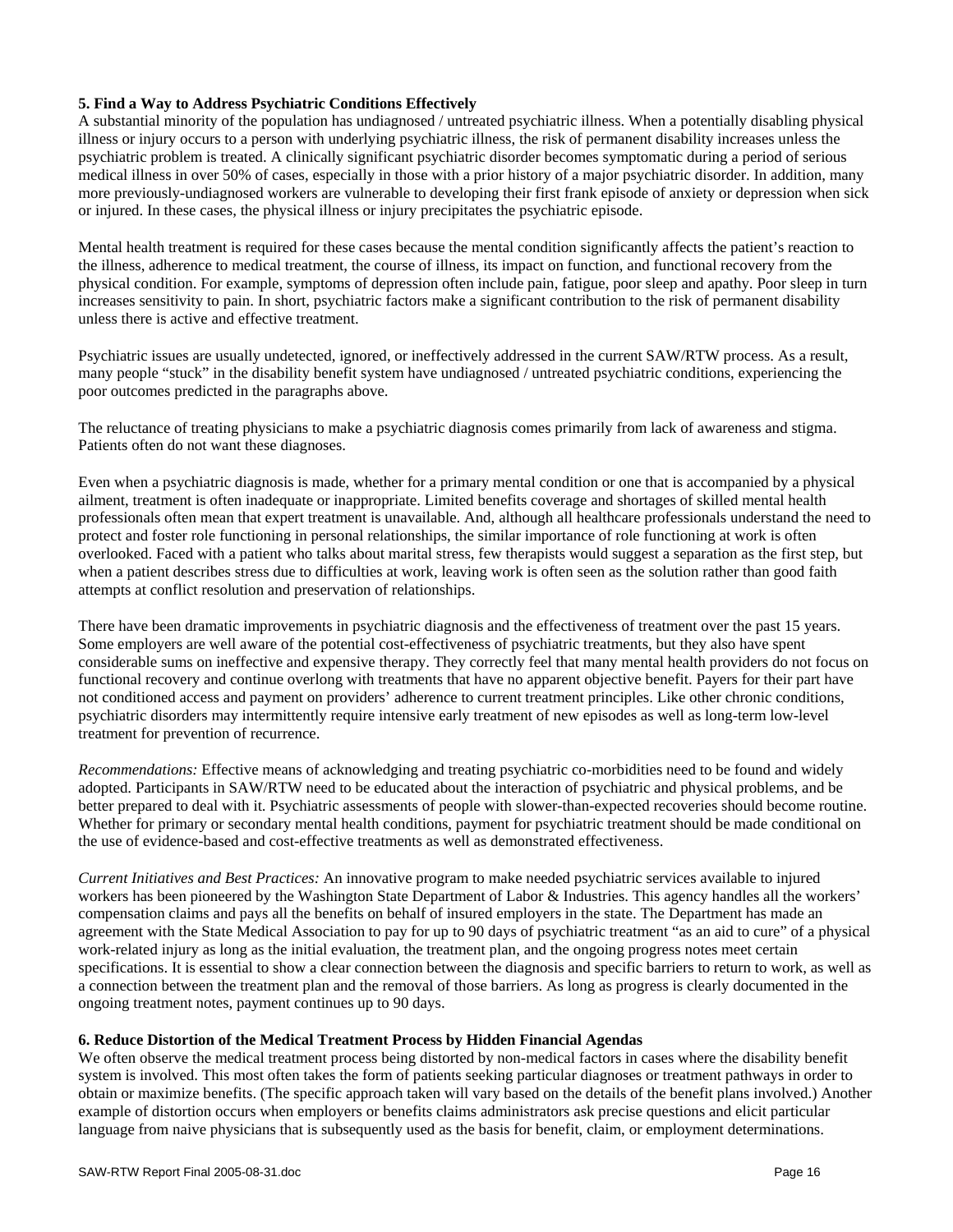One cause is the complex and differing sets of rules for eligibility and benefit determination in the various disability benefit programs. Since there are thousands of different disability benefit plan designs, few doctors are ever able to accurately or clearly see the impact their actions may have on a given patient's benefit payments, and where hidden agendas may lie.

Doctors are often aware, either explicitly or subliminally, when patients, employers or payers make requests based on hidden agendas, and it makes them uncomfortable. But they seldom have a clear understanding of what is at stake, do not want to take the time and energy to become more informed, and do not want to risk offending their patient. Treating clinicians often find it simplest to practice a version of "don't ask, don't tell" in these situations, particularly because they will not be compensated for time spent learning more about the situation.

*Recommendations:* Develop effective ways and best practices for dealing with these situations. Treating clinicians should be trained what to do when they sense hidden agendas. Employers and payers should educate the provider about financial aspects that could distort the process. Procedures meant to ensure independence of medical caregivers should not keep the doctor "above it all" and in the dark about the actual factors at work. Limited and non-adversarial participation by impartial doctors may be helpful (for example, ask an occupational medicine physician to brief the treating clinician).

Where possible, the differences between benefit programs that create incentives to distort treatment should be reduced. Employers are in a better position to do this than other payers. However, we understand that some differences exist for important reasons, and that little change is likely to occur here.

*Current Initiatives and Best Practices:* Many employers are now examining their various benefit programs to see how they dovetail with one another, and whether they create unwanted incentives for employees to behave in a certain way. For example, some employers have set up paid time off banks in lieu of sick leave in order to decrease abuse and increase the predictability of employee absence. Others have redesigned their short-term disability program benefits to more closely match the workers' compensation benefit and vice versa. An increasing number of employers who provide salary continuation or short-term disability coverage are expanding their workers' compensation return-to-work programs to cover non-occupational conditions as well.

# **III. ACKNOWLEDGE THE POWERFUL CONTRIBUTION THAT MOTIVATION MAKES TO OUTCOMES AND MAKE CHANGES THAT IMPROVE INCENTIVE ALIGNMENT**

# **7. Pay Doctors For Disability Prevention Work to Increase Their Professional Commitment to It**

Disability prevention and management takes both physician time and cognitive work; it requires a lot more than just filling out a form. Yet doctors are seldom paid extra for collaborating in the SAW/RTW process. This in part reflects reluctance of payers to pay for these services, and in part is due to doctors not knowing how, or whether, to ask for payment. In either case, the doctor is prone to presume this work is unimportant because it has no market value, and give it low priority. For routine cases this has only minor impact. In more complex situations that could benefit from the doctor's initiative or active participation, the monetary disincentive reflected by lack of payment often deters the doctor from responding quickly or making the extra effort, often delaying SAW/RTW.

Since most doctors don't consider disability prevention their responsibility, their passivity does not represent a failure to carry out their perceived duty. Although employers and insurers may assert that disability management should be included in the price of the medical visit, those words have little impact on physician behavior.

*Recommendation:* Develop ways to compensate physicians for the cognitive work and time spent on evaluating patients and providing needed information to employer and insurers, and on resolving SAW/RTW issues. ACOEM has developed a proposal for new multi-level CPT codes for disability management that reveals the variety and extent of the intellectual work that physicians must do in performing this task. Simple adoption of a new CPT code (and payment schema) for functional assessment and triage of patients could achieve similar goals. Payers may be understandably reluctant to pay all doctors new fees for disability management because of reasonable concerns about billing abuses -- extra costs without improvement in outcomes. We recommend that the ability to bill for these services be a privilege, not a right, for providers, and that the privilege be contingent on completion of training and an on-going pattern of evidence-based care and good faith effort at achieving optimal functional outcomes.

#### *Current Initiatives and Best Practices:*

o An innovative operation in Victoria and New South Wales, Australia, builds working relationships between selected local providers and employers. Instead of contracting for discounted fees, the employer customers agree to pay full fees in exchange for the selected providers' agreement to learn about the employer's programs, and collaborate and communicate promptly. The selected providers are also paid additional fees for the extra effort spent on communications. Under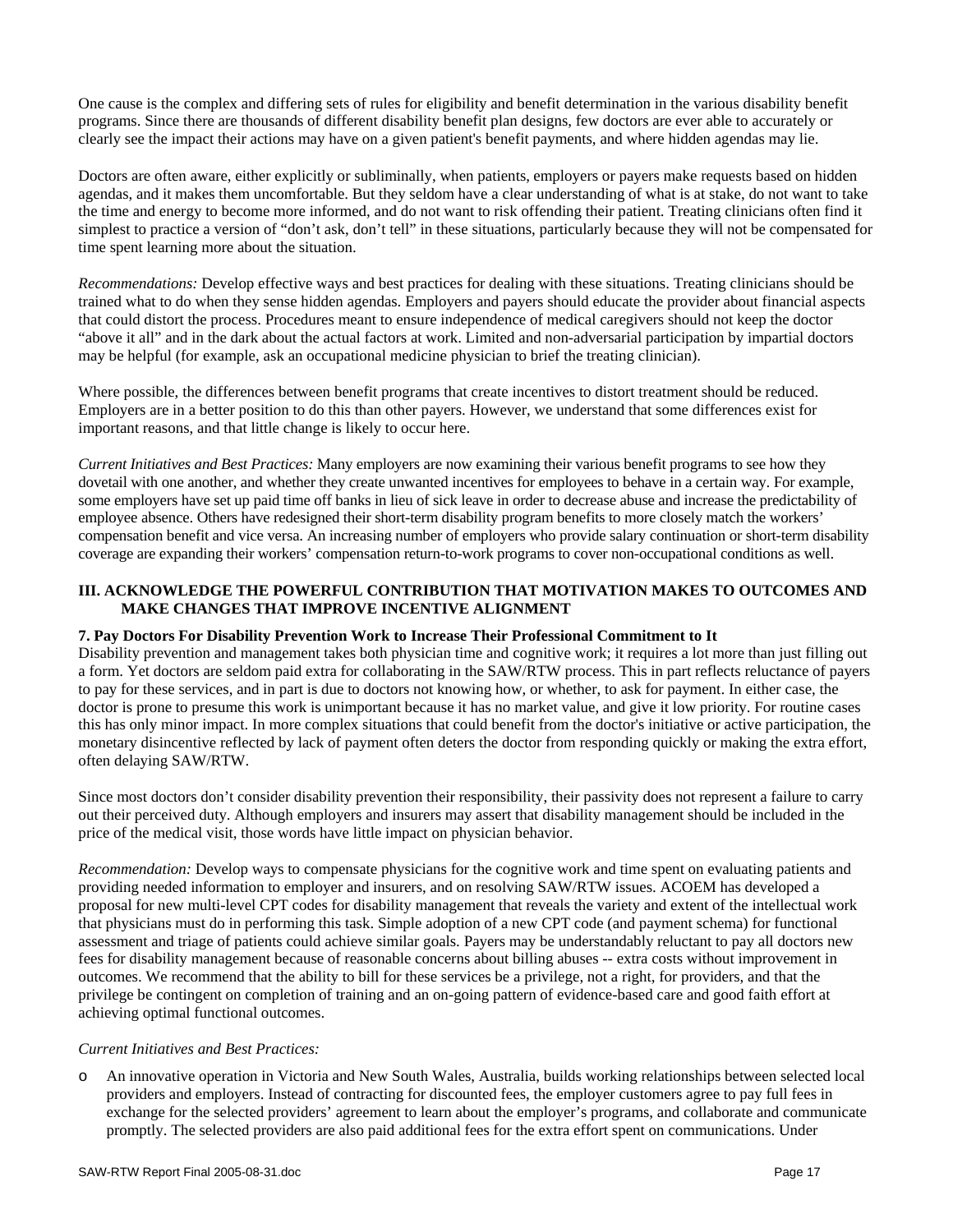Australian state law, the employers cannot direct the employee where to go for injury care, but are nevertheless generally able to voluntarily channel more than 85% of injured workers to the selected providers.

o A workers' compensation insurer in Massachusetts selected and trained a network of primary occupational medicine providers (POPs) and asked them to help manage the situation caused by the injury or illness as well as manage the medical condition. The insurer paid these doctors their full fee-schedule rates for medical care PLUS a modest fixed fee for "situation management" for every case they handled. Half of the new fee was held back and paid as a bonus if the doctor's overall pattern of care revealed good overall results – appropriate medical costs, good patient and employer satisfaction, and low disability rates. Another aspect of the program was a very aggressive effort at teaching employers to channel to the POPs. Many employers were able to channel more than 85%. The net results were good: the fraction of workers' compensation injuries that became lost time injuries was 6-8% lower when the treating physician was a POP.

#### **8. Support Appropriate Patient Advocacy by Getting Treating Doctors Out of a Loyalties Bind**

Governmental agencies, insurers and employers expect doctors to provide unbiased information that verifies what their claimants / employees have said about their medical conditions and ability to work. Some of this information will be used as a means to validate claims and manage attendance, and may be used to award or deny monetary or other benefits, or as the basis for personnel actions. Doctors are often made aware of this by their patients. The medical profession does not acknowledge any duty to play this role as corroborator of fact for third parties, especially considering that negative financial consequences for patients may result. In fact, the doctor has a sworn and solemn duty to advocate for the patient, and to consider the patient's interest before his or her own.

That said, many doctors have not thought carefully about what patient advocacy means in the context of SAW/RTW. Most of the time, being an effective advocate for a patient's health and safety would mean promoting employment and full social participation. But the scope of "patient advocacy" varies from doctor to doctor, with some using their role as physician to advocate for whatever their patient wants, or their economic well-being, or even for social justice. Historically, the main way that employers and insurers have dealt with this is through the independent medical examination process.

*Recommendations:* The SAW / RTW process needs to recognize the treating doctor's allegiance, reinforce the primacy of the commitment to the patient / employee's health and safety and avoid putting the treating doctor in a bind of conflicting loyalties. Focusing on function will reduce split loyalties and avoid breaches of confidentiality. Simpler, quicker, and less adversarial means of obtaining corroborative information need to be employed. Creative ways to allow treating physicians to participate in SAW/RTW without betraying their sense of loyalty to patients need to be developed.

#### *Current initiatives and best practices:*

Employers and insurers who get the best return-to-work results and have the lowest disability rates:

- o Take charge of the process from the start, not letting it ever appear the doctor is in charge of making employment decisions.
- o Inform treating doctors that the employer has a temporary transitional work program and that most workers are expected to recover on the job.
- o Make it clear that they can provide work within a wide range of functional abilities, and will be careful to abide by any guidelines set by the doctor.
- o Stop asking doctors to set return to work dates, and instead ask the doctors to provide functional capacities, restrictions, and limitations.
- o Use metrics such as work days lost per 100 injury/illness episodes to track the effectiveness of their programs.

#### **9. Increase "Real-Time" Availability of On-The-Job Recovery, Transitional Work Programs, and Permanent Job Modifications**

A cornerstone of disability prevention is allowing workers to recover on the job. Most commonly this takes the form of transitional work programs (sometimes referred to by other terms such as temporary modified work, alternative duties, or light duty) that let workers return to work at partial capacity during their recuperation period. On-the-job recovery usually involves a temporary change in job tasks, work schedule, or work environment, and often requires a reduction in performance expectations for the limited duration of the assignment, generally not more than 90 days. Workers in on-the-job recovery programs are expected to return to their usual jobs, with or without permanent accommodations, once the temporary assignment is complete.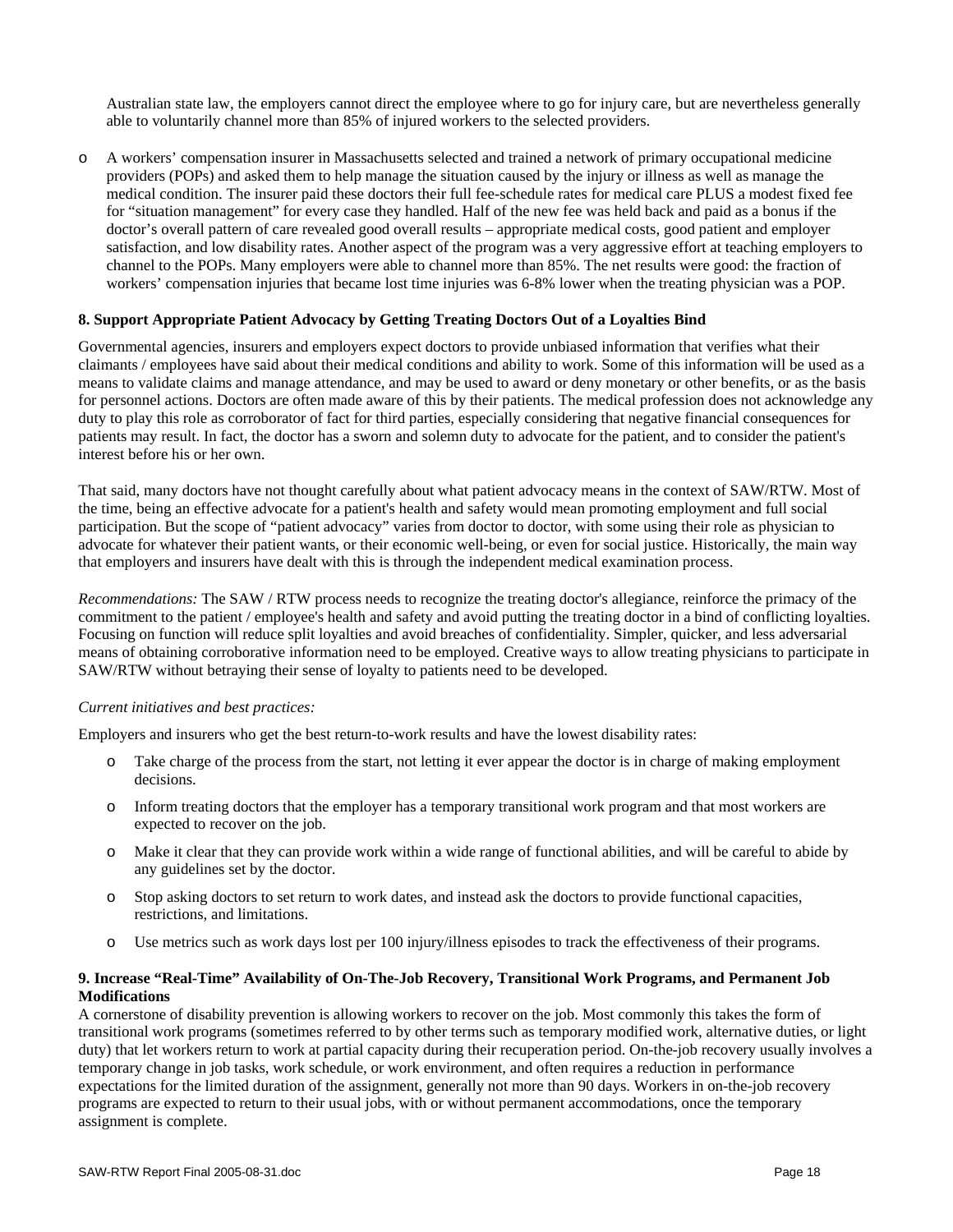Permanent job modifications such as task re-design or a switch to ergonomically-designed tools may also allow for recovery on the job. However, permanent modifications are usually made to enable employees to continue working their usual jobs without interruption, and to meet the regular performance expectations of that job.

Currently, the main problems that get in the way of workers recovering on the job are:

- Employers whose formal or informal practice is not to take workers back until they can do their regular jobs, and employers who have return to work programs on paper only. There are many employers who still refuse to provide temporarily modified work, and there are many labor agreements that prohibit it. Insurers that give discounts to employers who say they have transitional work programs typically fail to confirm that the programs are actually used. Few employers provide financial incentives to supervisors to make arrangements for on-the-job recovery by subsidizing the labor cost of transitional work programs. Few also appropriately allocate the cost of disability benefits to the operating units whose failure to keep workers safe or provide transitional work has created the lost workdays.
- The bad reputation of "light duty." Based on their past experience, both employers and workers may see light duty as a dead-end, a permanent sinecure, a parking lot for favorites and aging workers who can no longer keep up. Others have seen light duty used as a punishment. They resist it out of fear they will be given nothing or only meaningless work to do, or will be ordered or pressured to violate their work restrictions, or will be left isolated, or teased and harassed.
- Long lag times. Many companies that do have return to work programs do not use them promptly. They are reactive rather than pro-active. When one of their workers becomes ill or injured, they do not anticipate the need for transitional work assignments but instead wait to hear what is needed. After the doctor writes restrictions or the physical or occupational therapist recommends job modifications, the employer has the responsibility to make concrete arrangements for return to work – but the employer often has no internal resource with expertise, operational processes and budget authority to make it happen quickly. This is true for both temporary and permanent job modifications.

*Recommendations:* Employers should be encouraged, incentivized, or required to have **and actually use** transitional work programs. Employers need to have clearly-written policies and procedures that provide instruction and direction to people in carrying out their responsibilities. Supervisors should be held accountable for the cost of benefits if temporary transitional work is not made available to their injured/ill employees when possible. Where applicable, unions should be consulted in the design of on-the-job recovery programs. Program participation by workers should either be required or strongly incentivized, with ombudsman services made available to protect against abuse. Expert resources should be made available to employers to assist them in implementing and managing these programs on an on-going basis.

*Current initiatives and best practices:* Successful transitional work programs are now in place in many well-managed organizations, large and small. Over the last several years, these organizations can point to concrete and significant reductions in costs and absenteeism rates caused by implementing transitional work programs. They generously share their success stories at industry conferences.

The Ohio Bureau of Workers' Compensation has made a remarkable investment in statewide Transitional Work Program (TWP) Grants. Under this program, employers are eligible for a state-funded grant of up to \$5200 to develop a TWP. Employer participation has been enthusiastic, and program results have improved. Many of the employers have used vocational rehabilitation professionals or physical/occupational therapists to develop the transitional work program for them, and they maintain ongoing service relationships.

California's recent workers' compensation reform legislation includes a program to reimburse small employers who purchase adaptive equipment or otherwise modify jobs for injured workers for up to \$2500.

An employer consortium sponsored and led by the occupational medicine program at a clinic in Illinois provides guidance and support to small- and medium-sized local employers in setting up and running their transitional work programs. Employers are grateful and provide enthusiastic support.

The Australian state of New South Wales requires all employers with more than 200 employees to appoint an in-house injury manager who is responsible for creating return to work plans.

# **10. Be Rigorous Yet Fair and Kind to Reduce Minor Abuses and Cynicism**

As described earlier, the disability benefit system is often used inappropriately as a means to solve other problems – taking sick leave in order to stay home and care for a child, using sick leave for "mental health days", developing a headache and staying home the day after a disappointing or upsetting event at work – and the rules are stretched in order to receive benefits when there is no real medical justification.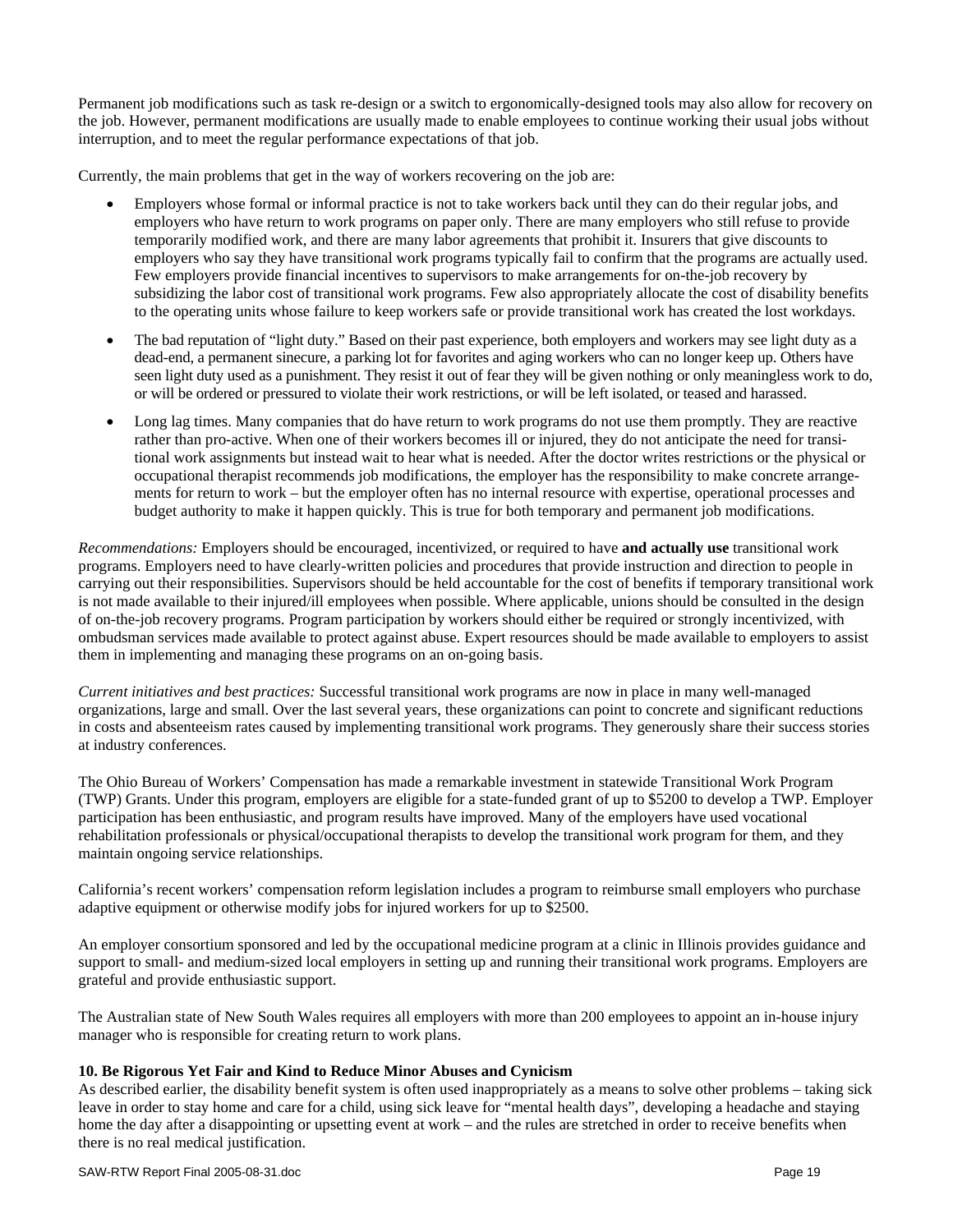The more this is allowed to happen, the more people start to assume that everyone is engaging in such behavior. Eventually, anyone who files a claim is treated with cynicism or suspicion. Those with legitimate needs may be treated unkindly and the SAW/RTW process may become unpleasant for them. In many industries, such an attitude is widespread and seriously hampers the SAW/RTW process. Additionally, if transitional work programs are allowed to become permanent havens for nonproductive workers, both employees and supervisors lose enthusiasm for them. Likewise, if light duty is used to demean, harass, or ostracize workers, the programs may become counterproductive.

*Recommendations:* Programs that allow employees to take occasional time off without the need of a medical excuse (such as paid time off programs) should be encouraged. The negative effect of turning a blind eye to inappropriate use of disability benefit programs should be more widely understood. Petty corruption should be discouraged by means of consistent and rigorous program administration. Methods of reducing widespread cynicism among management and workers about disability benefit programs should be devised and deployed. All parties should be trained how to face situations squarely without becoming adversarial. Workers involved in the SAW/RTW process should be treated with courtesy, kindness, and fairness.

# **11. Devise Better Strategies To Deal With Bad Faith Behavior**

There are many parties to individual cases in the disability benefits system: employees, their families, their supervisors, employer management, treating clinician(s), insurance carriers, benefits administrators, case managers, union representatives, and lawyers.

A few individuals in each group step beyond the line of appropriate behavior, manipulating the SAW/RTW process to the point of serious abuse or clearly fraudulent activity. For example, some employers pressure workers not to report work-related injuries, fire those who do, force recovering workers to work beyond their limits, or continue to put injured workers in unsafe work environments. Some insurers take advantage of unsophisticated workers or employ unethical claims practices. Some employees manufacture injuries, intentionally exaggerate symptoms, or fraudulently claim benefits for prolonged periods. Some treating clinicians attempt to maximize their fees by continuing treatment and authorizing disability past the point of medical necessity, sometimes to the detriment of the patient and sometimes in collusion with the patient. Other clinicians have lost their independence and simply do the bidding of employers, insurers, or lawyers.

Employers and insurers exert a lot of effort identifying and dealing with employees who take advantage of the system, and to a lesser extent with doctors that do the same. In comparison, little attention has been paid to the harm done to injured or ill employees when their claims adjuster or employer gives them poor service or engages in inappropriate or illegal behavior.

Often, the only recourse available to the injured worker or employee with a complaint is a lawyer. Most people who seek counsel do so only after a problem has arisen. The legal system is a poor substitute for good customer service and fair treatment. Judicial remedies are not usually therapeutic in nature or in timing. People who feel they have been ill-served and retain lawyers get involved in a system that by its adversarial nature hardens and polarizes positions, delays resolution until after the window of opportunity to prevent needless disability has closed, and increases the likelihood of poor functional outcomes.

One multi-state insurer's analysis shows that the median cost of a workers' compensation claims in which the claimant has legal representation is about \$30,000 more than those without lawyers involved. The median cost of represented claims is between 10 and 20 times higher than the median cost of unrepresented ones.

*Recommendations:* In addition to continuing efforts to rein in bad behavior by claimants and doctors, more effort needs to be devoted to identifying and dealing with employers or insurers who do not play fair in SAW/RTW efforts and do not respect the legitimate needs of employees who are dealing with a medical condition. We recommend that some form of complaint investigation and resolution service, such as ombudsman services, be made available to employees who feel they have received poor service or are being treated unkindly, inappropriately, or unfairly.

# **IV. INVEST IN SYSTEM AND INFRASTRUCTURE IMPROVEMENTS**

#### **12. Educate Physicians on Why and How to Play Their Role in Preventing Disability**

Few doctors have ever received training in disability prevention and management. Virtually no medical school courses address this area, and neither do residencies and internships. Two specialties are the exception: occupational medicine and physiatry, both of which consider the issue of functional ability a major focus of their work.

Doctors in most other specialties don't clearly understand how the process works; don't see SAW/RTW as part of the practice of medicine; don't see it as their duty; and so are uninterested in it. Yet the average doctor who treats working-age adults usually signs five or more work-related letters or notes to employers and payers per week, and is by definition a regular participant in SAW/RTW. Because of this, they may allow workers to return to work who should not, and then disable those who could be working.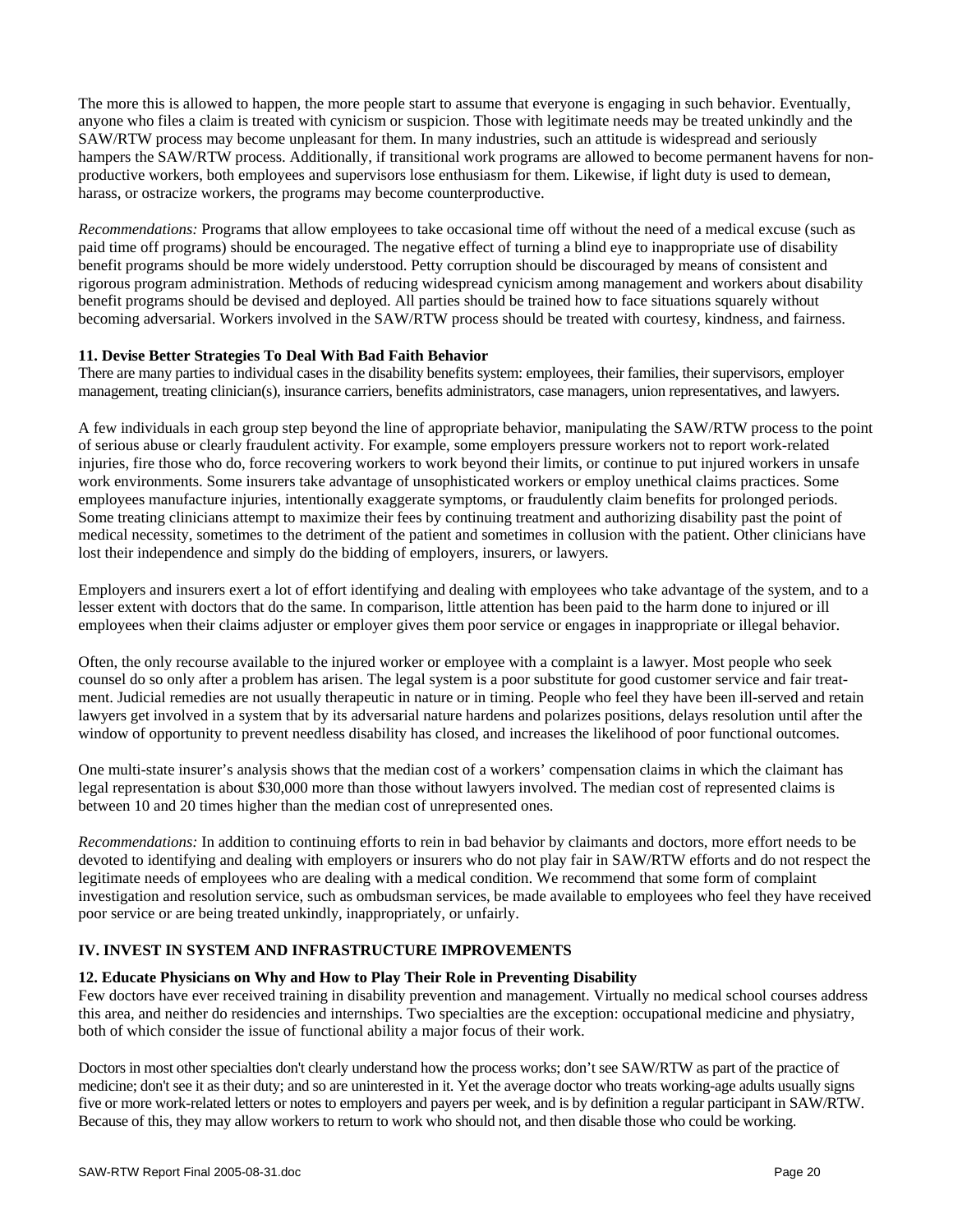Medical educators are already overwhelmed by the volume of knowledge that must be transmitted to students and practitioners. Although function is now acknowledged as having a greater impact on quality of life than serious illness, most requests to medical schools from employers and insurers to integrate evaluation of function in their teaching and testing of skills have been politely ignored.

*Recommendations:* All treating physicians should be educated in the basics of disability prevention, disability management, and their role in the SAW/RTW process. Advanced training should also be provided using methods and modes that will be attractive to and effective with physicians. Most likely, such training will have to take place at the behest of employers and insurers – not the medical profession itself. Appropriate privileges and reimbursements should be available to physicians who have been trained (e.g. membership in special networks). Treatment guidelines should routinely include attention to function where adequate supporting medical evidence exists. Note that the knowledge and skills to be imparted are consistent with current recommendations that medicine in general shift from a reactive disease-oriented paradigm to a proactive health-oriented one.

*Current Initiatives and Best Practices:* ACOEM and the American Academy of Orthopedic Surgeons have active educational efforts underway within their professional societies, with courses on disability-related topics at all annual conferences.

As part of a larger initiative to focus disease management and benefit cost reduction programs at the community level, several employers in West Virginia and Idaho have embarked on an initiative to award quality points towards bonuses to those local physicians who attend a live training session or take a short web-based course in disability prevention and return to work communications.

Two workers' compensation healthcare provider networks in California and Florida have already strongly encouraged their physicians to take a course in disability prevention. Other networks have similar programs now in development. The State Compensation Insurance Fund of California has recently decided to make disability management training a requirement for key clinicians in its medical provider network (MPN).

#### **13. Disseminate Medical Evidence Regarding the Benefits on Recovery of Staying at Work and Being Active**

There is strong evidence that activity is necessary for optimal recovery from injury / illness / surgery, while inactivity delays it. Moreover, for an array of conditions including depression, chronic pain, fibromyalgia, and chronic fatigue syndrome, simple aerobic physical activity has been shown to be an effective treatment. There also is evidence that remaining at or promptly returning to some form of productive work improves clinical outcomes as compared to passive medical rehabilitation programs. Therefore, the ACOEM Practice Guidelines consistently recommend exercise, active self-care, and the earliest possible safe return to work. In spite of this evidence, inactivity, work avoidance, and passive medical rehabilitation programs are often prescribed as treatment, leading to adverse patient outcomes.

*Recommendations:* Large scale educational efforts need to be undertaken so that treating clinicians and other system participants prescribe inactivity only when medically required, and activity recommendations become a routine part of all medical treatment plans. Wherever possible, regulations or policies should specify that medical care must be consistent with current medical best practices, or even better, an evidence-based guideline should be adopted as the standard of care.

*Current Initiatives and Best Practices:* The State of California has recently adopted ACOEM's Practice Guidelines as the best available evidence-based standard of care for new workers' compensation injuries. California law says that the Guidelines shall be "presumptively correct on the issue of extent and scope of medical treatment." (www.dir.ca.gov/dwc/DWCPropRegs/UR\_ISOR.doc) The State of Colorado also has developed evidence-based treatment guidelines, and requires those who perform independent medical evaluations to take a rigorous state-sponsored training course. Their opinions must conform to state standards.

#### **14. Simplify and Standardize Methods of Information Exchange between Employers/Payers and Medical Offices**

Though doctors play an important role in the SAW/RTW process, they are typically given too little information to play their role effectively. Often the employee is the doctor's only source of information, because the employer is not visible. Employers usually do not send any information to the doctor about an employee's functional job requirements, their SAW/RTW programs, their commitment (or lack of it) to employee well-being, or how to get questions quickly answered or problems addressed.

Claim administrators often request information from the doctor to help in managing their claim. They tend to use a generic approach that does not match up the information requested with the actual simplicity or complexity of the situation. Questions often seem designed to determine eligibility for benefits rather than to find a way to help the worker return to work. Not enough focus is placed on discussion of patient functionality, which is not subject to confidentiality restrictions. Employers and claims administrators often find it easier and more efficient to send volumes of material to the doctor instead of paring it down to the essential questions for the doctor's convenience.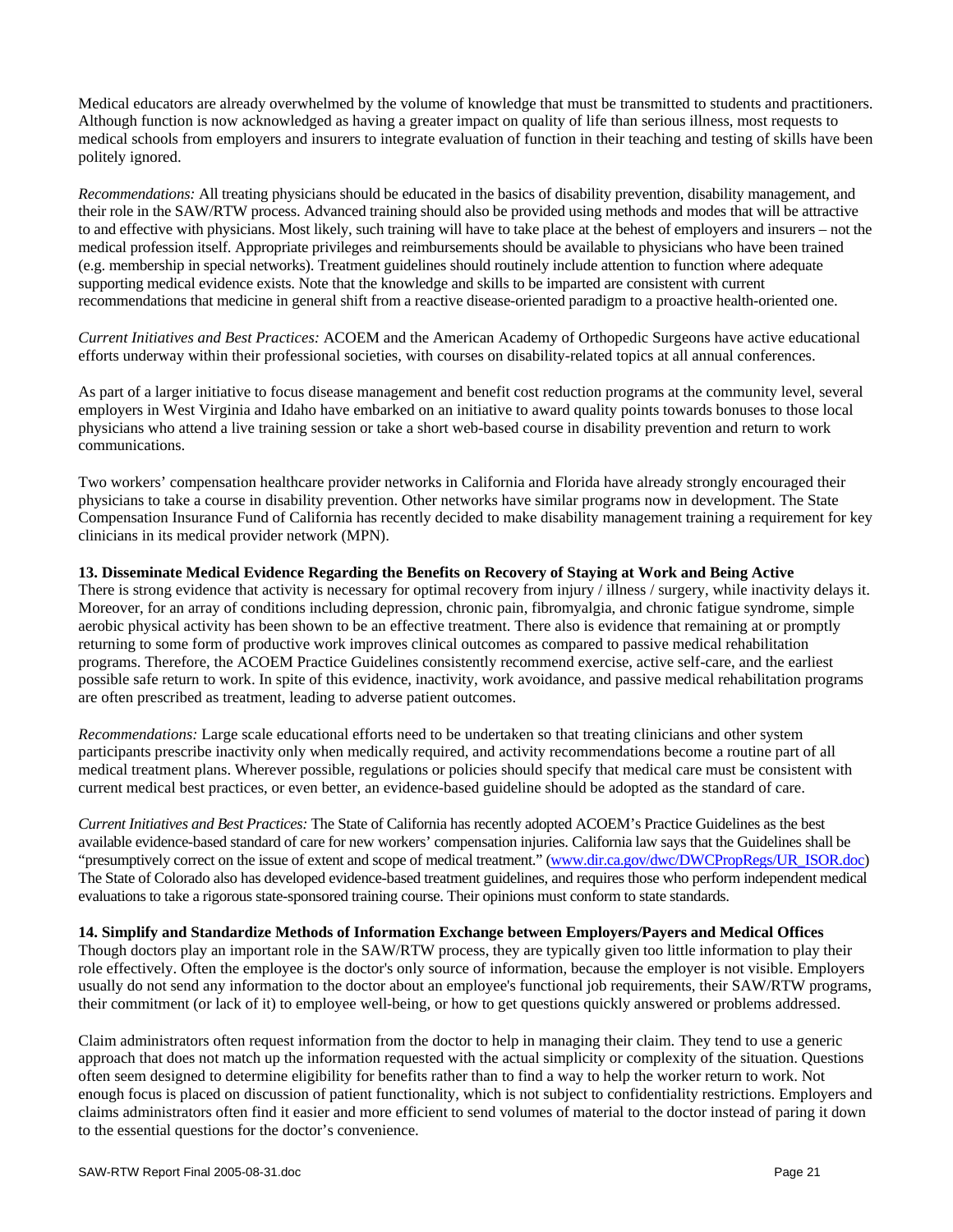

For their part, many doctors seem unaware of employers' and benefit administrators' legitimate needs for information. Then, when doctors receive poorly-conceived requests for guidance or opinions, they have little tolerance or time for poring through irrelevant or redundant information to find the few useful pieces of data. Many doctors are simply unaware of the impact of their delays or inadequate responses on achieving optimal functional outcomes for their patients. Both sides of the communication divide are exasperated by the enormous variability in the other's paper forms.

*Recommendations:* Employers, insurers and benefits administrators should stop using communication methods that are convenient for them but waste the doctor's (largely unpaid) time. They should spend the time to digest, excerpt, or highlight key information so the doctor can quickly and easily spot the key issues and meet the need for prompt and pertinent information in return. In particular, prior medical records should always be sent to the doctor prior to the appointment, since the lack of any documented historical information is a very common problem. Focusing communications more on function will provide a better justification for disability benefit payments and foster return to employment. All parties need to learn to discuss the issues, verbally or in writing, in terms of function, and engage in a mutual search for ways to resolve obstacles.

*Current Initiatives and Best Practices:* Training can make employer and insurer staff more aware of the practical realities of the doctor's office, and teach how to make information requests that will succeed by fitting in with this rhythm. Successful case managers often fax a single page sheet to the doctor's office the day before a patient's appointment. The sheet contains one or a handful of questions or options, accompanied by checkboxes the doctor can use to answer them. Several new companies are seeking to link medical provider offices with employers and insurers, using various business models to help make the process valuable for all participants

# **15. Improve and Standardize the Methods and Tools that Provide Data for SAW-RTW Decision-Making**

As soon as other people get involved in a worker's SAW/RTW process, they need data about work capacity and job demands on which to base their decisions or take action. Existing methods and tools for obtaining and analyzing data are non-standard and rather crude considering the impact they have on hundreds of thousands of work disability episodes per year.

In the time-pressured setting of everyday patient care, treating doctors typically just improvise and use some form of informed guesswork to come up with work capacity, medical restrictions, and functional limitations on the spur of the moment. Similarly, employees and employers typically use informed guesswork to describe the functional demands of workplace tasks. Most of the time, this method seems to work well enough.

However, whenever ability to work is uncertain or disputed, everyone, especially the courts, develops an appetite for "hard facts" and data. Most of the wide variety of proprietary methods and technologies for determining work capacity now in current use were developed by the private sector.

Although almost all commercial methods and machines claim to have been "scientifically tested," very little high quality research has been published in rigorously peer-reviewed scientific journals. Most of the studies relating tests to work are not published in the leading testing journals because the studies are typically produced for a single employer or entrepreneur under contract. As a result, there is little incentive to publish the results.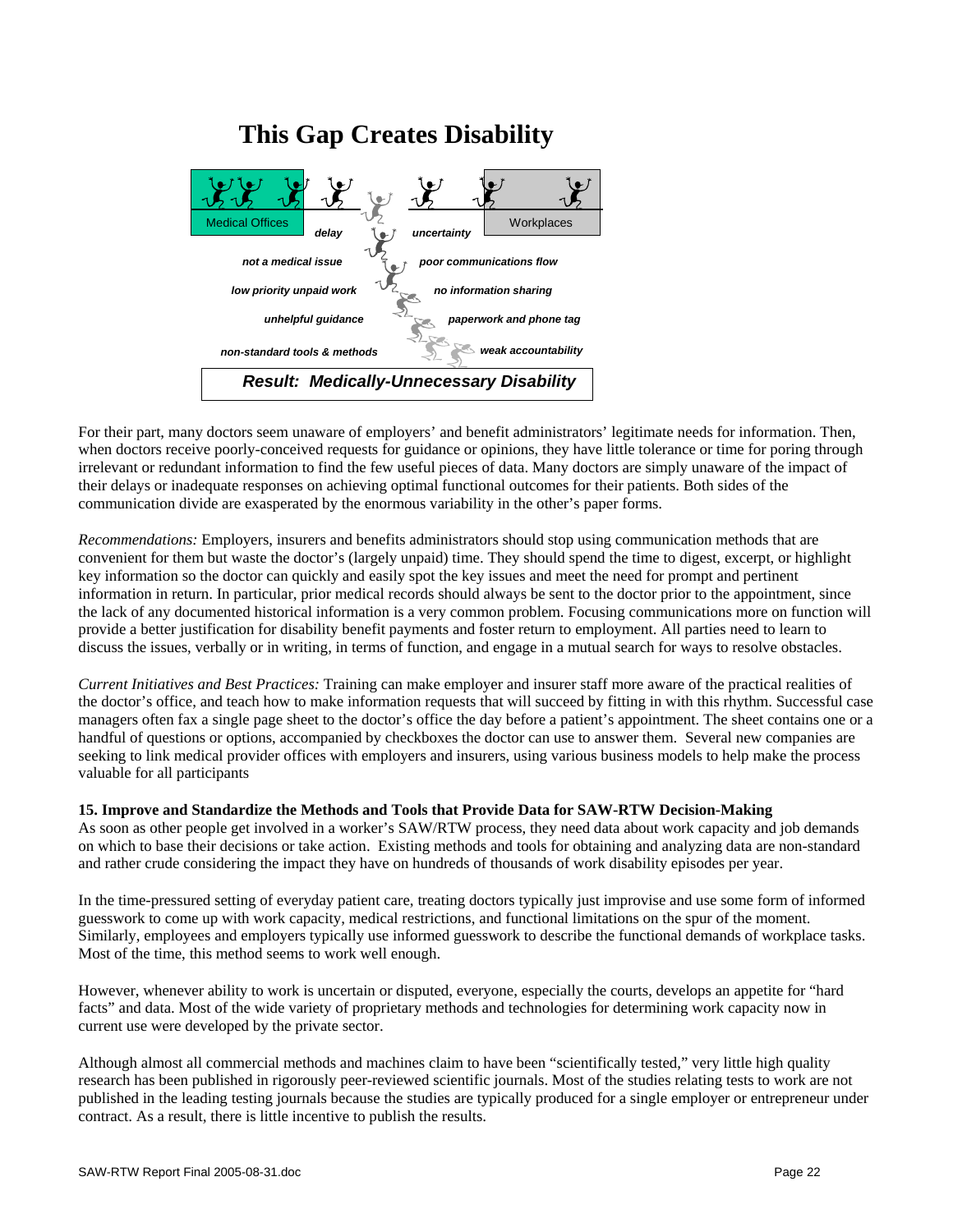Paradoxically, one major study showed that functional capacity evaluations (FCEs) were worse than no testing at all at facilitating appropriate job placement. In that study, a group of patients all underwent functional capacity evaluations. Those whose doctors used data from the FCEs as the basis for their return to work advice did worse than those whose doctors ignored the FCE results and simply reassured and returned the workers to their usual jobs.

Testing of almost any kind is more accurate when people want to pass rather than fail it (for example, when they want to be hired for a job, rather than when the insurance company wants to cut off their benefits). It is ironic, therefore, that work capacity testing is most often done because someone suspects and wants to document weak motivation or malingering – the circumstances under which the technology is weakest. The lack of rigorous scientific support for the accuracy and practical usefulness of existing work capacity measurement methods has not deterred the measurement industry, because its customers continue to think that "objective hard data" is better than no data.

Table 5 provides examples of the methods commonly used by physicians to obtain the data needed for SAW/RTW decisionmaking. For each question or issue to be resolved, the table shows the fast and low cost or simple method typically used in an everyday medical office visit compared to a high cost or complex method that is typically used in a complex or litigated situation. As can be inferred from the table, the range in technical sophistication, time required, and cost is considerable.

Preparing this table made us realize that one important reference has not yet been developed. Physicians who are looking for authoritative information have no resource for the occupational implications of various specific medical conditions or descriptions of patient-specific or task-specific considerations that would generate the need for specific medical restrictions.

| Table 5                                                                                                                                                                      |                                                                                                                                                                                                                                                                                                                                        |                                                                                                                                                                                                                                                                                                                                                                                                                                                                                                                  |  |  |
|------------------------------------------------------------------------------------------------------------------------------------------------------------------------------|----------------------------------------------------------------------------------------------------------------------------------------------------------------------------------------------------------------------------------------------------------------------------------------------------------------------------------------|------------------------------------------------------------------------------------------------------------------------------------------------------------------------------------------------------------------------------------------------------------------------------------------------------------------------------------------------------------------------------------------------------------------------------------------------------------------------------------------------------------------|--|--|
|                                                                                                                                                                              | <b>Examples of Methods Currently Available to Physicians</b>                                                                                                                                                                                                                                                                           |                                                                                                                                                                                                                                                                                                                                                                                                                                                                                                                  |  |  |
| <b>Question/Issue</b><br><b>To Be Resolved</b>                                                                                                                               | Low-Cost and/or<br><b>Simple Method</b>                                                                                                                                                                                                                                                                                                | High-Cost and/or<br><b>Complex Method</b>                                                                                                                                                                                                                                                                                                                                                                                                                                                                        |  |  |
| What are the functional<br>demands of the worker's<br>usual job?                                                                                                             | Doctor asks the worker what he/she usually does at<br>work.                                                                                                                                                                                                                                                                            | Doctor relies on data from a job analysis. Doctor reads a<br>multi-page comprehensive functional job description<br>possibly with digital photos/video. The report has been<br>prepared by a trained expert hired by the employer or<br>insurer. The expert did a formal job analysis including<br>making actual measurements at the worksite.                                                                                                                                                                   |  |  |
| What is the worker's<br>current work capacity<br>and functional<br>limitations?                                                                                              | Doctor asks what the worker can't do; observes the<br>worker's behavior in the exam room; performs a<br>physical exam - and then mentally projects those<br>answers and observations into likely workplace<br>activities                                                                                                               | Use data from tests such as treadmill testing (aerobic<br>exercise capacity), functional capacity evaluation<br>(musculoskeletal work capacity) or neuropsychological<br>testing (cognitive ability). Tests of other capacities are<br>available but much more rarely used. Doctor reads a report<br>of the worker's visit to a special testing facility, in which<br>he/she performed a set of maneuvers to ascertain the<br>worker's maximum work capacity.                                                    |  |  |
| Is there a medical reason<br>why the worker should be<br>removed from work? Is<br>there any specific<br>activity/exposure the<br>worker should avoid for<br>medical reasons? | Doctor uses his/her own knowledge of workplaces<br>and jobs, then thinks about potential situations that<br>might pose a risk to the health / safety of the<br>worker or others -- and writes medical restrictions<br>to avoid them.                                                                                                   | Other than disability duration guidelines that specify the<br>length of time people are typically absent from work for<br>various conditions, no clinical resource is available. We are<br>unaware of any reference that systematically reviews the<br>occupational implications (medical concerns and functional<br>issues) of various medical conditions. Neither a consensus-<br>based encyclopedic reference nor a systematic and compre-<br>hensive review of evidence-based medical literature exists yet. |  |  |
| Can this worker with this<br>functional capacity and<br>these medical restrictions<br>do this particular job?                                                                | Make an informed guess. The doctor uses whatever<br>information is available to decide whether the<br>worker's current capabilities match with the job<br>demands.<br>OR.<br>The employer or insurer looks for a match. They<br>compare the employee's abilities as portrayed in a<br>doctor's note with the demands of available jobs | Doctor relies on data from functional testing. Using<br>information about a particular job, a testing facility devises<br>a set of maneuvers that duplicate the maximum functional<br>demands required by the tasks of that particular job. Then<br>the worker attempts to perform those critical tasks. The<br>areas of mismatch are the tasks that the worker cannot<br>perform.                                                                                                                               |  |  |
| Ways of modifying jobs/<br>making accommodations                                                                                                                             | The doctor makes a suggestion based on his/her<br>previous life and practice experience. The employer<br>may seek advice from a consulting physician with<br>occupational medicine expertise.                                                                                                                                          | Doctor relies on data in a report written by a vocational<br>counselor or similarly trained and qualified professional<br>who has evaluated the situation in detail and made<br>recommendations.                                                                                                                                                                                                                                                                                                                 |  |  |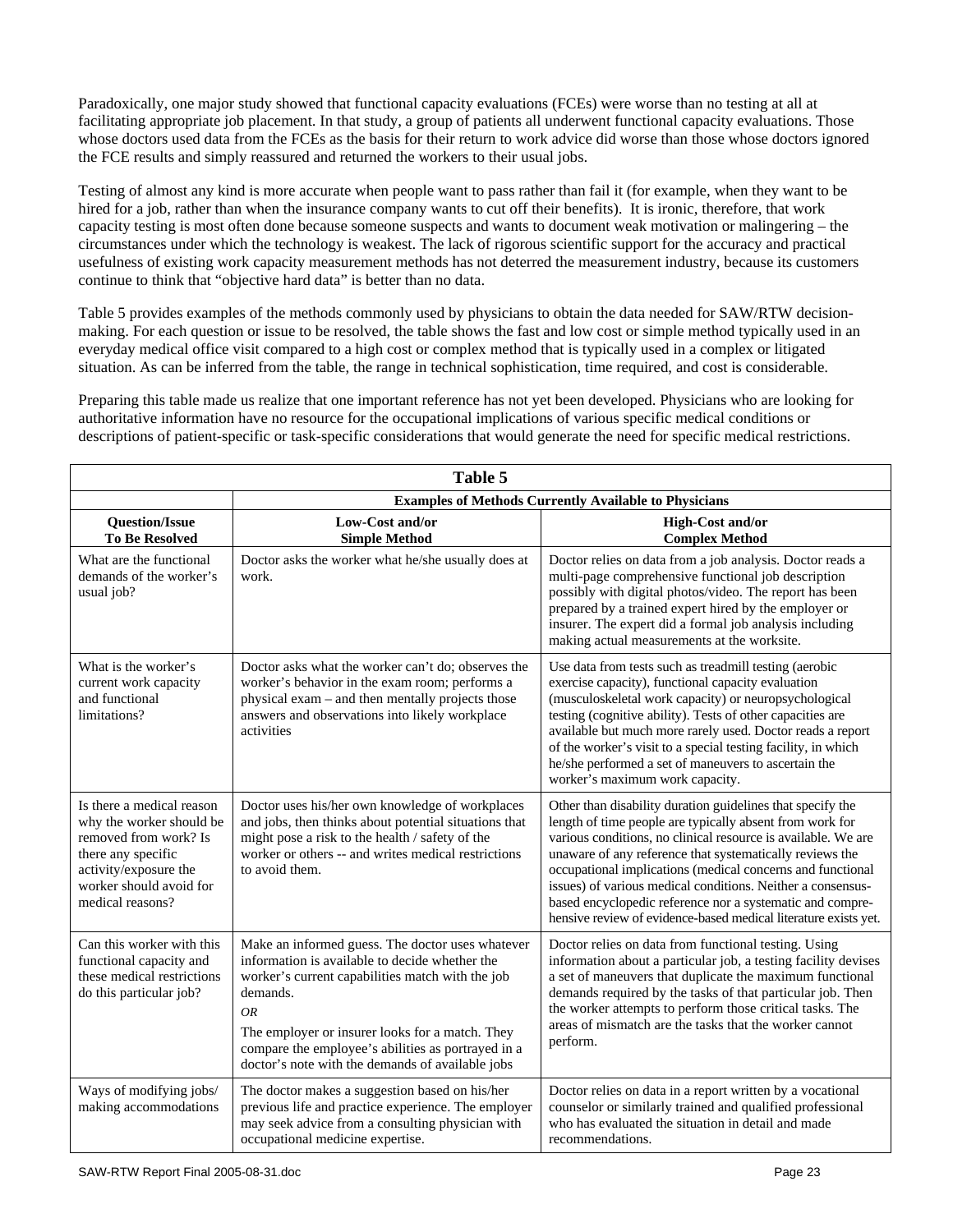*Recommendations:* Standardization of key information and processes could help doctors participate more efficiently in SAW/RTW. Sending functional job descriptions to doctors at onset of disability should become routine. In order to be available at time of need, these descriptions must be prepared ahead of time by employers and stockpiled at the benefit administrator. They should focus on critical (meaning maximum) functional demands of individual job tasks, and be both accurate and up-to-date. Practical "bedside" methods of determining and documenting functional capacity should be routinely taught to doctors. Purveyors of functional capacity evaluation methods and machines should be required to provide published evidence of high quality peer-reviewed trials comparing their adequacy to other methods. Government, employers, insurers, or foundations may be appropriate sources for funding that research.

*Current best practices and initiatives:* Many occupational medicine physicians ask workers carefully-designed questions about everyday activities or observe them while they perform a simple set of office-based maneuvers in order to quickly obtain objective information on which to base their opinions. Occupational medicine specialists commonly tour the plants of their industrial clients in order to familiarize themselves with the physical work environment and the tasks of specific jobs. Many employers have already developed detailed functional job descriptions as part of their ADA compliance program. Some have modified their claim intake process to include mailing the worker's job description to the treating physician. Some large companies are developing a computerized database of all tasks including each task's critical (most difficult) functional demands. A few companies are using job-specific functional testing at time of hire as well as at routine intervals after injury or illness in order to assure that workers are assigned tasks within their capabilities. Both vendors and purchasers of evaluation methodologies are beginning to see the necessity of demonstrating validity and reliability in well-designed and controlled peer-reviewed trials.

#### **16. Increase the Study of and Knowledge About SAW/RTW**

The SAW / RTW process has not been systematically and formally studied in much detail, and certainly not in proportion to its significance for the well-being of millions of workers. Little data exists describing process metrics or patient outcomes. There is a dearth of solid methodological foundation or medical evidence to support methods and tools commonly in use, or to form the basis for improving them.

Many millions of public health dollars have been spent studying the adequacy of healthcare services and experimenting with ways to improve outcomes for the poor in Medicaid programs, and the elderly in Medicare programs. Virtually no public health funding or research has asked or answered similar questions regarding the adequacy of healthcare services and resulting outcomes for the employed population served by the workers' compensation system. The failure of the states and the private sector to address these issues is good fodder for those who think that workers' compensation should be federalized, or who argue for a larger federal role in regulating it.

With regard to disability benefits, some publicly-funded published research has been done only on the long-term disabled population served by Social Security disability insurance in the United States. This is in contrast to Europe, which distinguishes between the long-term disabled and the newly or temporarily disabled, and does research on both. Virtually no U.S. research money or effort has been devoted to studying the adequacy of medical services and outcomes of care for the people served by the state-based and private disability benefits systems. As with workers' compensation, the failure to address these issues may point to a need for a federal agenda.

*Recommendations:* A description of the SAW/RTW process should be compiled and widely disseminated, along with recommendations on how to best implement change to achieve desired results in disability outcomes. Industry-specific as well as broad-based research programs should be established and funded, perhaps in the form of independent institutes or as enhancements to university-based programs. Existing research findings should be collected, tabulated, and the findings should be analyzed and published. Research agendas should be formulated in order to gain a richer understanding of current practices and outcomes, to determine best practices, and to test alternative solutions to addressing problems. A dissemination framework should be developed that effectively communicates the findings of completed research to all stakeholders, especially decisionmakers. This framework should also solicit needs for future research.

A sampling of research topics of interest might include:

- Screening tools that accurately predict relative risk of long-term functional disability, and provide a basis for therapeutic interventions.
- The long term natural history of prolonged absence or withdrawal from work. What does happen to these people?
- Controlled trials of various claims and clinical interventions designed to improve medical and functional outcomes.
- A systematic assessment and catalogue of the functional implications and occupational considerations related to the 300 or so medical conditions that most commonly cause disability.
- Comparison of means to assess work ability/capacity.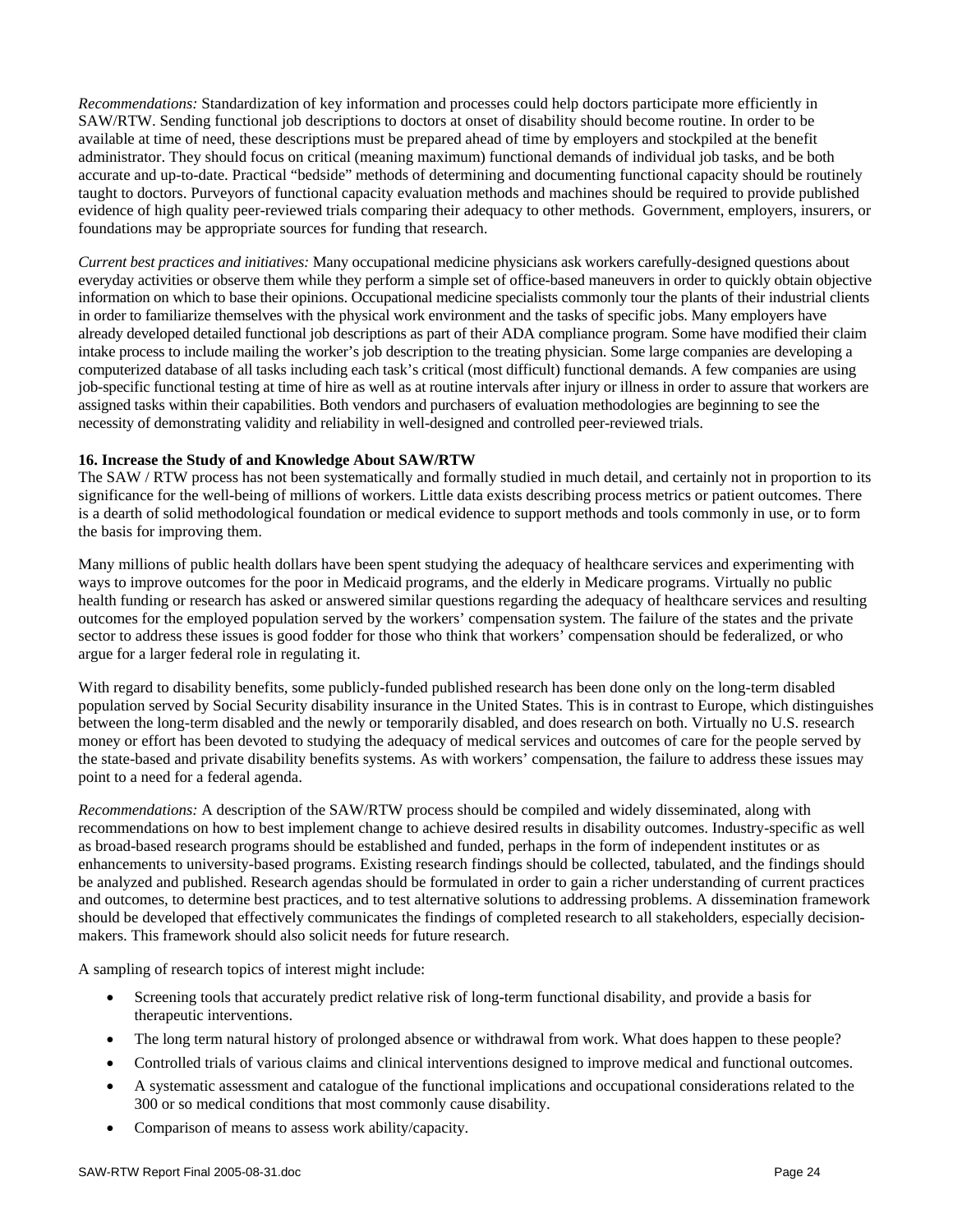- Ways to standardize and increase the availability and usability of functional job descriptions.
- Study of physician behavior in dealing with role conflict.
- Controlled trials that compare different methods for training physicians in disability prevention, and assess the impact of that training on clinical, functional, and financial outcomes.
- Ways to increase the recognition and effective treatment of psychiatric co-morbidities.
- Effective ways to streamline communications between participants in SAW/RTW.
- Comparison of different methods to reward physicians for active participation in the SAW/RTW process.

#### **SUMMARY AND CONCLUDING REMARKS**

It is our opinion that the current SAW/RTW process too often fails to meet the needs of patients, their employers, benefits payers, and society as a whole.

Although most people with injury or illness are able to cope with their problem and receive the support needed to adjust their life and work either temporarily or permanently, a very important minority of them are not. These people do not recover successfully, do adopt a disabled self-concept, and end up either with needlessly prolonged absence or permanent withdrawal from work – and are lost to the productive side of the economy. In problematic situations, the SAW/RTW process is usually inadequate and ill-suited to detect and effectively address the issues that are most important to the outcome. The small fraction of troublesome situations accounts for the vast bulk of needless expenditures for disability benefits. Because this small number of claims accounts for such a large portion of all disability program costs, a one percent reduction in cases with prolonged disability should generate a substantially larger reduction in overall system cost.

In keeping with our roots as a preventive specialty, we recommend that the focus of the SAW/RTW process shift away from "managing" or "evaluating" disability towards preventing it. We contend that the fundamental reason for a considerable fraction of lost workdays and lost jobs is not medical necessity but rather non-medical decision-making and poor functioning of the SAW/RTW process.

Employers, insurance carriers and governmental agencies that are currently burdened by the costs of preventable disability, and that are worried about the implications of an aging workforce for future trends, should consider underwriting efforts to prevent disability more effectively.

As is reflected in the recommendations we have made throughout this paper, improving the SAW/RTW process will require:

- A sense of urgency
- Attention and priority
- Research
- Experimentation with new methods and interventions
- Infrastructure development
- Policy revision
- Methodological improvement and dissemination
- Education and training
- Incentive alignment
- Funding

Common sense evidence abounds that keeping people at work and productively contributing to society is good for them and for society. To avoid the unfortunate outcome of iatrogenic or system-induced disability is worthwhile. To improve the appropriateness and usefulness of services available to people who are coping with illness and injury in their lives is also of value. And it is sensible, if not urgent, for us as a society to curtail the needless use of resources and loss of personal and industrial productivity.

Making improvements in the SAW/RTW process will require sustained attention and effort, and a willingness to explore new ways of doing things. We hope that our report will stimulate thinking and begin a regular dialogue with other stakeholders to explore this topic in progressively more depth. We also hope that the national and international conversation about the societal issue of disability will be more informed and fruitful as a result, and that this will catalyze productive changes in the system.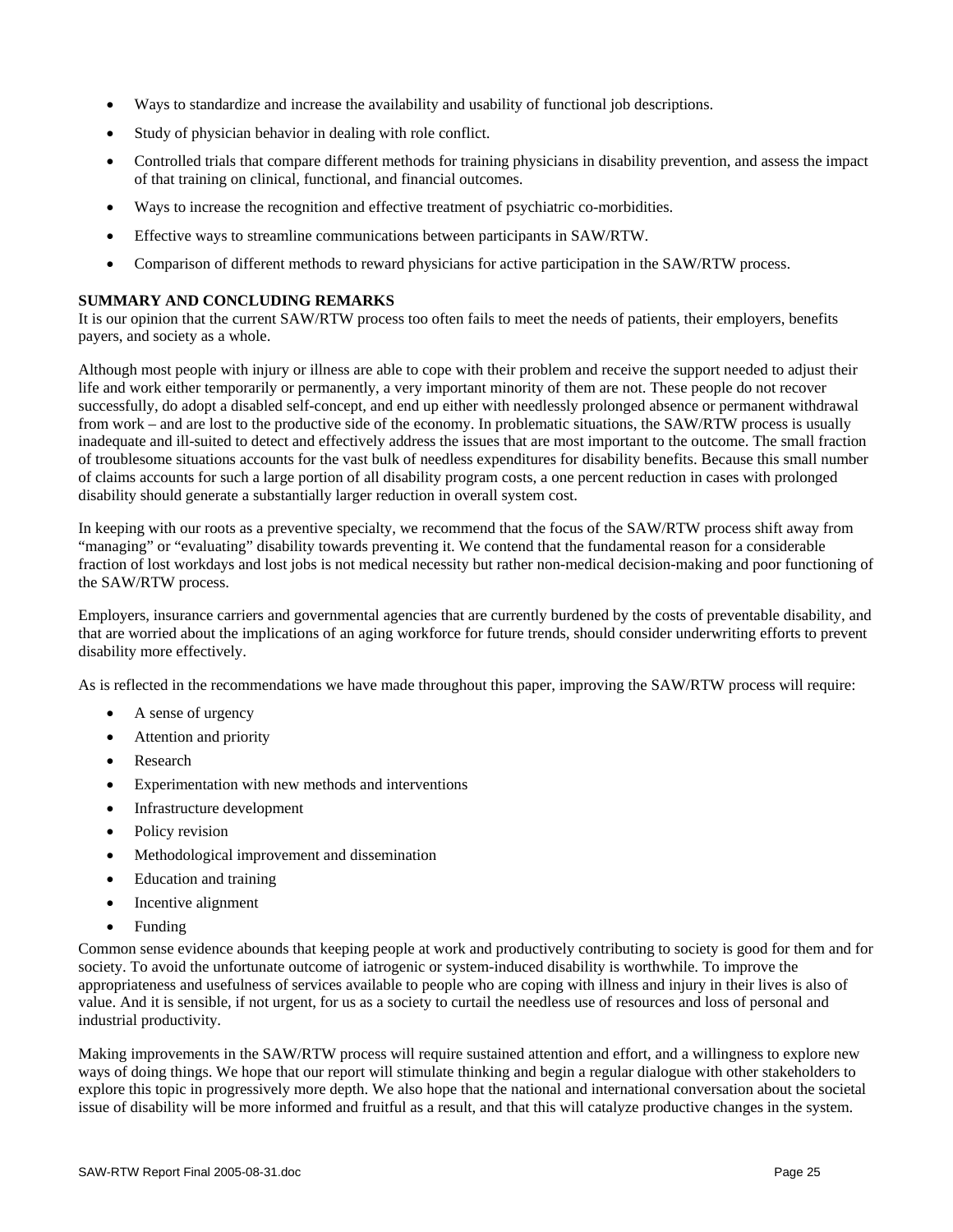#### **ATTACHMENT A: COMMITTEE MEMBERS**

*Committee Chair*  **Jennifer Christian, MD, MPH**  President/Chief Medical Officer Webility Corporation Wayland, MA 01778

*Committee Co-Chair*  **Douglas Martin, MD**  St Lukes Occ Health Svcs North Sioux City, SD 57049

**David Brown, MD**  Clarke, Brown Associates Ltd Toronto, Ontario M5H 2W9 Canada

**Alan Colledge, MD**  Medical Director Utah State Industrial Com Salt Lake City, UT 84114-6610

**Constantine Gean MD, MS, MBA**  VP / Lead Medical Director UnumProvident - GCCC Glendale, CA 91203

**Elizabeth Genovese, MD, MBA**  Medical Director IMX Bala Cynwyd, PA 19004

**Natalie Hartenbaum, MD, MPH**  Chief Medical Officer Occumedix Dresher, PA 19025

**Michael Jarrard, MD, MPH**  Medical Officer BNSF Railway Fort Worth, TX 76161-0033

**Michel LaCerte, MD**  London, Ontario, Canada

**Gideon Letz, MD, MPH**  Medical Officer State Compensation Ins Fund San Francisco, CA 94103

**Loren Lewis, MD, MPH** 

Medical Director Occupational Medicine Services 75th AMDS / 75th MDG Layton, UT 84056

**Robert MacBride MD, DOHS**  Vice President, Medical Services Prudential Disability Insurance Livingston, NJ 07039

**Michael McGrail, Jr, MD, MPH**  Regions Hospital St Paul, MN 55101

**J Mark Melhorn, MD**  The Hand Center Wichita, KS 67208-4510

**Stanley Miller, DO, MPH**  Group Med Dir - Powertrain General Motors Corporation Pontiac, MI 48340-2925

**James Ross, MD**  Corporate Medical Director Ashland Oil Inc Ashland, KY 41114

**Marcia Scott, MD**  Cambridge, MA 02138

**Adam Seidner, MD, MPH**  National Medical Director Travelers Property/Casualty Hartford, CT 06183

**James Talmage, MD**  Medical Director Occupational Health Center Cookeville, TN 38501

**William Shaw, MD**  Integrated Health Management Denver, CO 80210

**C. Donald Williams, MD**  Yakima, WA 98901

*Manuscript development and technical support services provided by:* 

**David Siktberg, MBA**  Webility Corporation Wayland, MA 01778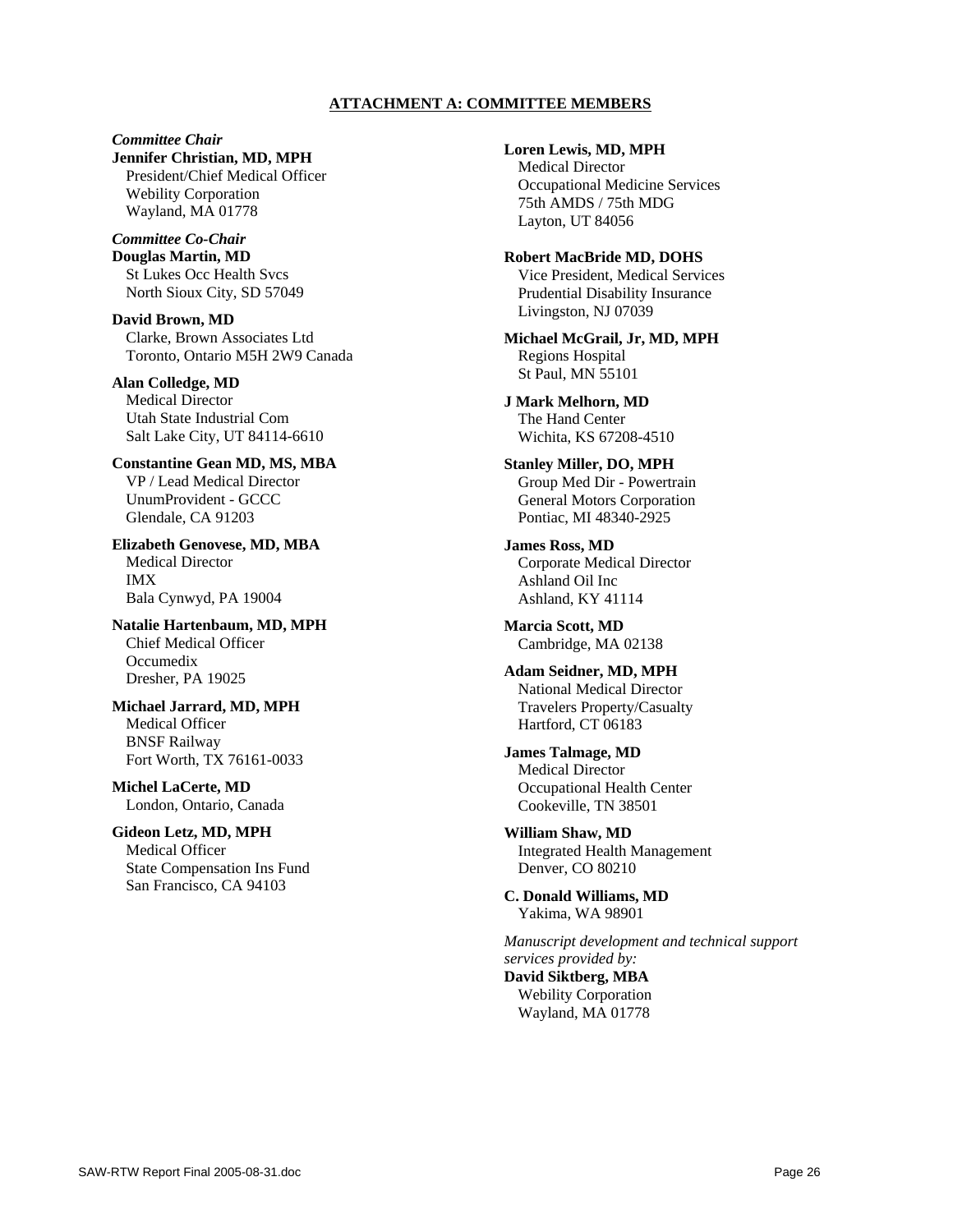# **ATTACHMENT B: TOPICAL BIBLIOGRAPHY**

Below is a list of references that we have used in educating ourselves and preparing this document. This topical bibliography is divided into sections that correspond roughly with the sections of the report. Some references are applicable to more than one area. In general, these materials corroborate the major points made in this paper. The SAW/RTW process has itself not been the subject of as much scientific research as other medical and public policy areas of comparable import to society. Some of our major concerns lie in areas that have not been rigorously investigated yet, probably due to lack of interest or availability of funding. (This in itself is one of our major concerns.) As a result, some topics have fewer or weaker supporting references than would be available if more research had already been done.

#### **Background**

Disability Status: 2000. US Department of Commerce, US Census Bureau. C2KBR-17. March 2003.

#### **What is the SAW/RTW Process?**

Barron BA. Disability certification in adult workers: a practical approach. *Am Fam Physician*. 2001;64(9):1579-86.

Frank AL. Approach to the patient with an occupational or environmental illness. Primary care. *Clin Office Pract*. 2000;27(4):877-94.

Foye PM, Stitik TP, Marquardt CA, Cianca JC, Prather H. Industrial medicine and acute musculoskeletal rehabilitation: 5. effective medical management of industrial injuries: from causality to case closure. *Arch Phys Med Rehabil*. 2002;83(3 Suppl 1):S19-24, S33-9.

Wyman DO. Evaluating patients for return to work. *Am Fam Physician*. 1999;59(4):844-8.

#### **Increase Awareness of How Rarely Disability is Medically-REQUIRED**

Christian, J. Most Days "Off Work on Comp" May Be Unnecessary. *OEM Report*. 1998;12(7):65-70.

Colledge AL. Johnson HI. SPICE – A model for reducing the incidence and costs of occupationally entitled claims. *Occup Med*. 2000;15(4):695-722, iii.

Krause N. Frank JW. Dasinger LK. Sullivan TJ. Sinclair SJ. Determinants of Duration of Disability and Return-To-Work After Work-Related Injury and Illness: Challenges for Future Research. Am J Ind Med. 2001;40(4):464-84.

American College of Occupational and Environmental Medicine, "Cornerstones of Disability Prevention and Management," Chapter 5, Occupational Medicine Practice Guidelines, 2<sup>nd</sup> edition, 2004.

# **Urgency is Required Because Prolonged Time Away From Work is Harmful**

Bartley M. Unemployment and ill health: understanding the relationship. *J Epidemiol Community Health*. 1994;48(4):333-337.

Bellamy R. Compensation neurosis: financial reward for illness as nocebo. *Cl Ortho Rel Res*. 1997;336-94-106

Gerdtham UG, Johannesson M. A note on the effect of unemployment on mortality. *J Health Econ*. 2003;22:505-518.

Guirguis S. Unemployment and health: physicians' role. *Int Arch Occ Env Health*. Supplement 72. 1999;S10-S13.

Harris I, Multford J, Solomon M, et al. Association between compensation status and outcome after surgery. *JAMA*. 2005;293:13:1644-52.

Jin RL, Shah CP, Svoboda TJ. The impact of unemployment on health: a review of the evidence. *Canadian Med Assoc J*. 1995;153(5):529-540.

Johoda M. Employment and Unemployment. Cambridge: Cambridge University Press; 1983.

Martikainen PT, Valkonen T. The effects of differential unemployment rate increases of occupation groups on changes in mortality. *Amer J Pub Health*. 1998:88;1859-1861.

Mathers CD, Schofield DJ. The health consequences of unemployment: the evidence. *Med J Australia*. 1998:168;178-182.

McGill CM. Industrial back problems: a control program. *J Occ Med*. 1968:10:174-8.

Nachemson A. Work for all – for those with LBP as well. *Clin Orth Related Research*. 1983:179:77-85.

SAW-RTW Report Final 2005-08-31.doc Sander R, Meyers J. The relationship of disability to compensation status in railroad workers. *Spine*. 1986;11:141-143.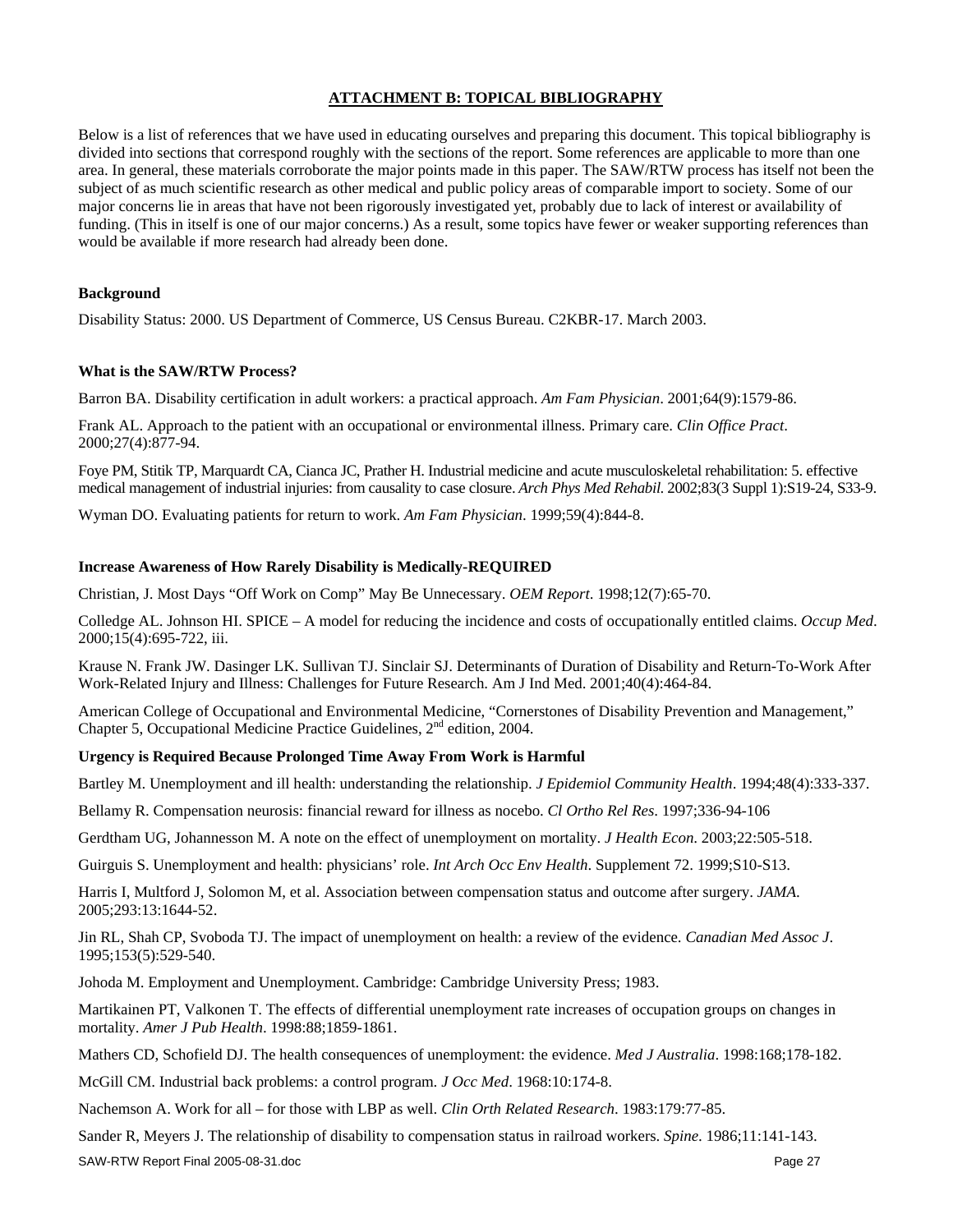Stewart JM. The impact of health status on the duration of unemployment spells and the implications for studies of the impact of unemployment on health status. *J Health Econ*. 2001:20;781-96.

Strang JP, The Chronic Disability Syndrome, Evaluation and Treatment of Chronic Pain, ed. Aronoff GM (Baltimore, Maryland: Urban & Schwarzenberg, 1985):247-58.

#### **People's Normal Human Reactions Need to Be Acknowledged and Dealt With**

Clark AE, Oswald AJ. Unhappiness and unemployment. *Econ J*. 1994;104:648-659,

Ensalada LH. The importance of illness behavior in disability management. *Occup Med*. 2000;15:739-54.

Gard G. Sandberg AC. Motivating factors for return to work. *Physiother Res Int*. 1998;3(2):100-8.

Melamed S. Ben-Avi I. Luz J. Green MS. Objective and subjective work monotony: effects on job satisfaction, psychological distress, and absenteeism in blue-collar workers. *J Appl Psychol*. 1995;80:29-42.

Stansfeld SA, Rael EGS, Head J, Shipley MJ, Marmot MG. Social support and psychiatric sickness absence: a prospective study of British civil servants. *Psychol Med*. 1997(27);35-48.

#### **Investigate and Address Social and Workplace Realities**

Christian J. reducing disability days: healing more than the injury. *J Workers Compensation*. 2000;9(2): 30-55.

Dembe AE. Occupation and Disease: How Social Factors Affect the Conception of Work-Related Disorders. New Haven, CT, and London, UK.: Yale University Press, 1996.

Lax M. Occupational medicine: toward a worker/patient empowerment approach to occupational illness. *Int J Health*. 2002;32:515-49.

Waitzkin H. The Politics of Medical Encounters: How Patients and Doctors Deal with Social Problems. New Haven, CT, and London, UK: Tavistock Publications. 1986:141-82.

Winkelmann L, Winkelmann R. Why are the unemployed so unhappy? Evidence from panel data. *Economics*. 1998:65;1-15.

# **Find a Way to Address Psychiatric Conditions Effectively**

Brodsky CM. Psychiatric aspects of fitness for duty. *Occup Med*. 1996;11(4):719-26.

Gatchel RJ, Polatin PB, Kinney RK. Predicting outcome of chronic back pain using clinical predictors of psychopathology: a prospective analysis. *Health Psychol*. 1995;14(5):415-20.

Rigaud MC. Behavioral fitness for duty (FFD). *Work*. 2001;16(1):3-6.

Stansfeld SA, Fuhrer R, Head J, Ferrie J, Shipley MJ. Work and psychiatric disorder in the Whitehall II Study. *J Psychosom Res*. 1997(43);73-81.

# **Pay Doctors for Disability Prevention Work to Increase Their Professional Commitment to It**

Atcheson SG, Brunner RL, Greenwald EJ, Rivera VG, Cox JC, Bigos SJ. Paying doctors more: use of musculoskeletal specialists and increased physician pay to decrease workers' compensation costs. *J Occup Environ Med*. 2001;43(8):672-9.

#### **Support Appropriate Patient Advocacy by Getting Treating Doctors Out of a Loyalties Bind**

Drury DL. Vasudevan SV. Denied workers' compensation claims: what physicians can and cannot do. *WMJ*. 1998;97(11):20-2.

Lax MB, Manetti FA, Klein RA. Medical evaluation of work-related illness: evaluations by a treating occupational medicine specialist and by independent medical examiners compared. *Int J Occup Environ Health*. 2004;10:1-12

Radosevich DM, McGrail MP Jr, Lohman WH, Gorman R, Parker D, Calasanz M. Relationship of disability prevention to patient health status and satisfaction with primary care provider. *J Occup Environ Med*. 2001;43:706-12.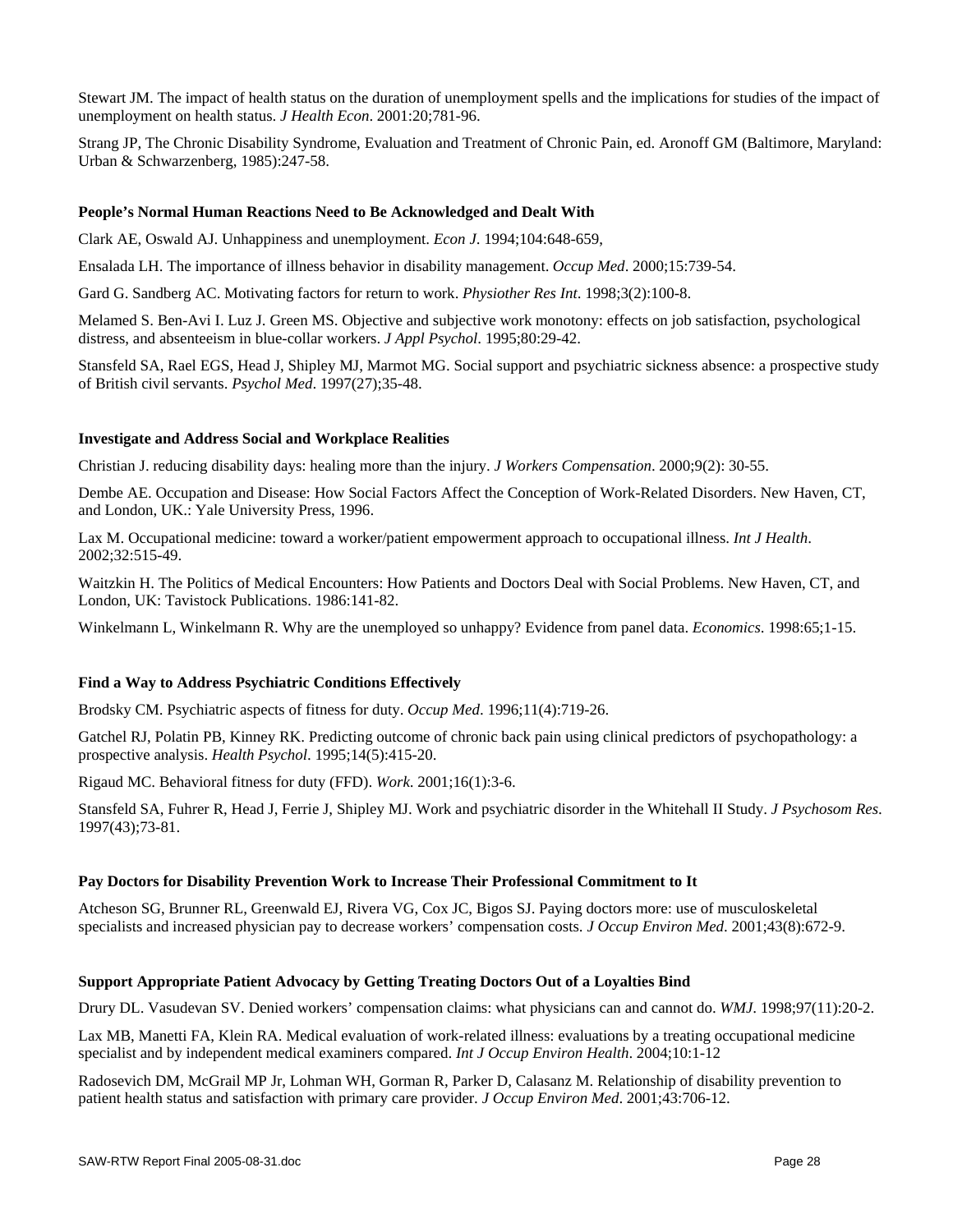#### **Increase "Real-Time" Availability of On-the-Job Recovery, Transitional Work Programs, and Permanent Job Modifications**

Bernacki EJ, Guidera JA, Schaefer JA, Tsai S. A facilitated early return to work program at a large urban medical center. *J Occup Environ Med*. 2000 Dec;42(12):1172-7.

Brooker A-S. Smith JM. Cole DC. Hogg-Johnson SA. Workplace Arrangements to Return Injured Workers to Work: Evidence From a Prospective Cohort of Workers with Soft Tissue Injuries. Toronto, Ontario: Institute for Work and Health; 1998

Loisel P, Abenhaim L, Durand P, et al. A population-based randomized clinical trial on back pain management. *Spine*. 1997(22);2911-2918,

#### **Reduce Distortion of the Medical Treatment Process by Hidden Financial Agendas**

Hansen JS. Scientific decision-making in workers' compensation: a long overdue reform. *Southern Calif Law Rev*. 1986;59 S. Cal. L. Rev. 911.

Hunter SJ, Shaha S, Flint D, Tracy DM. Predicting return to work. A long-term follow-up study of railroad workers after low back injuries. *Spine*. 1998;23(21):2319-2328.

Silverstein M, Mirer F. Labor Unions and Occupational Health. In: Levy B, Wegman D (eds). Occupational Health: Recognizing and Preventing Work-Related Disease and Injury. 4<sup>th</sup> ed. Ph8iladelphia, PA: D Lippincott Williams and Williams. 2000: 99-109.

Voiss DV. Occupational injury: fact, fantasy, or fraud? *Neurol Clin*. 1995:13;431-46.

#### **Be Rigorous Yet Fair and Kind to Reduce Minor Abuses and Cynicism**

Bush T, Cherkin D, Barlow W. The impact of physician attitudes on patient satisfaction with care for low back pain. *Arch Fam Med*. 1993;2:301.

Hardberger P. Texas workers' compensation: a ten-year survey: strengths, weaknesses, and recommendations. *St. Mary's Law J*. 2000. 32 St. Mary's L. J. 1.

Sawney P. Current issues in fitness for work certification. *Br J Gen Prac*. 2002 Mar;52(476):217-22.

# **Devise Better Strategies to Deal with Bad Faith Behavior**

Dworkin RH, Handlin DS, Richlin DM, et al. Unraveling the effects of compensation, litigation and employment on treatment response in chronic pain. *Pain*. 1985;49-59.

Rogers R. Clinical Assessment of Malingering and Deception. New York, NY: Guilford Press; 1998.

Wyman DO. Evaluating patients for return to work. *Am Fam Physician*. 1999;36(1):2-9.

# **Educate Physicians on Why and How to Play Their Role in Preventing Disability**

American College of Occupational and Environmental Medicine. The Attending Physician's Role in Helping Patients Return to Work After an Illness or Injury. Consensus Opinion Statement. April 2002.

American Association of Orthopedic Surgeons/American Academy of Orthopedic Surgery. Early Return to Work Programs, Position Statement, September 2000.

Abenhaim L, Rossignol M, Gobeille D, Bonvalot Y, Fines P, Scott S. The prognostic consequences in the making of the initial medical diagnosis of work-related back injuries. *Spine*. 1995;20:791-5.

Canadian Medical Association. The Physician's Role in Helping Patients Return to Work After an Illness or Injury, Policy Statement, 1997, updated 2000.

Hartvigsen J, Kyvik KO, Leboeuf-Yde C, Lings S, Bakketig L. Ambiguous relation between physical workload and low back pain: a twin control study. *Occup Environ Med*. 2003;60(2):109-14.

Himmelstein J, Pransky G, Sweet C. Ability to Work and the Evaluation of Disability. In: Levy B, Wegman D (eds). Occupational Health: Recognizing and Preventing Work-Related Disease and Injury. 4<sup>th</sup> ed. Phildelphia, PA: Lippincott Williams and Williams, 2000:268-70.

Pransky G, Katz JN, Benjamin K, Himmelstein J. Improving the physician role in evaluating work ability and managing disability: a survey of primary care practitioners. *Disabil Rehabil*. 2002;24:867-874.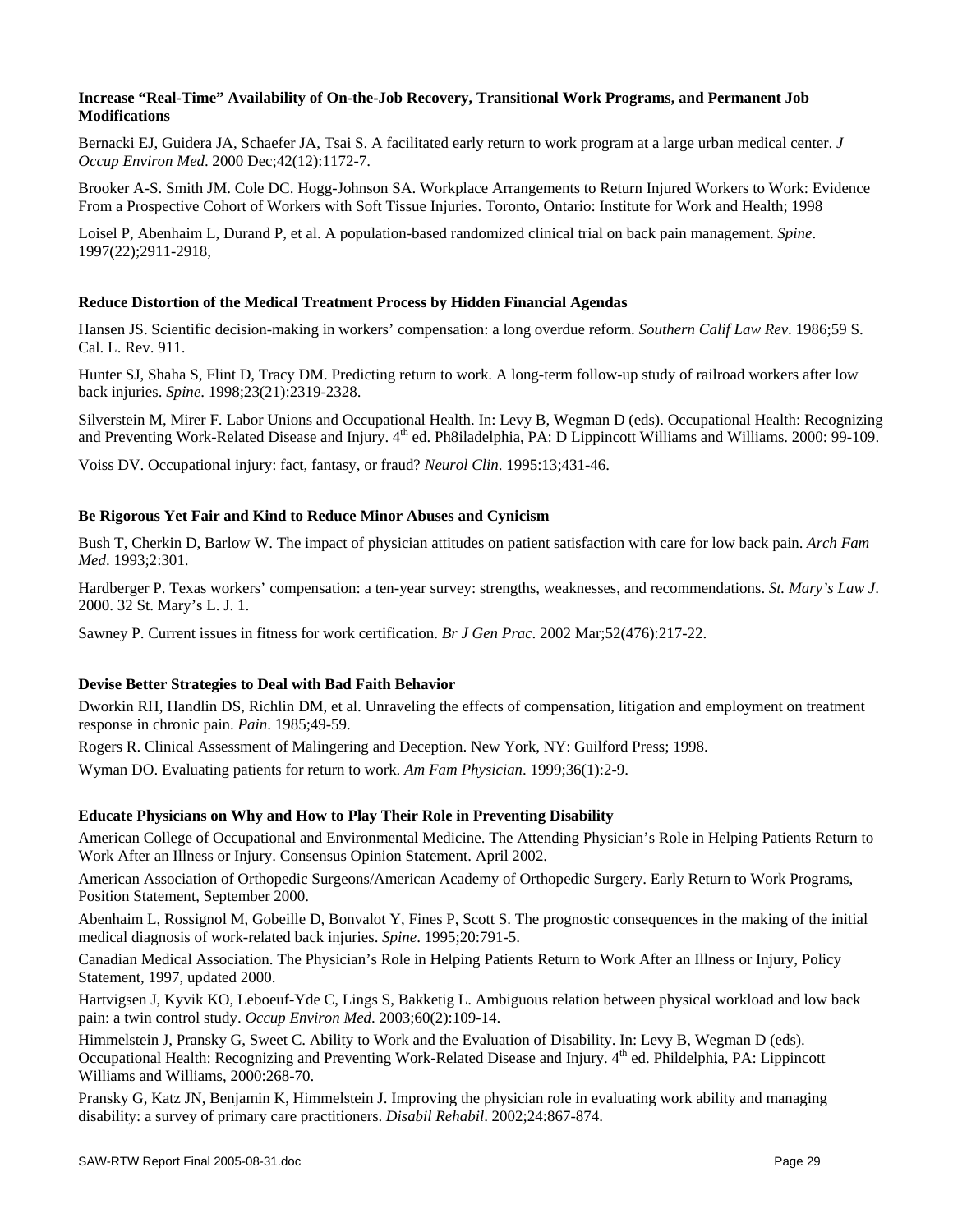#### **Disseminate Medical Evidence Regarding the Benefits on Recovery of Staying at Work and Being Active**

Allen C, Glasziou P, Del Mar C. Bed rest: a potentially harmful treatment needing more careful evaluation. *Lancet*. 1999;354(9186):1229-33.

Gilbert S, Kerley A, Lowdermilk A, Panus PC. Nontreatment variables affecting return-towork in Tennessee-based employees with complaints of low back pain. *Tennessee Med*. 2000;93:167-71.

Hilde G. Hagen KB. Jantvedt G. Winnem M. Advice to stay active as a single treatment for low back pain and sciatica. *Cochrane Database Sys Rev*. 2002;(2):CD003632

Malmivaara A, Hakkinen U, Aro T, Heinrichs ML, Koskenniemi L, Kuosma E, et al. The treatment of acute low back pain – bed rest, exercises, or ordinary activity? *N Engl J Med*. 1995;332(6):351-5.

Melhorn JM. CTD Injuries: an outcome study for work survivability. *J Workers Compensation*. 1996;5(3):18-30.

#### **Simplify and Standardize Methods of Information Exchange between Employers / Payers and Medical Offices**

Colledge AL, Johns RE Jr. Unified fitness report for the workplace. *Occup Med*. 2000;15(4):723-37.

Lax MB, Manetti F. Access to medical care for individuals with worker's compensation claims. *New Solutions*. 2001;11:325-48.

Singer M, Baer H. Critical Medical Anthropology. Amityville, NY: Baywood, 1995.

#### **Improve and Standardize the Methods and Tools that Provide Data for SAW/RTW Decision-Making**

Arvey RD, Landon TE, Nutting SM, Maxwell SE. Development of physical ability tests for police officers: a construct validity approach. *J Applied Psychology*. 1992;77:996-1009.

Blakley BR, Quinones MA, Crawford MS, Jago IA. The validity of isometric strength tests. *Personnel Psychology*. 1994;47:247- 274.

Gouttebarge V, Wind H, Kuijer PP, Frings-Dresen MH. Reliability and validity of functional capacity evaluation methods: a systematic review with reference to Blankenship system, Ergos work simulator, Ergo-Kit and Isernhagen work system. *J Occup Rehabil*. 2004;14(3):217-29.

Gross DP, Battie MC, Cassidy JD The prognostic value of functional capacity evaluation in patients with chronic low back pain: Parts 1-2. *Spine*. 2004;29(8):914-924.

Larrabee G. Exaggerated MMPI-2 symptom report in personal injury litigants with malingered neurocognitive deficit. Arch Clin *Neuropsych*. 2003;8:673-86.

Myers DC, Gebhardt DL, Crump CE, Fleishman EA. The dimensions of human performance: factor analysis of strength, stamina, flexibility, and body composition measures. *Human Performance*. 1993;6:309-44.

Slick DJ, Sherman EMS, Grant LI ,Diagnostic criteria for malingered neurocognitive dysfunction: Proposed standards for clinical practice and research. Clin Neuropsych. 1999;13(4):545-561.

Sproule CF, Schneider RE, Nelson EK, Bennett PJ. Physical Ability Test Development & Validation Report. Harrisburg,PA: State of Pennsylvania. 1998 Summary at www.ipmaac.org/cgi-bin/phb.pl/acn/oct98/physical.html?Sproule#first\_hit.

Tredgett MW, Davis TRC. Rapid repeat testing of grip strength for detection of faked hand weakness. *J Hand Surg* (British and European Volume). 2000;25B(4):372-375.

von Restorff W. Physical fitness of young women: carrying simulated patients. *Ergonomics*. 2000;43:728-743.

#### **Increase the Study of and Knowledge about SAW/RTW**

American College of Occupational and Environmental Medicine. The Attending Physician's Role in Helping Patients Return to Work After an Illness or Injury. Consensus Opinion Statement, April 2002.

American Association of Orthopedic Surgeons/American Academy of Orthopedic Surgery, Early Return to Work Programs, Position Statement. September 2000.

Abenhaim L, Rossignol M, Gobeille D, Bonvalot Y, Fines P, Scott S. The prognostic consequences in the making of the initial medical diagnosis of work-related back injuries. *Spine*. 1995;20:791-795.

Canadian Medical Association, The Physician's Role in Helping Patients Return to Work After an Illness or Injury, Policy Statement, 1997, updated 2000.